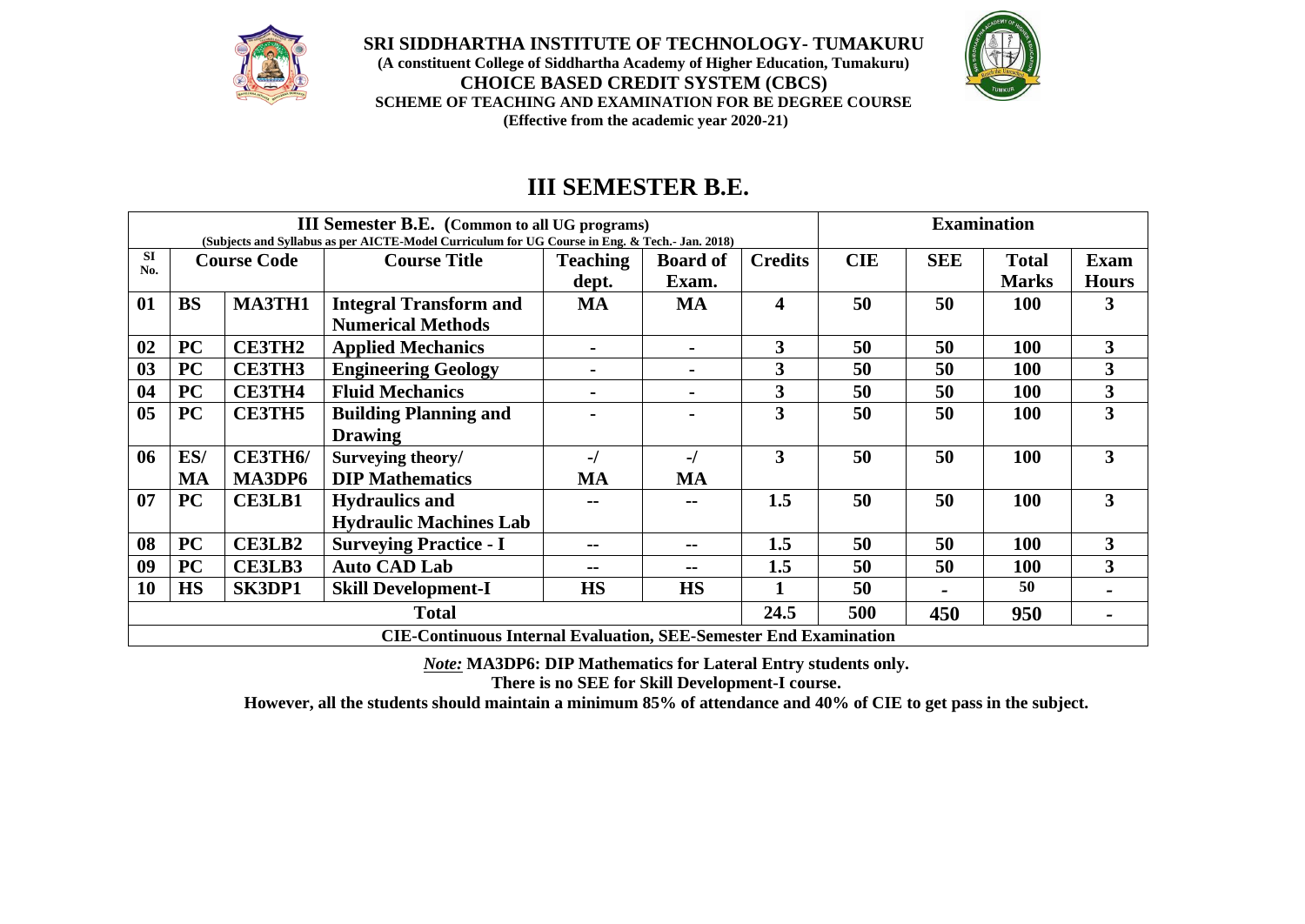

**SRI SIDDHARTHA INSTITUTE OF TECHNOLOGY- TUMAKURU (A constituent College of Siddhartha Academy of Higher Education, Tumakuru) CHOICE BASED CREDIT SYSTEM (CBCS) SCHEME OF TEACHING AND EXAMINATION FOR BE DEGREE COURSE (Effective from the academic year 2020-21)**



# **IV SEMESTER B.E.**

| <b>IV Semester B.E.</b> (Common to all UG programs)                     |                                                                                                |                    |                                                   |                    |              |                | <b>Examination</b> |                |              |                         |
|-------------------------------------------------------------------------|------------------------------------------------------------------------------------------------|--------------------|---------------------------------------------------|--------------------|--------------|----------------|--------------------|----------------|--------------|-------------------------|
|                                                                         | (Subjects and Syllabus as per AICTE-Model Curriculum for UG Course in Eng. & Tech.- Jan. 2018) |                    |                                                   |                    |              |                |                    |                |              |                         |
| SI                                                                      |                                                                                                | Course and         | <b>Course Title</b>                               | <b>Teaching</b>    | <b>Board</b> | <b>Credits</b> | CIE                | <b>SEE</b>     | <b>Total</b> | Exam                    |
| N <sub>o</sub>                                                          |                                                                                                | <b>Course Code</b> |                                                   | dept.              | of           |                |                    |                | <b>Marks</b> | Hrs.                    |
|                                                                         |                                                                                                |                    |                                                   |                    | Exam.        |                |                    |                |              |                         |
| 01                                                                      | <b>BS</b>                                                                                      | <b>MA4TH1</b>      | <b>Probability and Calculus of</b>                | <b>MA</b>          | MA           | 3              | 50                 | 50             | 100          | 3                       |
|                                                                         |                                                                                                |                    | <b>Variations</b>                                 |                    |              |                |                    |                |              |                         |
| 02                                                                      | <b>PC</b>                                                                                      | <b>CE4TH2</b>      | <b>Strength of Materials</b>                      | $***$              | $***$        | 3              | 50                 | 50             | 100          | 3                       |
| 03                                                                      | <b>PC</b>                                                                                      | <b>CE4TH3</b>      | <b>Concrete Technology</b>                        | $***$              | $**$         | 3              | 50                 | 50             | <b>100</b>   | $\overline{\mathbf{3}}$ |
| 04                                                                      | <b>PC</b>                                                                                      | <b>CE4TH4</b>      | $***$<br>$***$<br><b>Hydraulics and Hydraulic</b> |                    | 3            | 50             | 50                 | 100            | 3            |                         |
|                                                                         |                                                                                                |                    | <b>Machines</b>                                   |                    |              |                |                    |                |              |                         |
| 0 <sub>5</sub>                                                          | <b>PC</b>                                                                                      | <b>CE4TH5</b>      | <b>Building materials and</b>                     | $***$              | $**$         | 3              | 50                 | 50             | 100          | 3                       |
|                                                                         |                                                                                                |                    | construction management                           |                    |              |                |                    |                |              |                         |
| 06                                                                      | <b>PC</b>                                                                                      | <b>CE4TH6</b>      | <b>Basic Geotechnical</b>                         | **                 | $**$         | 3              | 50                 | 50             | 100          | 3                       |
|                                                                         |                                                                                                |                    | <b>Engineering</b>                                |                    |              |                |                    |                |              |                         |
| 07                                                                      | <b>PC</b>                                                                                      | <b>CE4LB1</b>      | <b>Basic Material Testing Lab</b>                 | $***$              | $***$        | 1.5            | 50                 | 50             | 100          | 3                       |
| 08                                                                      | <b>PC</b>                                                                                      | <b>CE4LB2</b>      | <b>Surveying practice - II</b>                    | $***$<br>$***$     |              | 1.5            | 50                 | 50             | <b>100</b>   | $\overline{\mathbf{3}}$ |
| 09                                                                      | <b>PC</b>                                                                                      | <b>CE4LB3</b>      | <b>Engineering Geology Lab</b>                    | **<br>$***$<br>1.5 |              |                | 50                 | 50             | 100          | 3                       |
| 10                                                                      | <b>HS</b>                                                                                      | SK4DP2             | <b>Skill Development-II</b>                       | <b>HS</b>          | <b>HS</b>    |                | 50                 |                | 50           |                         |
| 500<br>23.5<br>850<br>450<br><b>Total</b>                               |                                                                                                |                    |                                                   |                    |              |                |                    | $\blacksquare$ |              |                         |
| <b>CIE-Continuous Internal Evaluation, SEE-Semester End Examination</b> |                                                                                                |                    |                                                   |                    |              |                |                    |                |              |                         |

*Note:* **MA4\*\*1: Engineering mathematics-IV is not common for all Branches (Syllabus is based on Department request).**

**There is no SEE for Skill Development-II course. However, all the students should maintain a minimum 85% of attendance and 40% of CIE to get pass in the subject.**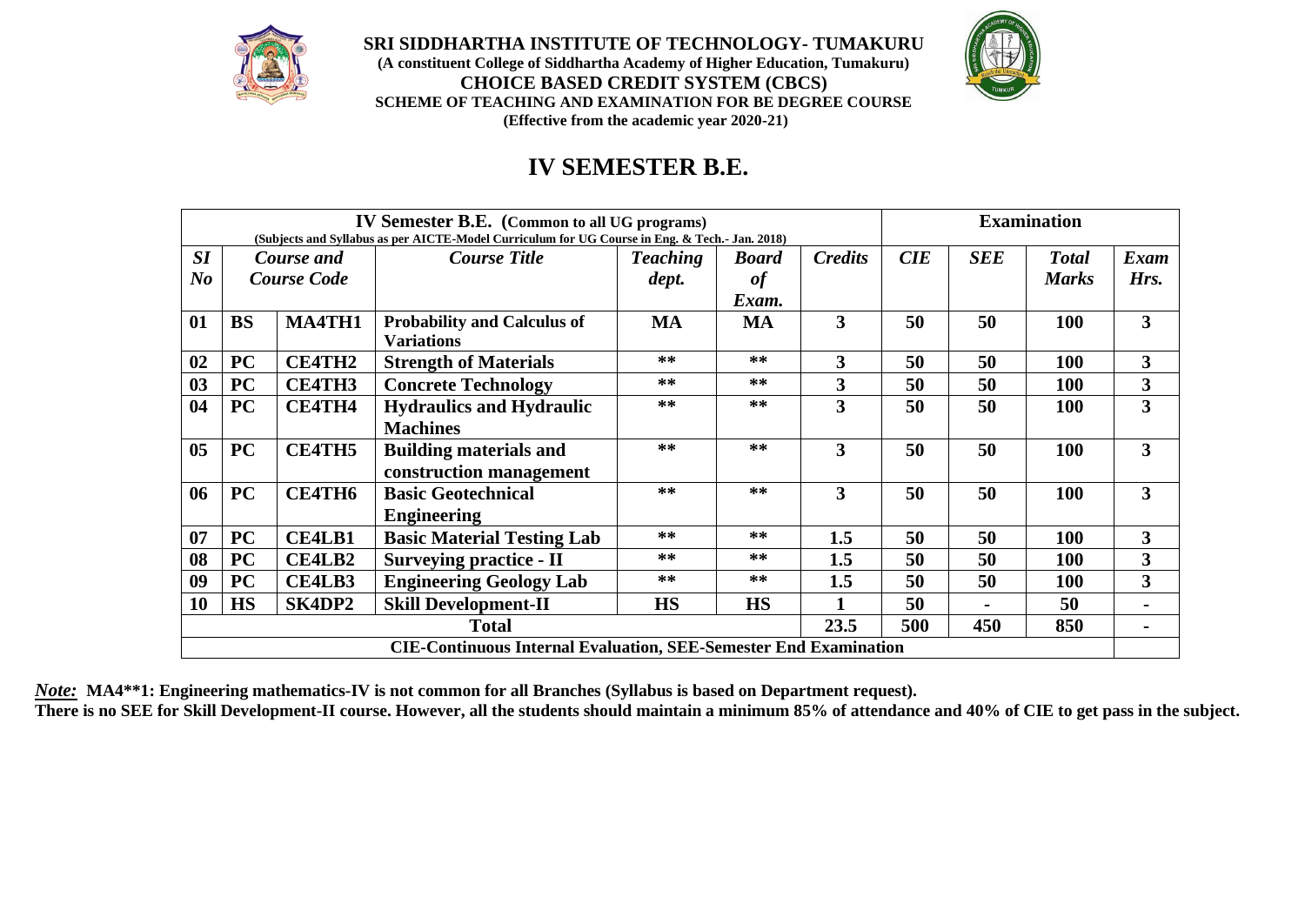



#### **Syllabus for the Academic Year:2021 – 2022**

#### **Common to: CV, EC, EE, ET, IM, ME, ML Department: Mathematics Semester: III**

**Subject Name: Integral Transforms and Numerical TechniquesL-T-P-C: 4-0-0-4**

**Subject Code: MA3TH1 Total Contact Hours: 52** 

#### **Course Objectives:**

|   | <b>Course Objectives</b>                                                                 |
|---|------------------------------------------------------------------------------------------|
|   | Introduce the concept of Laplace Transform and problems on periodic function.            |
| 2 | Introduce the concept of Fourier series and problems arising up in engineering problems. |
|   | Introduce the concept of Fourier transform and Z-transform.                              |
|   | To develop the proficiency in Numerical techniques and solving Ordinary Differential     |
| 4 | Equations arising in engineering applications.                                           |

#### **Course Outcomes**

| Course          | <b>Description</b>                                                                                                                            |
|-----------------|-----------------------------------------------------------------------------------------------------------------------------------------------|
| outcome         |                                                                                                                                               |
| CO <sub>1</sub> | Understand the basic concepts of Laplace transforms, Inverse Laplace transform, Fourier<br>series, Integral transforms and Numerical methods. |
| CO <sub>2</sub> | Apply the concepts of Laplace transform, inverse Laplace transform, Fourier series to<br>solve problems in network analysis.                  |
| CO <sub>3</sub> | Demonstrate Fourier series and Integral transforms to study behavior of periodic functions<br>arising problems in engineering.                |
| CO <sub>4</sub> | Analyze and apply Z-transforms and Numerical methods in engineering fields.                                                                   |

| <b>UNIT</b>  | <b>Description</b><br><b>Hours</b>                                                                                                                                                                                                                                                                                                                                                                                                        |    |  |  |  |  |  |  |
|--------------|-------------------------------------------------------------------------------------------------------------------------------------------------------------------------------------------------------------------------------------------------------------------------------------------------------------------------------------------------------------------------------------------------------------------------------------------|----|--|--|--|--|--|--|
|              | Numerical solution of ordinary differential equations of first order and first<br>degree: Taylor's series method, Modified Euler's method, Runge-Kutta method of<br>fourth order, Milne's and Adams-Bashforth Predictor and Corrector methods (No<br>derivation of formulae) problems.<br><b>Numerical Integration:</b> Simpson's $1/3^{rd}$ , $3/8^{th}$ rule, Weddle's rule, (without proof),<br>problems.                              |    |  |  |  |  |  |  |
| $\mathbf{I}$ | Definition, Laplace transforms of elementary<br>Laplace<br>Transforms:<br>functions. (Statement only). Derivations: Laplace transform of t <sup>n</sup> , Laplace transform of<br>division by t, Laplace transform of $\int_0^t f(t) dt$ . Laplace transforms of Periodic function<br>(Statement only) and problems on square wave, saw-tooth wave, triangular wave, full<br>and half wave rectified form, Unit step functions -problems. | 10 |  |  |  |  |  |  |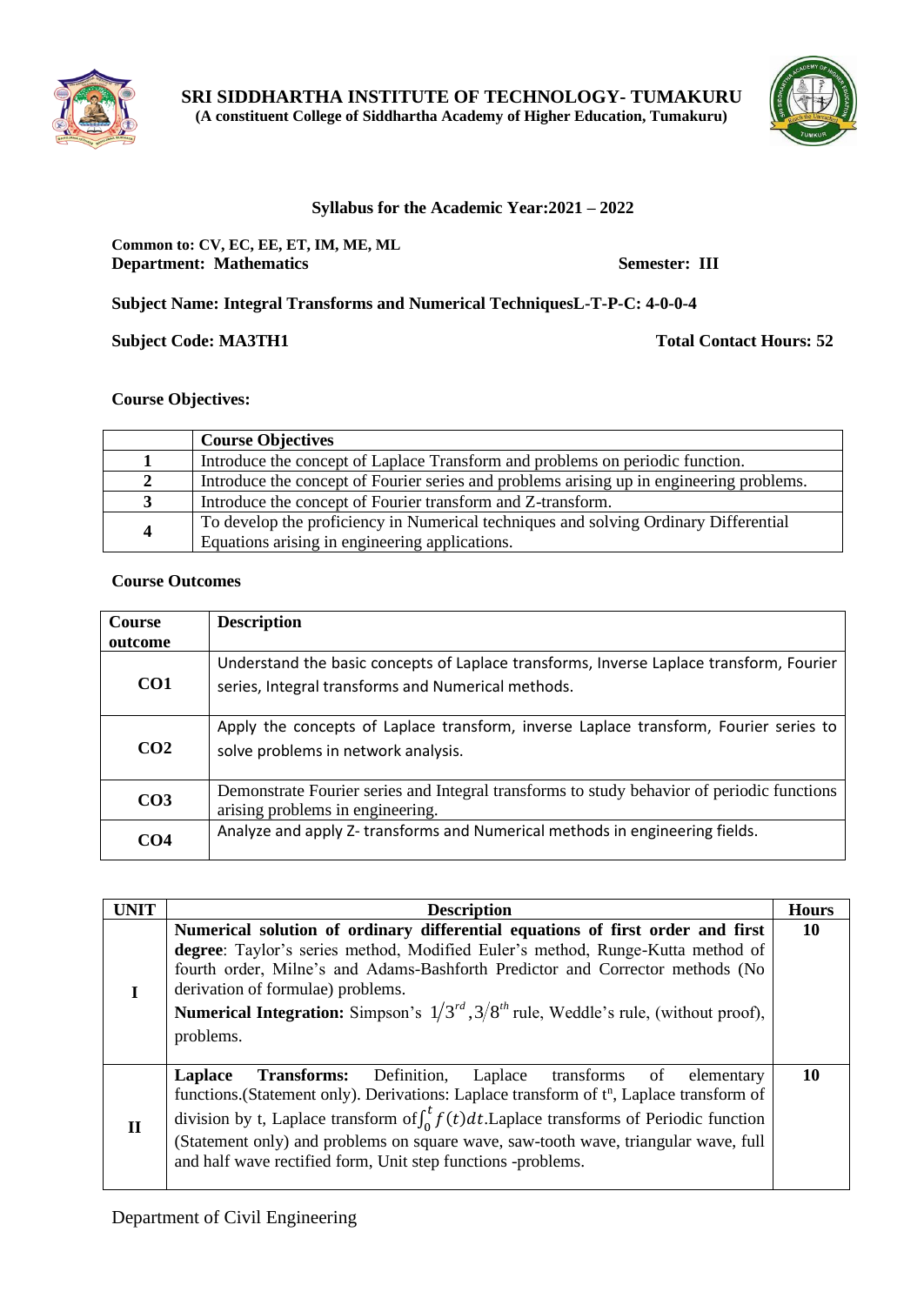



| Ш  | Inverse Laplace transforms: Definition, properties, evaluation using different<br>methods. Convolution theorem (without proof), evaluation of $L^{-1}{F(s)}$ using<br>convolution theorem. Application to solve ordinary linear differential equations by<br>Laplace transforms method.                                                                                                                                                                | 10 |
|----|--------------------------------------------------------------------------------------------------------------------------------------------------------------------------------------------------------------------------------------------------------------------------------------------------------------------------------------------------------------------------------------------------------------------------------------------------------|----|
| IV | <b>Fourier Series:</b> Periodic function, Dirichlet's conditions. Fourier series of even and<br>odd functions. Fourier series of periodic functions with period $2\pi$ and with arbitrary<br>period 2l. Applications to Engineering problems: Fourier series for Periodic square<br>wave, Half wave rectified form, Full wave rectified form, Saw-tooth wave with<br>graphical representation. Half range Fourier series, Practical harmonic analysis. | 12 |
| V  | <b>Fourier Transforms:</b> Infinite Fourier transforms. Fourier Sine and Cosine<br>transforms. Inverse Fourier transforms, and simple problems.<br>Z-Transforms: Basic definitions of Z-transform, Standard Z-transforms, Damping<br>rule, Shifting rule, Initial value and Final value theorems(without proof), problems,<br>Inverse Z-transform, problems. Applications-solutions of difference equations using<br>Z-transforms.                     | 10 |

#### **Text Books:**

| <b>SI</b><br>No | <b>Title</b>                          | Author(s)  | <b>Edition, Publisher, Year, ISBN</b>                                       |
|-----------------|---------------------------------------|------------|-----------------------------------------------------------------------------|
|                 | <b>Higher Engineering Mathematics</b> | B.S.Grewal | 43 <sup>rd</sup> Edition KhannaPublications,<br>2015.<br>ISBN:9788174091956 |
| $\mathbf{2}$    | <b>Higher Engineering Mathematics</b> | B.V.Ramana | 1 <sup>st</sup> Edition, Tata McGraw-<br>Hill, 2006.<br>ISBN:9780070634190  |

#### **Reference Books:**

| <b>Sl</b> | <b>Title</b>                            | Author(s)       | <b>Edition, Publisher, Year, ISBN</b>                              |
|-----------|-----------------------------------------|-----------------|--------------------------------------------------------------------|
| No        |                                         |                 |                                                                    |
|           | <b>Advanced Engineering Mathematics</b> | E.Kreyszig      | 10 <sup>th</sup> EditionJonWiley&Sons,<br>2015. ISBN:9780470913611 |
|           | <b>Higher Engineering Mathematics</b>   | H.K.Das and     | 1 <sup>st</sup> Edition, Chandpublishing,                          |
|           |                                         | Er.RajnishVerma | 2011. ISBN:9788121938907                                           |

# **Mapping course outcomes and program outcomes**

| <b>Course</b> |  |  |  | <b>Program Outcomes</b> |  |  |
|---------------|--|--|--|-------------------------|--|--|
| outcomes      |  |  |  |                         |  |  |
|               |  |  |  |                         |  |  |
|               |  |  |  |                         |  |  |
|               |  |  |  |                         |  |  |
|               |  |  |  |                         |  |  |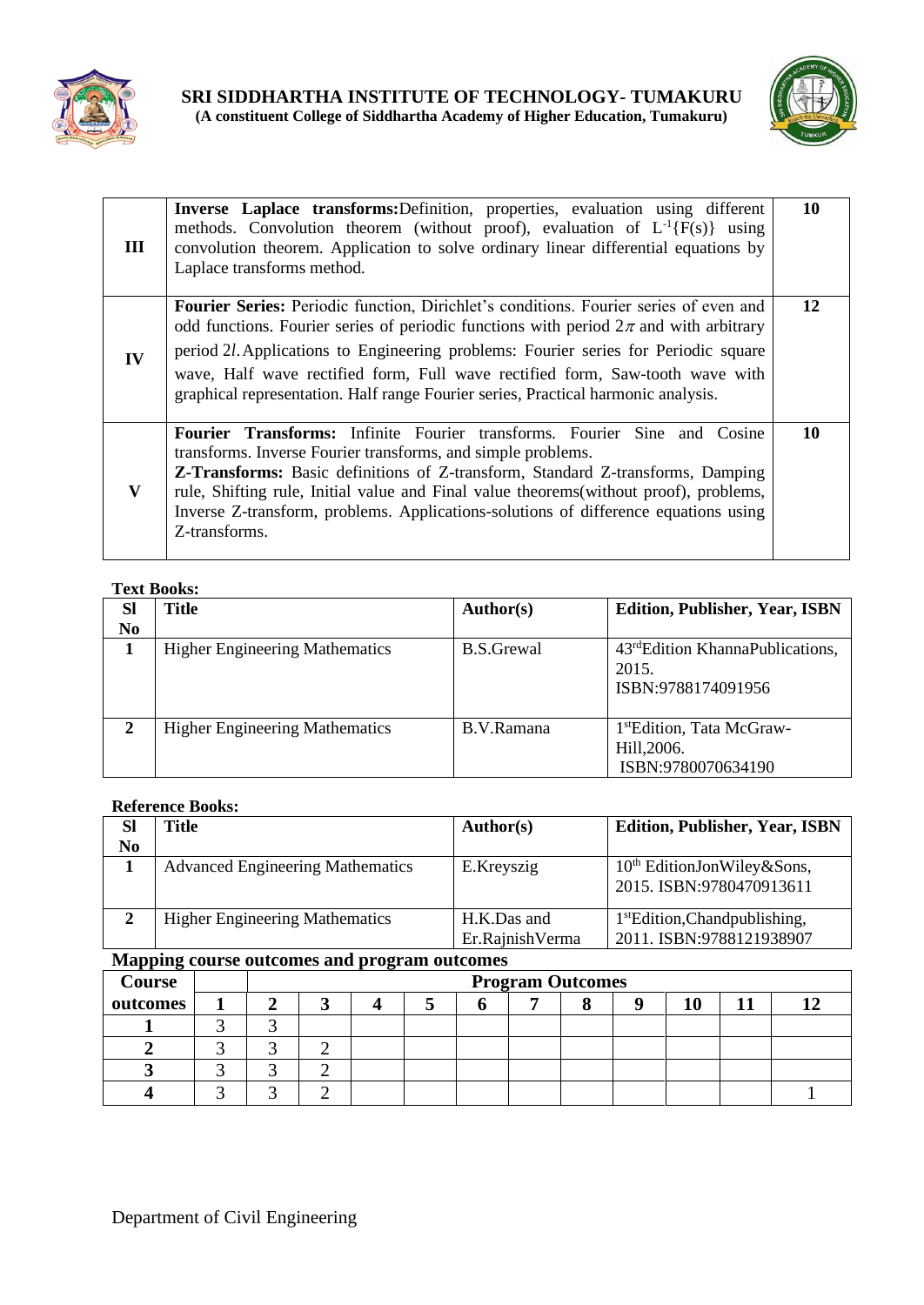



# **Syllabus for the Academic Year 2020 - 2021**

# **Department: Civil Engineering Semester: III**

# **Subject Name: Applied Mechanics**

**Subject Code: CE3TH2 L-T-P-C: 3-0-0-3**

#### **Course Objectives**

| <b>SI</b><br>N <sub>0</sub> | <b>Course Objectives</b>                                                                                                           |
|-----------------------------|------------------------------------------------------------------------------------------------------------------------------------|
|                             | The Course Provides a Exposure to basic concepts of Non-Concurrent Force<br>System and analysis of Coplanar Non Concurrent systems |
| $\mathcal{D}_{\mathcal{L}}$ | The Course Provides a Exposure to Equilibrium of concurrent force system and<br>Equilibrium of non-concurrent force system         |
| 3                           | The Course Provides a Exposure to concepts of Centroid and Moment of Inertia                                                       |
| $\overline{4}$              | The Course Provides an Exposure to friction and their applications in Engineering<br>field.                                        |

| <b>UNIT</b>  | <b>Description</b>                                                                                                                                                                                                                                                                                                                                                                                              | <b>Hours</b> |  |  |
|--------------|-----------------------------------------------------------------------------------------------------------------------------------------------------------------------------------------------------------------------------------------------------------------------------------------------------------------------------------------------------------------------------------------------------------------|--------------|--|--|
| $\mathbf I$  | <b>Non-Concurrent Force System:</b> Couple and its Characteristics, Introduction<br>to coplanar non concurrent system, Varignon's theorem, Numerical problems.                                                                                                                                                                                                                                                  | 08           |  |  |
| $\mathbf{H}$ | Equilibrium of Concurrent Force System: Equilibrium of coplanar<br>concurrent system of forces, free body diagram, Conditions of equilibrium.<br>Definition of Equilibrant, Numerical problems on equilibrium of coplanar<br>concurrent force systems.                                                                                                                                                          | 07           |  |  |
| III          | Equilibrium of Non-concurrent Force System: Equilibrium of non-<br>concurrent system of forces, Types of loads, supports for beam, statically<br>determinate and indeterminate beams, Numerical problems on statically<br>determinate beams subjected to concentrated load, Uniformly distributed load,<br>Uniformly Varying Load and their combinations Problems on equilibrium of<br>different force systems. |              |  |  |
| <b>IV</b>    | <b>Moment of Inertia:</b> Concept of Moment of inertia, perpendicular axis<br>theorem, parallel axis theorem, and moment of inertia of Rectangular,<br>Circular, Semicircular, Quadrant of circle Triangular sections by method of<br>integration. Numerical Problems on moment of inertia of composite section.                                                                                                | 08           |  |  |
| $\mathbf{V}$ | Friction: Definition of Friction and its applications, angle of friction, angle of<br>repose, coefficient of friction. Types of Friction, laws of static friction,<br>Description and application of friction on blocks on horizontal and inclined<br>planes. Ladder friction and problems.                                                                                                                     | 08           |  |  |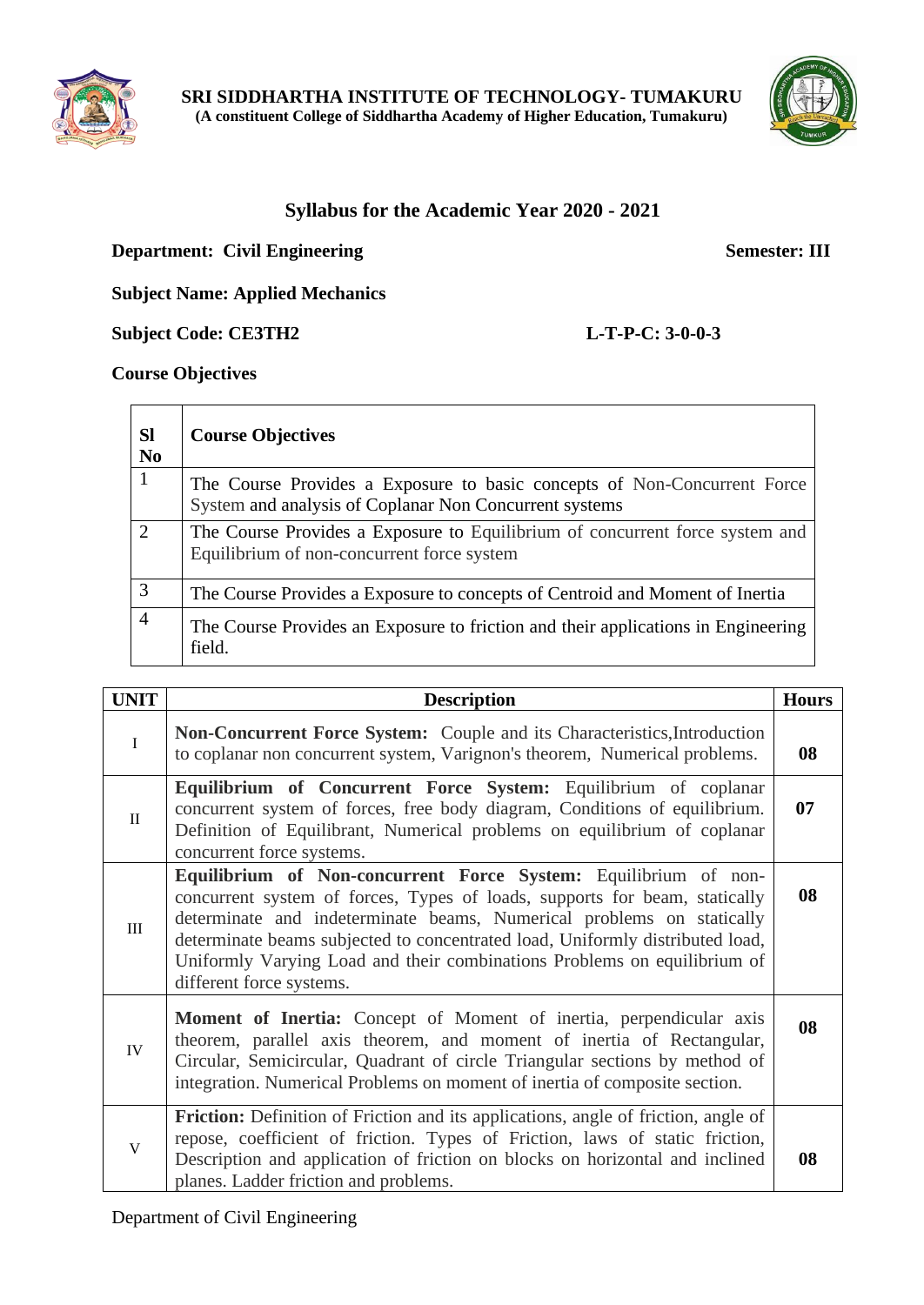



| Course<br>outcome | <b>Descriptions</b>                                                                                  |
|-------------------|------------------------------------------------------------------------------------------------------|
| CO <sub>1</sub>   | Students will be able to analyze coplanar non-concurrent force systems.                              |
| CO <sub>2</sub>   | To analyze equilibrium of concurrent force system and equilibrium of<br>non-concurrent force system. |
| CO <sub>3</sub>   | To compute the moment of inertia of plane figures.                                                   |
| CO <sub>4</sub>   | To apply friction laws to analyze the problems on friction.                                          |

# **Text Books:**

| <b>Sl</b><br>N <sub>0</sub> | <b>Text Book title</b>                                       | <b>Author</b>                            | <b>Volume and Year</b><br>of Edition |
|-----------------------------|--------------------------------------------------------------|------------------------------------------|--------------------------------------|
|                             | 'Elements of Civil Engineering and<br>Engg. Mechanics'       | M.N SheshaPrakash,<br>Ganesh B. Mogaveer | 3rd edition, 2014                    |
|                             | 'Elements of Civil Engineering and<br>Engineering Mechanics' | <b>B.K Kolhapure</b>                     | 3rd edition, 2018                    |

| <b>SI</b><br>N <sub>0</sub> | <b>Text Book title</b>                         | Author                                                             | <b>Volume and Year</b><br>of Edition |
|-----------------------------|------------------------------------------------|--------------------------------------------------------------------|--------------------------------------|
|                             | 'Engineering Mechanics'                        | Stephen Timoshenko   5th edition, 2017.<br>& D H Young,<br>J.V.Rao |                                      |
|                             | Mechanics-Statics<br>'Engineering<br>Dynamics' | and   A Nelson                                                     | 1st edition, 2009                    |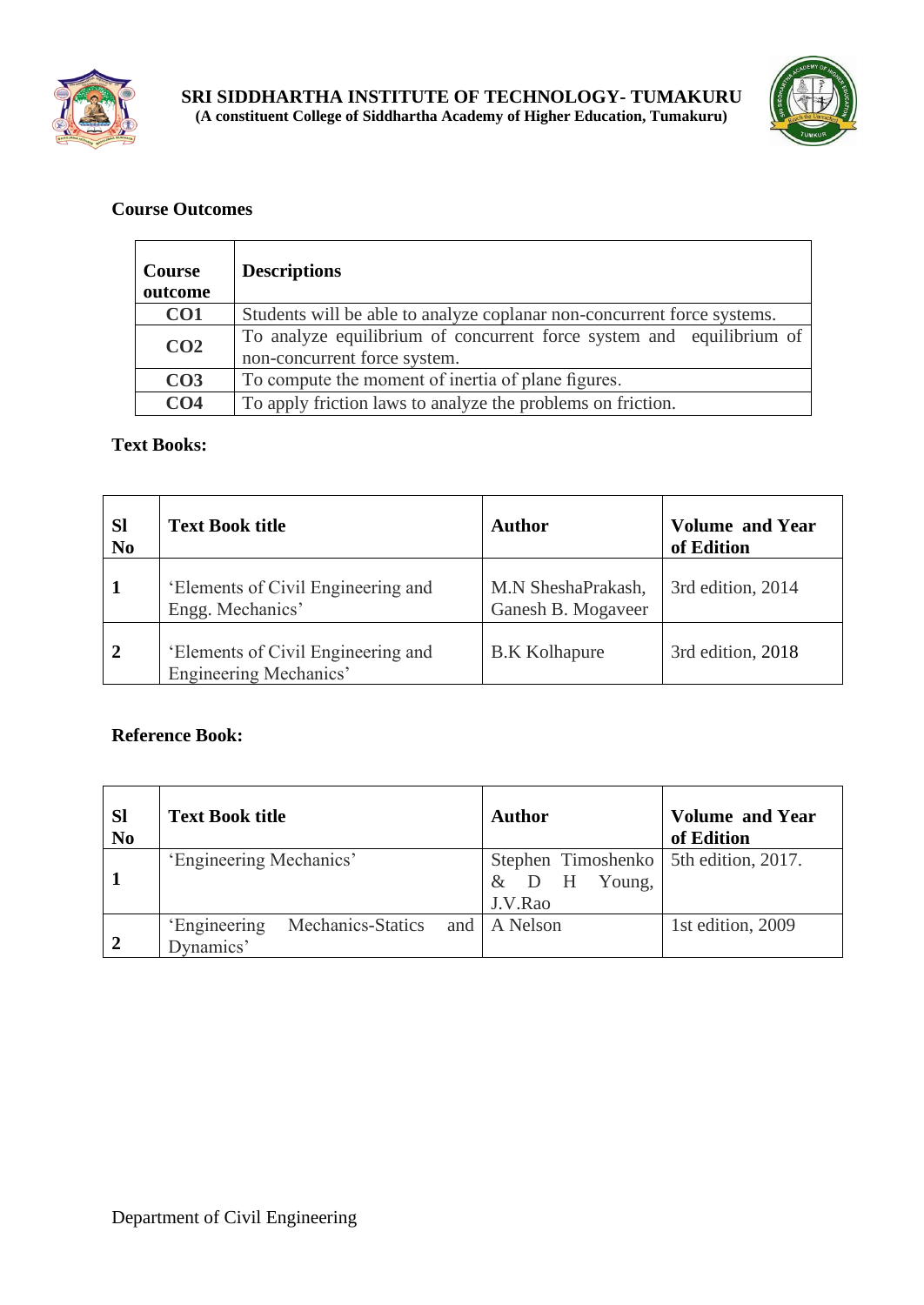



# Syllabus for the Academic Year 2020 - 2021

## **Department: Civil Engineering Semester: III**

# **Subject Name: Engineering Geology**

**Subject Code: CE3TH3 L-T-P-C: 3-0-0-3**

**Course objectives:**

| Sl no | Course objectives                                                                                                                                                   |
|-------|---------------------------------------------------------------------------------------------------------------------------------------------------------------------|
| 1.    | To understand the internal structure and composition of earth.                                                                                                      |
| 2.    | To comprehend the engineering properties, occurrence and uses of minerals in<br>various industries.                                                                 |
| 3.    | To focus on gemorphological agents and their processes in land forms along with the<br>concept of ground water including the effects on civil engineering projects. |
| 4.    | To gain the knowledge of structural features of rocks underneath and their<br>consideration in the selection of sites for civil engineering projects.               |

| <b>UNITs</b> | <b>Description</b>                                                                                                                                                                                                                                                                                                                                                                                                                                                                                                                                                                                                                                   | <b>Hours</b> |
|--------------|------------------------------------------------------------------------------------------------------------------------------------------------------------------------------------------------------------------------------------------------------------------------------------------------------------------------------------------------------------------------------------------------------------------------------------------------------------------------------------------------------------------------------------------------------------------------------------------------------------------------------------------------------|--------------|
|              | <b>Introduction:</b> Application of Earth Science in Civil Engineering Practices,<br>Understanding the earth, internal structure and composition.<br>Mineralogy: Mineral properties, composition and their use in themanufacture<br>of construction materials – Quartz Group (Glass); Feldspar Group (Ceramic<br>wares and Flooring tiles); Kaolin (Paper, paint and textile);<br>Asbestos (AC sheets); Carbonate Group: Calcite, Dolamite (Cement) ; Gypsum<br>(POP, gypsum sheets, cement); Mica Group (Electrical industries); Ore<br>minerals - Iron ores (Steel); Chromites (Alloy); Bauxite (aluminum);<br>Chalcopyrite (copper), Iron Pyrite. | 08           |
| $\mathbf{I}$ | <b>Petrology:</b> Formation, Classification and Mineral composition and<br>Engineering Properties of rocks. Igneous Rocks - Granite, Diorite, Gabbro,<br>Dunite, Dolerite, Porphyries, Basalt, Pegmatite, Sedimentary rocks –<br>Conglomerates, Breccias, Sandstone, Shale, Limestone, Laterite;<br>Metamorphic rocks - Gneiss, Schists, Quartzite, Marble, Slate, Charnockite:<br>Rock as a material in construction of foundations, Concrete Aggregate, Road<br>metal, Railway ballast with reference to Engineering properties.                                                                                                                   | 08           |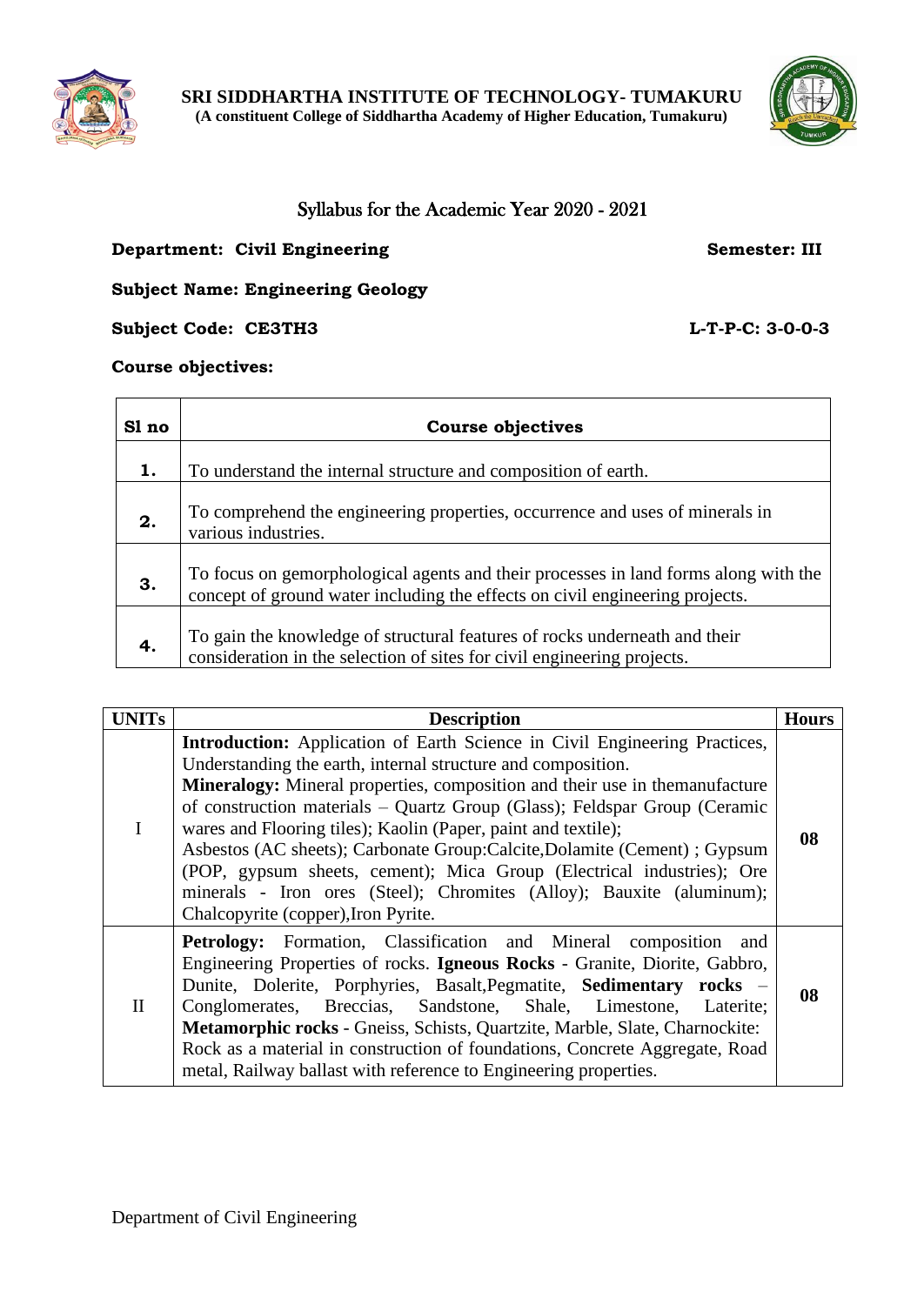



| Ш  | <b>Structural and Engineering Geology:</b> Outcrops, Dip and Strike, Compass<br>Clinometer and its uses; Description of folds Faults , Joints and<br>Unconformities and their types; Recognition of folds, faults in the field and<br>its consideration in Civil Engineering projects; Geological site investigation:<br>Surface and subsurface explorations by Geo-Physical investigations;<br>Selection of site for Dams and reservoirs, Tunneling, Bridges, Road and<br>Highway sites;                                                                                                                         | 08 |
|----|-------------------------------------------------------------------------------------------------------------------------------------------------------------------------------------------------------------------------------------------------------------------------------------------------------------------------------------------------------------------------------------------------------------------------------------------------------------------------------------------------------------------------------------------------------------------------------------------------------------------|----|
| IV | <b>Geomorphology and Geodynamics:</b> Geological agents and their processes in<br>Land forms, Rock weathering and its types, Geological work of rivers,<br>Formation of Soil, classification, profile, erosion and conservation methods.<br>Geological hazards such as earthquakes and landslides- Causes, Effects, Slope<br>stabilization. Tsunami – causes and effects. Concept of Plate tectonics,                                                                                                                                                                                                             | 07 |
| V  | Hydrogeology and Geoinformatics: Hydrological cycle, Occurrence of<br>Groundwater in different terrains- Weathered, Hard and Stratified rocks,<br>Groundwater Exploration by Electrical Resistivity method, Resistivity<br>curves, Water Bearing Formations, Aquifer types and parameters, Artificial<br>Recharging of Groundwater by different methods, Effect of ground water on<br>various Civil Engineering structures. Study of Topographic maps and Contour<br>maps; Remote Sensing - Concept, Application and its Limitations;<br>Geographic Information System (GIS) and Global Positioning System (GPS). | 08 |

r

| <b>Course</b><br>outcome | Descriptions                                                                                                                          |
|--------------------------|---------------------------------------------------------------------------------------------------------------------------------------|
|                          | After successful completion this course students will be able to:                                                                     |
| CO <sub>1</sub>          | Describe index properties of earth dynamics and justify geological hazards.                                                           |
|                          | Determine minerals and rock mass properties and its suitability in engineering                                                        |
| CO <sub>2</sub>          | projects.                                                                                                                             |
| CO <sub>3</sub>          | Estimate and evaluate the ground behaviour and conditions of rocks.                                                                   |
| CO4                      | Delineate the interactions between groundwater systems and change detection<br>of thematic layers through geo-informatics techniques. |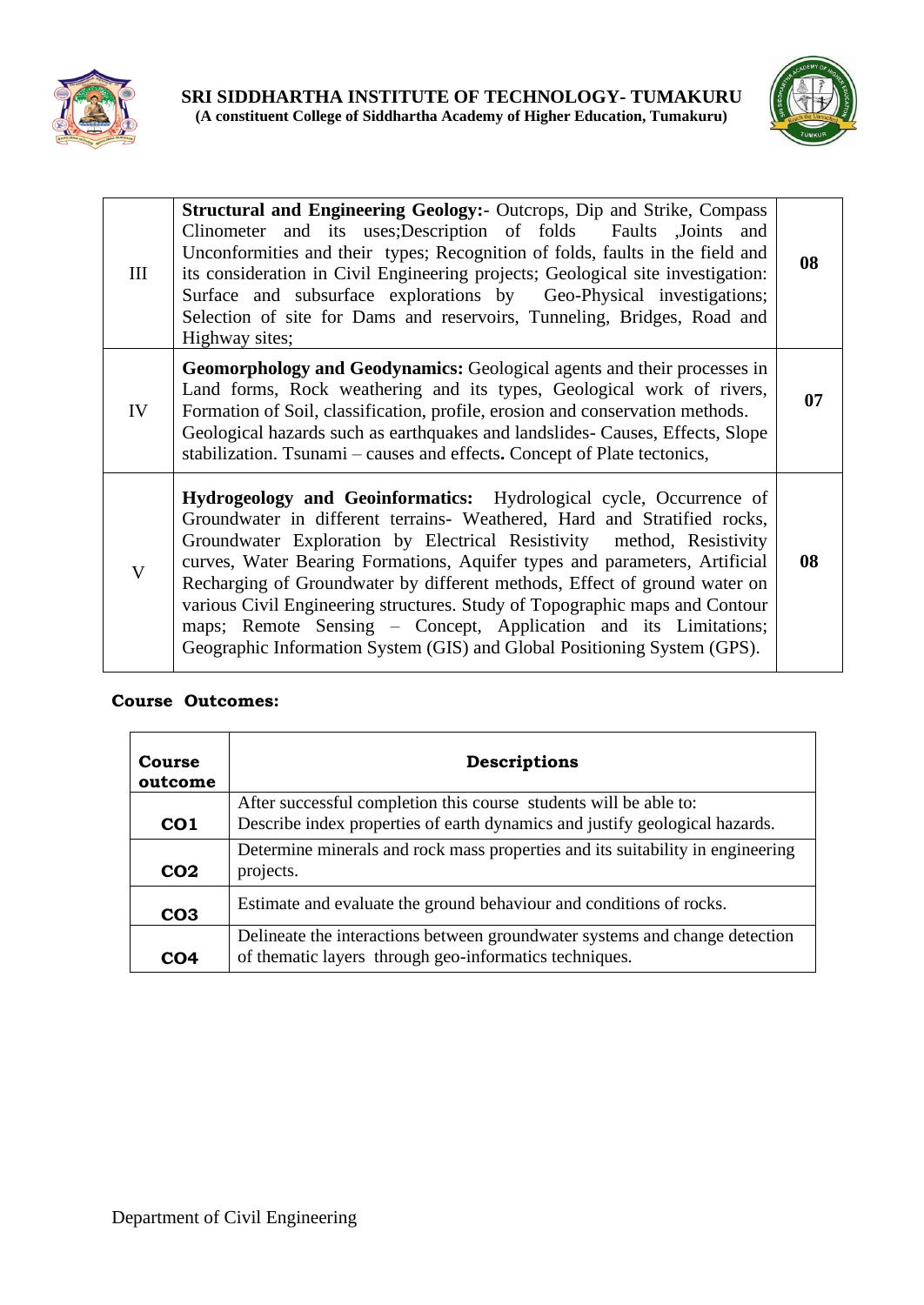



# **Text Books:**

| S1<br>No | <b>Text Book title</b>                           | Author         | <b>Volume and Year</b><br>of Edition        |
|----------|--------------------------------------------------|----------------|---------------------------------------------|
|          | Text book of Engineering and General<br>Geology. | Parbin Singh.  | Katson publishing<br>house, Ludhiana, 2009. |
| 2        | <b>Text book of Geology</b>                      | Mukerjee, P. K | World Press Pvt. Ltd.,<br>Kolkatta          |

| Sl No                   | <b>Text Book title</b>                                             | <b>Author</b>                         | Volume and Year of<br><b>Edition</b>    |
|-------------------------|--------------------------------------------------------------------|---------------------------------------|-----------------------------------------|
| $\mathbf{1}$            | <b>Textbook of Engineering Geology</b>                             | Kesavulu, C                           | Macmillan India Ltd,<br>1993, NewDelhi  |
| 2                       | <b>Structural Geology</b>                                          | Billings, M.P                         | Prentice-Hall India,<br>1974, New Delhi |
| 3                       | Geology for Engineers                                              | Blyth, F.G.H and de<br>Freitas, M.H.  | ELBS, 1974 London                       |
| $\overline{\mathbf{4}}$ | <b>Experiments in Engineering Geology</b>                          | Gokhale, KVG.K and<br>Rao, D.M        | Tata-McGrawHill,<br>1981, New Delhi     |
| 5                       | Remote sensing and Image<br>Interpretation                         | Lilesand, T.M. and<br>Ralph W. Keifer | John Wiley & Sons,<br>1987, New York.   |
| 6                       | Groundwater Hydrology                                              | Todd, D.K                             | John Wiley & Sons,<br>1980, New York    |
| 7                       | Text book of Remote Sensing and<br>Geographical Information System | M Anji Reddy,                         | <b>BS</b> Publications,<br>Hyderabad    |
| 8                       | Ground water Assessment, development<br>and Management             | K.R. Karanth,                         | <b>Tata McGraw Hills</b>                |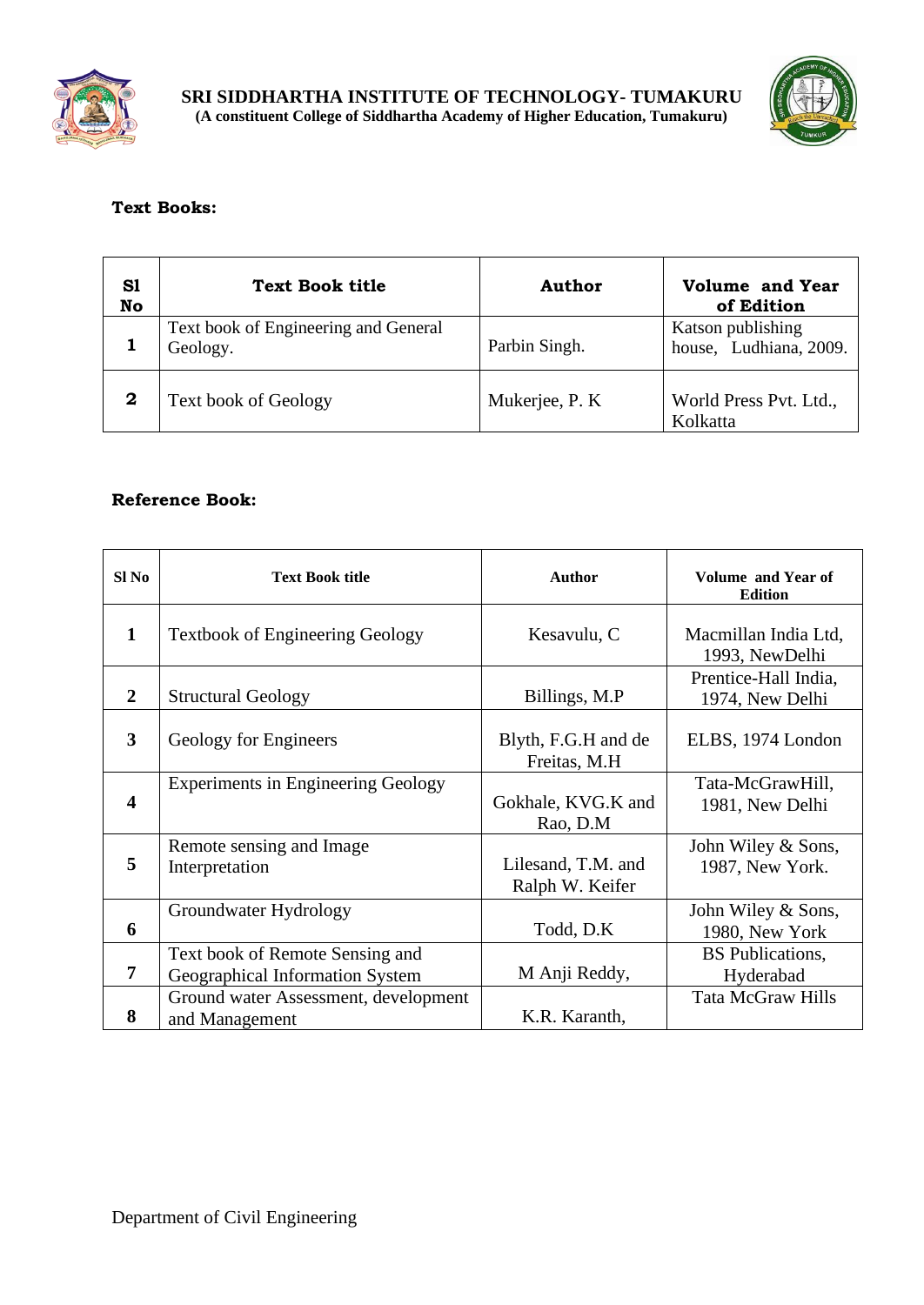



# **Syllabus for the Academic Year 2020 - 2021**

## **Department: Civil Engineering Semester: III**

## **Subject Name: Fluid mechanics**

#### **Subject Code: CE3TH4 L-T-P-C: 3-0-0-3**

#### **Course objectives :**

|              | SI no   Course objectives                                                                |
|--------------|------------------------------------------------------------------------------------------|
|              | To introduce the concepts of fluid mechanics useful in civil<br>engineering applications |
| $\mathbf{2}$ | To provide basic exposure to fluid statics and kinematics                                |
| 3            | To provide an exposure to dynamics and measurement of pressure                           |
|              | To provides exposure to computations of hydrostatic forces on<br>structural components   |

| <b>UNIT</b>  | Description                                                                                                                                                                                                                                                                                                                                                                                                                                                     | <b>Hours</b> |
|--------------|-----------------------------------------------------------------------------------------------------------------------------------------------------------------------------------------------------------------------------------------------------------------------------------------------------------------------------------------------------------------------------------------------------------------------------------------------------------------|--------------|
| $\mathbf I$  | <b>INTRODUCTION AND FLUID PROPERTIES</b><br>Definition of Fluid, Distinction between solids & fluids, fluid continuum. Mass<br>density, specific volume, Specific Weight, Relative density or Specific Gravity<br>Viscosity, Newton's law of viscosity, Newtonian and Non-Newtonian Fluids,<br>Ideal and Real fluids, Surface tension, Capilarity Problems, Newton's law of<br>viscosity, surface tension, hollow and solid bubble                              | 8            |
| $\mathbf{H}$ | FLUID PRESSURE AND ITS MEASUREMENT<br>Definition of pressure, Pascal's law, Hydrostatic pressure law, Absolute and<br>Gauge pressure, Simple and Differential Manometer theory and problems,<br><b>HYDROSTATICS</b><br>Definition of total pressure, derivation of center of pressure, Equation for<br>hydrostatic force, Problems on hydrostatic force on vertically submerged<br>surfaces, Description of fluid flow, Ideal, Rotational and irrotational flow | 8            |
| III          | <b>KINEMATICS OF FLUIDS</b><br>Derivation of continuity equation in three dimensions in differential form,<br>Definition of velocity potential, stream functions, stream line, equipotential line,<br>Relation between velocity potential and stream function, Laplace equation.<br>Problems on stream function and velocity potential                                                                                                                          | 8            |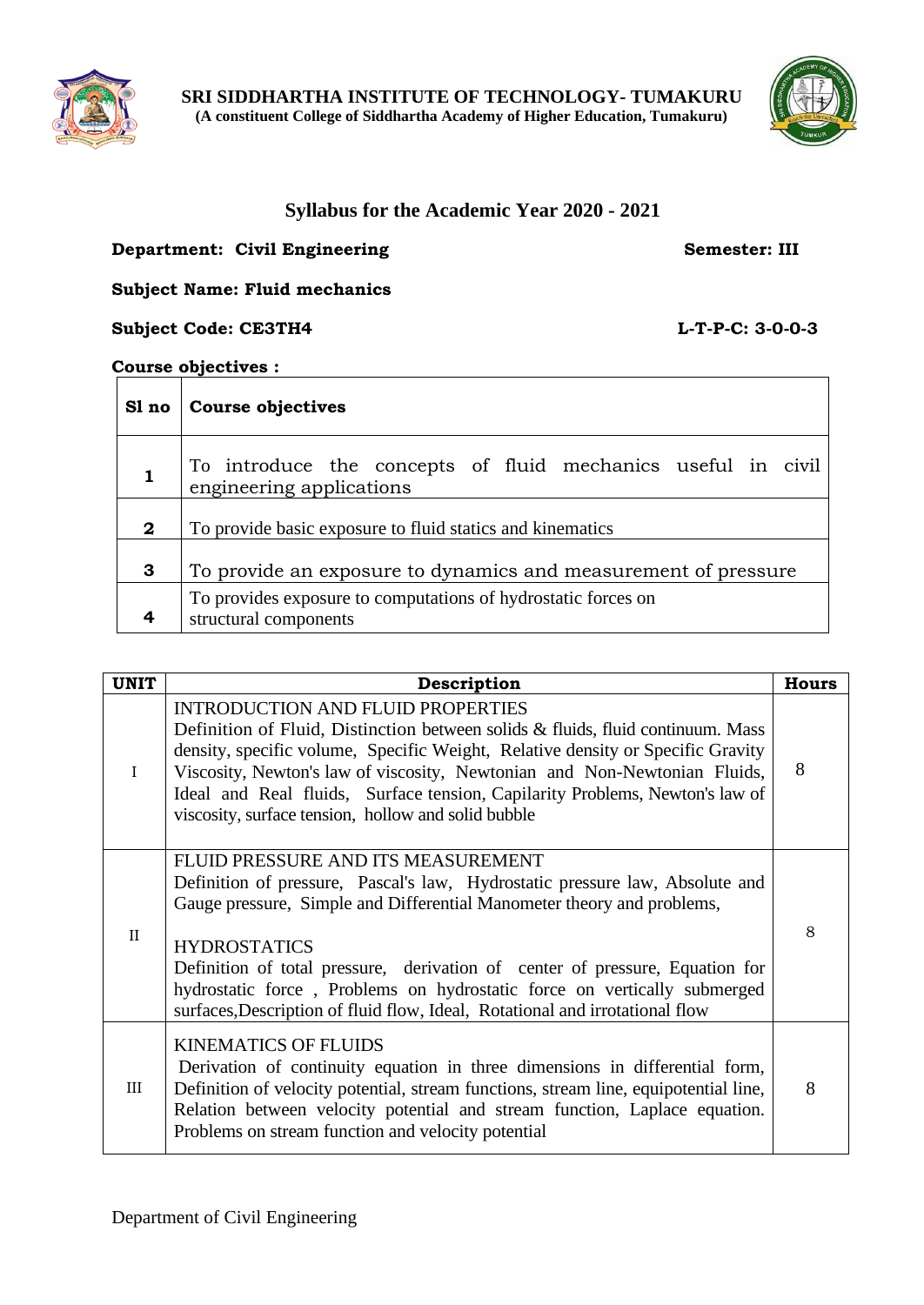



| IV | <b>DYNAMICS OF FLUID FLOW</b><br>Derivation of Euler's equation and Bernoulli's equation (2 dimensional) with<br>assumption and limitation, Modification of Bernoulli's equation, Venturimeter,<br>Momentum equation (no problem)<br><b>FLOW THROUGH PIPES</b><br>Flow through pipes, Major loss equation for head loss due to friction (Darcy-<br>Weishbach equation), Minor losses equation for head loss due to sudden<br>expansion and contraction. Problems on Bernoullis Equation | 8 |
|----|-----------------------------------------------------------------------------------------------------------------------------------------------------------------------------------------------------------------------------------------------------------------------------------------------------------------------------------------------------------------------------------------------------------------------------------------------------------------------------------------|---|
| V  | <b>FLOW MEASUREMENTS</b><br>Flow through Orifices; classification, Hydraulic co-efficients of an Orifice and<br>relation between them, Equation for co-efficient of velocity.<br>Flow over notches, classification, Equation for discharge over rectangular<br>and V-notches (Velocity of approach and end contractions not included)<br>Types of Nappe, Ventilation of weirs, Broad crested weirs, Problems on weirs<br>and notches                                                    | 8 |

| Course          | Descriptions                                                                                                                                                      |
|-----------------|-------------------------------------------------------------------------------------------------------------------------------------------------------------------|
| outcome         |                                                                                                                                                                   |
| CO <sub>1</sub> | The student will possess knowledge of fundamental properties of fluids, fluid<br>pressure, flow kinematics and flow dynamics, pipe flow and open channel<br>flow. |
| CO <sub>2</sub> | be able to compute and solve problems on fluid properties, fluid pressure<br>measurement fluid statics and kinematics                                             |
| CO <sub>3</sub> | be able to compute and solve problems on fluid dynamics and flow<br>measurement                                                                                   |
| CO <sub>4</sub> | be able to compute discharge through pipes and over notches and weirs                                                                                             |

# Text Books:

| S <sub>1</sub> | <b>Text Book title</b>                                     | Author                                 | Volume and Year of |
|----------------|------------------------------------------------------------|----------------------------------------|--------------------|
| N <sub>o</sub> |                                                            |                                        | Edition            |
|                | <b>Hydraulics and Fluid Mechanics</b>                      | P.N. Modi and S.M.   20th Edition-2015 |                    |
|                | Including Hydraulic Machines                               | Seth                                   |                    |
|                |                                                            |                                        |                    |
| $\overline{2}$ | textbook of Fluid Mechanics and R K Bansal<br>$\mathbf{A}$ |                                        | 9th Edition -2017  |
|                | <b>Hydraulic Machines</b>                                  |                                        |                    |
|                |                                                            |                                        |                    |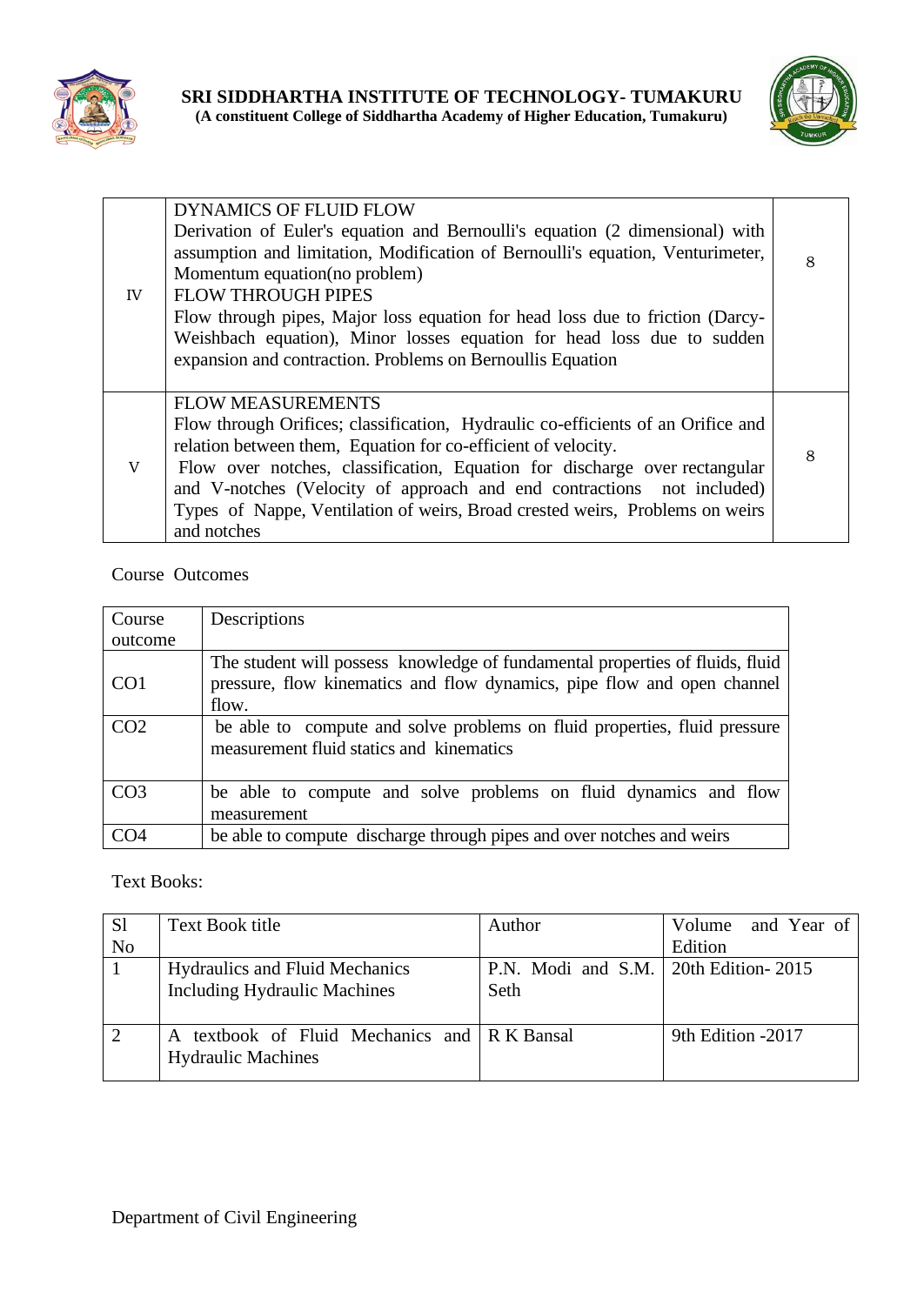



| S1             | <b>Text Book title</b>        | Author                 | Volume and Year of     |
|----------------|-------------------------------|------------------------|------------------------|
| N <sub>o</sub> |                               |                        | Edition                |
| $\mathbf{1}$   | Fluid mechanics and Hydraulic | K A Subramanya,        | 3rd Edition -2008      |
|                | <b>Machines</b>               |                        |                        |
|                |                               |                        |                        |
| $\overline{2}$ | <b>Elementary Hydraulics</b>  | Cruise, J.F., Singh,   | 1st Edition -2007      |
|                |                               | V.P. and Sherif, M.M.  |                        |
| 3              | <b>Fluid Mechanics</b>        | J.F.,<br>Douglas,      | 5 th Edition -2006     |
|                |                               | Gasoriek,<br>J.M.,     |                        |
|                |                               | Swaffield, J. and Jack |                        |
|                |                               | L.                     |                        |
| $\overline{4}$ | <b>Fluid Mechanics</b>        | V.L.,<br>Streeter      | and   8th Edition 1985 |
|                |                               | Wylie, E.B.            |                        |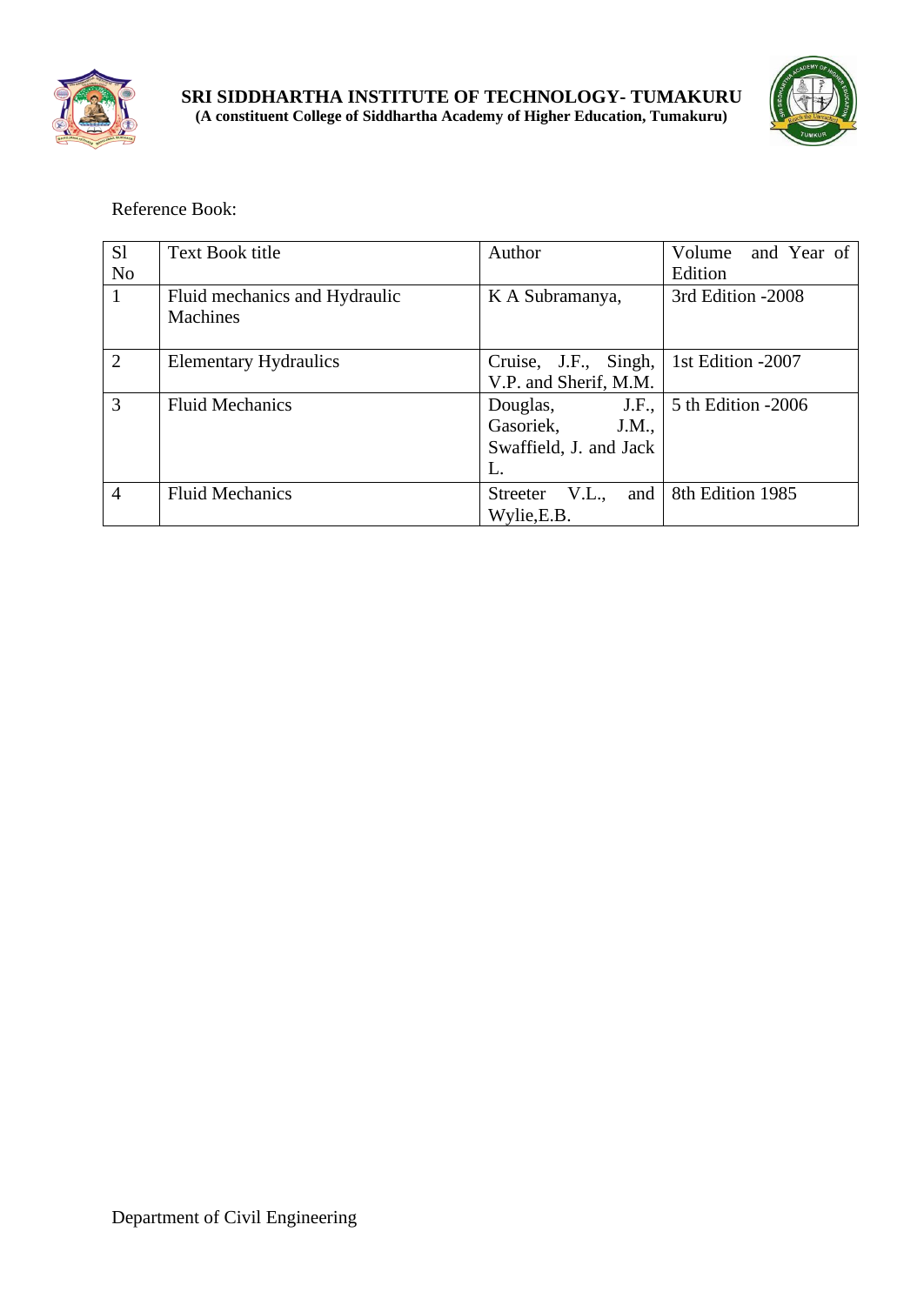



# Syllabus for the Academic Year – 2020 - 2021

# **Department: CIVIL ENGINEERING Semester: III**

# **Subject Name: BUILDING PLANNING AND DRAWING**

# **Subject Code: CE3TH5 L-T-P-C: 1-0-2-3**

| Sl. No       | <b>Course Objectives</b>                                                                                                |
|--------------|-------------------------------------------------------------------------------------------------------------------------|
|              | Introduction to bye-laws of different town, city and metropolitan cities.                                               |
| $\mathbf{2}$ | To provide the concepts of planning of different types of buildings.                                                    |
| 3            | To provide the concepts of water supply, sanitary and electrical layout details of<br>residential and public buildings. |
|              | To Provide the concepts of Layout plan of Rainwater recharging and harvesting<br>system                                 |

| Description                                                                                        | <b>Hours</b> |
|----------------------------------------------------------------------------------------------------|--------------|
| <b>PART-A</b>                                                                                      |              |
| <b>Introduction:</b>                                                                               |              |
| Importance of drawing, Drawing tools & Scale. Building planning as per local                       |              |
| building bye laws. Symbols used in Civil Engineering Drawing.                                      | 25           |
| Development of plan, elevation, section and schedule of openings from the given<br>line diagram of |              |
| 1) Residential buildings $(G, G+1)$                                                                |              |
| 2) Office building                                                                                 |              |
| 3) Health care centre                                                                              |              |
| 4) School building                                                                                 |              |
| <b>PART-B</b>                                                                                      |              |
| For a given single line diagram, Preparation of water supply, sanitary and                         | 14           |
| Electrical layouts.                                                                                |              |
| Layout plan of Rainwater recharging and harvesting system in Residential                           |              |
| building.                                                                                          |              |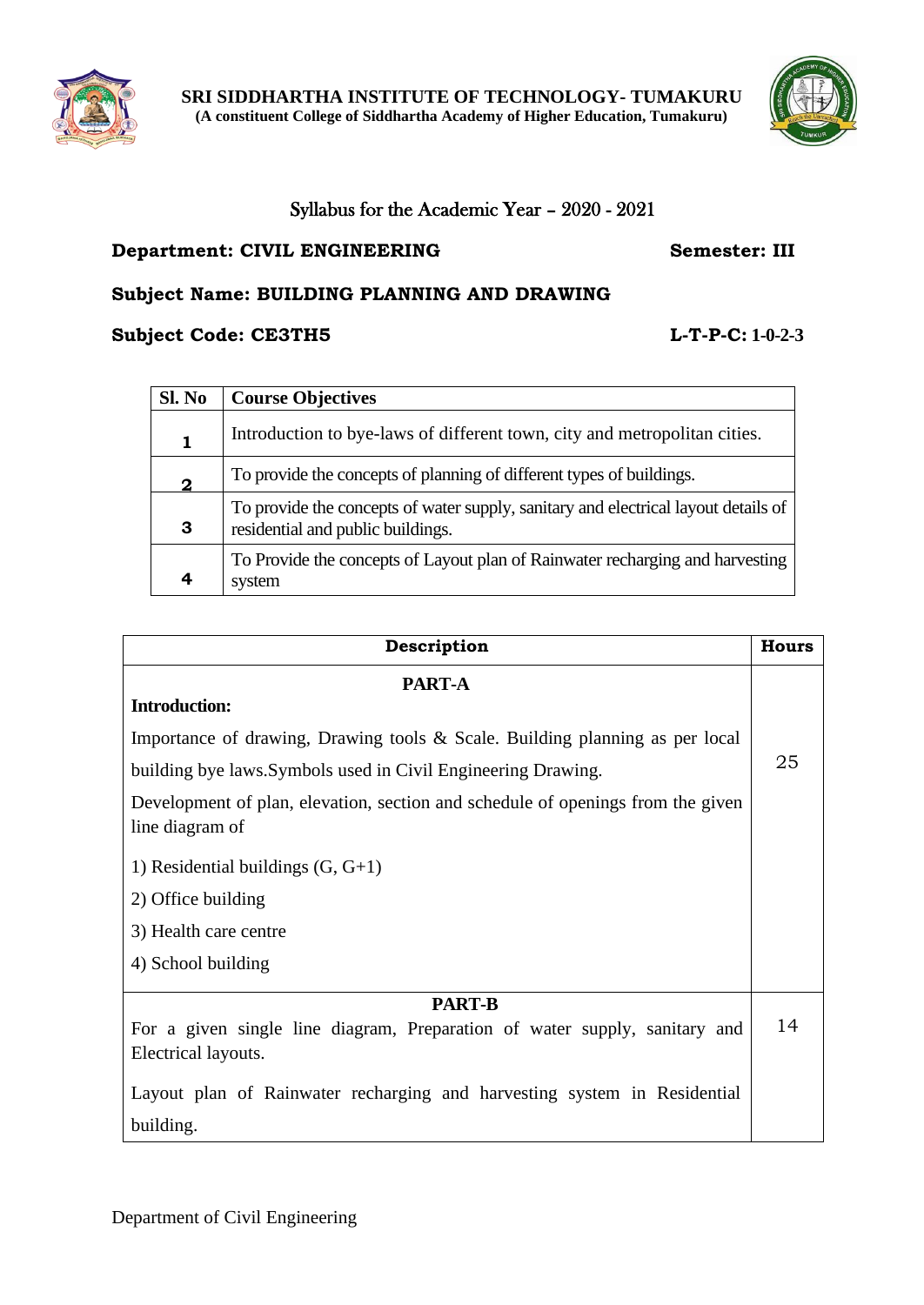



| Sl. No          | <b>Course outcomes</b>                                                                                                     |
|-----------------|----------------------------------------------------------------------------------------------------------------------------|
| CO <sub>1</sub> | Students will have the knowledge of bye-laws and other details of building construction<br>through the drawings.           |
| CO <sub>2</sub> | Students will have the knowledge of planning, designing of residential and public buildings.                               |
| CO <sub>3</sub> | Students will be able to draw water supply, sanitary and electrical layout details of residential<br>and public buildings. |
| CO <sub>4</sub> | Students will be able to draw Layout plan of Rainwater recharging and harvesting system in<br>Residential building.        |

# **Question paper Pattern:**

|    | 1. Two questions to be answered compulsorily in PART – A for 90 Marks |
|----|-----------------------------------------------------------------------|
|    | Plan with Schedule of opening-25 Marks                                |
|    | Elevation - 10 Marks                                                  |
|    | Section - 10 M                                                        |
|    | Each question will carry 45 marks $(2 \times 45) = 90$ Marks.         |
|    | One question to be answered from part B for 10 Marks                  |
| 3. | CIE-50 Marks                                                          |
|    | <b>CIE</b> conduction of Test -20 Marks                               |
|    | Submission of Manual Drawing - 30 Marks                               |
|    | Note: No theory questions shall be asked from any chapter             |

#### **Text Books:**

| S1<br>No | <b>Text Book title</b>                         | Author                 | Volume and Year<br>of Edition |
|----------|------------------------------------------------|------------------------|-------------------------------|
|          | <b>Building Drawing, Tata</b>                  | Shah M.H and Kale C.M, | $4th$ Edition, 2017           |
|          | McGraw Hill Publishers, New                    |                        |                               |
|          | Delhi                                          |                        |                               |
|          | Civil Engineering Drawing<br>And Design, C B S | D N Ghose              | $2nd$ Edition, 2017           |
|          | Publishers, New Delhi                          |                        |                               |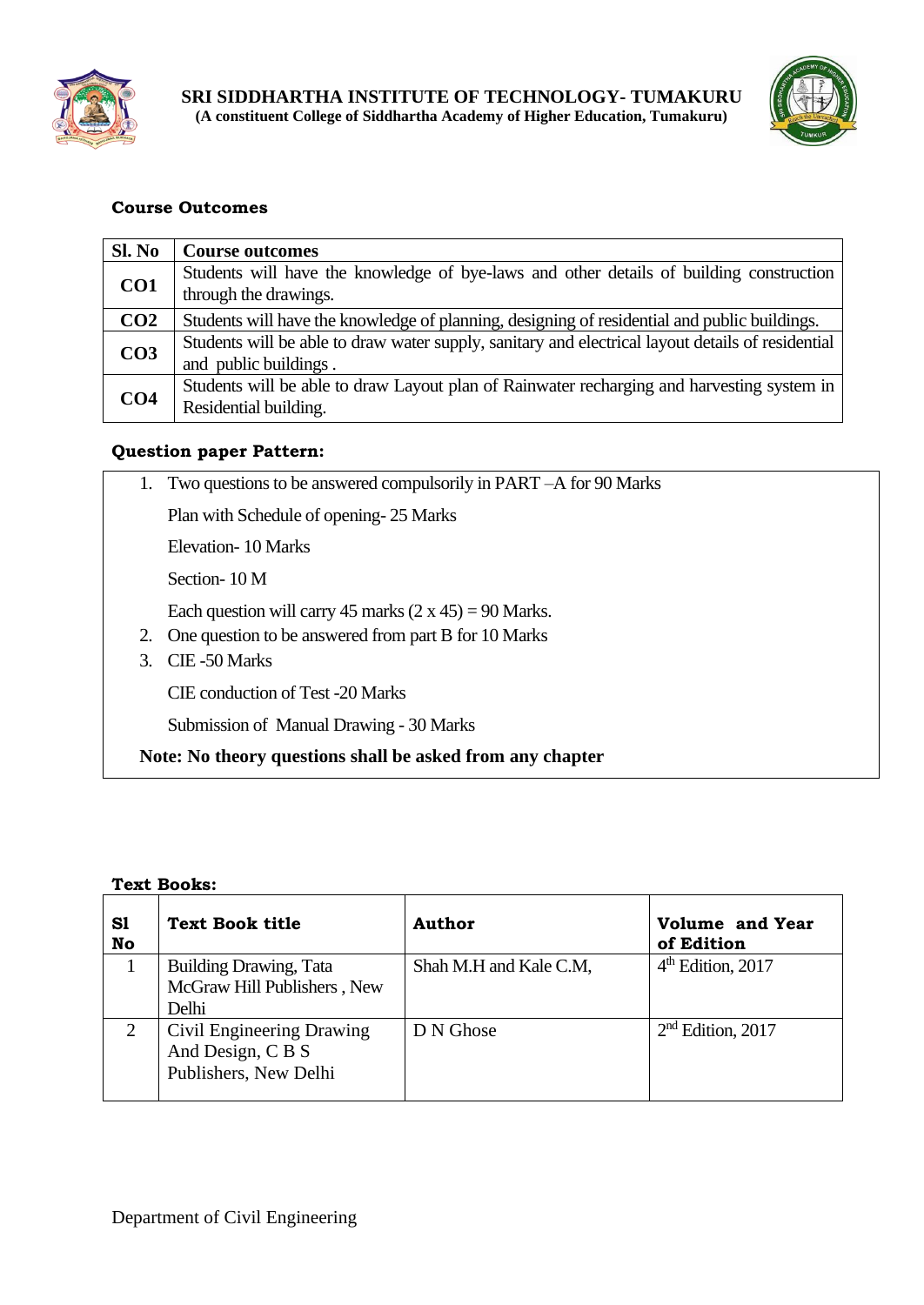

<u> 1980 - Johann Barn, mars an t-Amerikaansk kommunister (</u>



| S1<br>No       | <b>Text Book title</b>                 | Author               | Volume and Year<br>of Edition |
|----------------|----------------------------------------|----------------------|-------------------------------|
| 1              | Reference book on Computer Aided       | M N SheshaPrakash,   | $1ST$ Edition, 2006           |
|                | Design Laboratory, Laxmi Publications, | Dr. G S Suresh       |                               |
|                | New delhi                              |                      |                               |
| $\overline{2}$ | Building Planning And Drawing, I K     | S SB havikatti and   | $1st$ Edition, 2019           |
|                | International publishing house, New    | M V Chitawadgi       |                               |
|                | Delhi                                  |                      |                               |
| 3              | Civil Engineering Drawing And Design,  | <b>B C Rangawala</b> | $3rd$ Edition 2017            |
|                | Charotar Publishers, New Delhi         |                      |                               |
| 4              | National Building Code (IS 1962:1989)  | <b>BIS</b>           | New Delhi                     |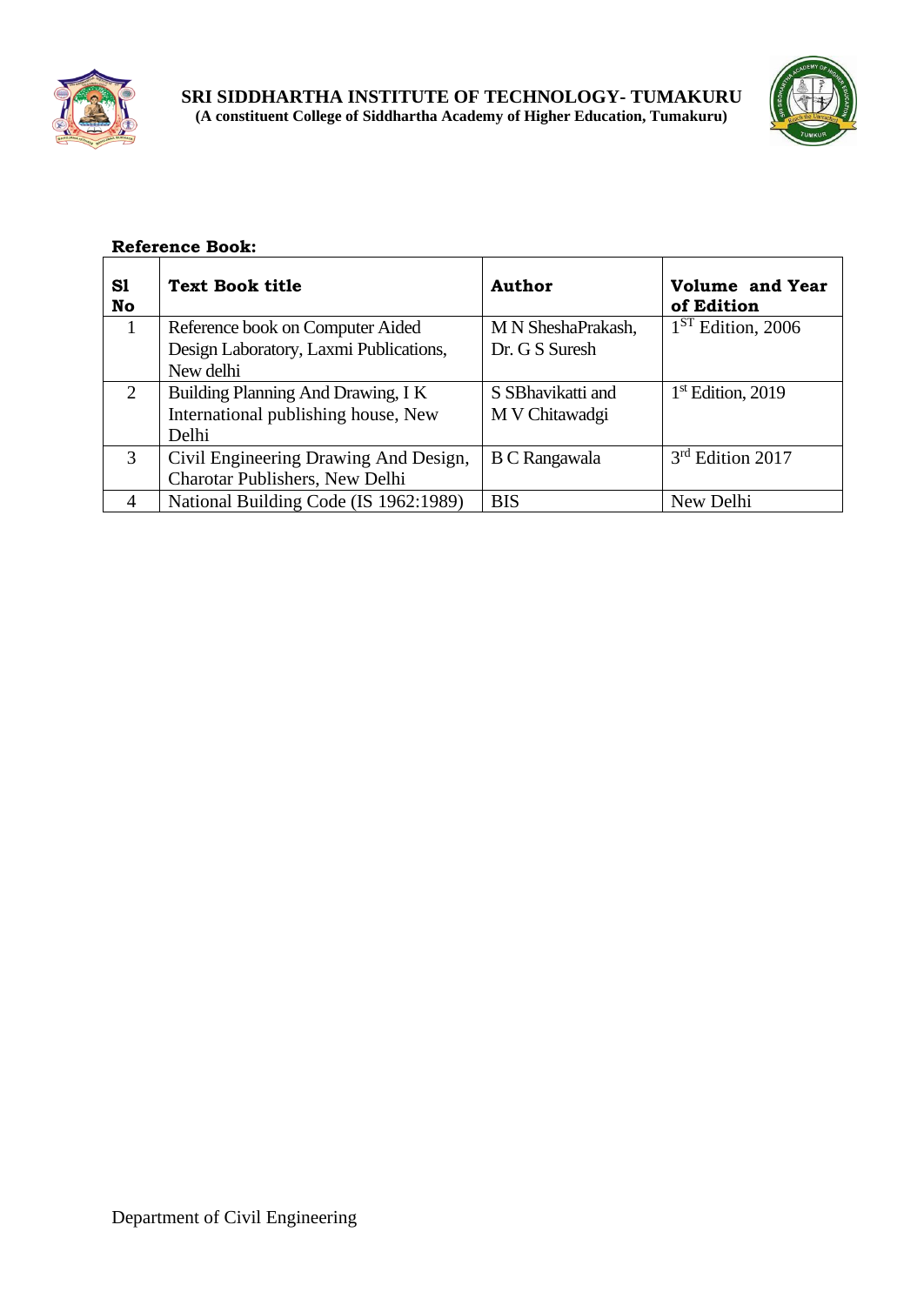



# Syllabus for the Academic Year 2020 - 2021

## **Department: Civil Engineering Semester: III**

**Subject Name: Surveying**

**Subject Code: CE3TH06 L-T-P-C: 3-0-0-3** 

#### **Course objectives:**

| S1 No        | <b>Course objectives</b>                                                                                        |
|--------------|-----------------------------------------------------------------------------------------------------------------|
|              | To understand the fundamentals of surveying and the usage of basic surveying                                    |
| $\mathbf{2}$ | instruments.<br>To determine the reduced levels and elevation of objects by different levelling<br>instruments. |
| 3            | To know the usage of plane table in developing maps and to compute the capacity<br>of reservoirs by contouring. |
| 4            | To know the usage of modern surveying instruments in various field applications.                                |

| <b>UNIT</b>  | Description                                                                                                                                                                                                                                                                                                                                                                                                                                                      | <b>Hours</b> |
|--------------|------------------------------------------------------------------------------------------------------------------------------------------------------------------------------------------------------------------------------------------------------------------------------------------------------------------------------------------------------------------------------------------------------------------------------------------------------------------|--------------|
| $\mathbf I$  | Introduction to chain and compass surveying: Definition of Surveying,<br>Classification of Surveying, Basic Principles of Surveying, types of Chains<br>and Tapes, Ranging of lines and its types, Measurement of distances over<br>sloping ground. Introduction to compass surveying- Accessories used,<br>Principle involved Meridians, bearings and their types. Numerical problems on<br>computations of bearings and included angles for a closed traverse. | 8            |
| $\mathbf{H}$ | Levelling: Principles and basic definitions of levelling, parts of Dumpy level,<br>Temporary adjustments, Methods of Levelling- simple, differential, fly, fly-<br>back, profile and cross sectioning. Booking of levels- height of instrument<br>method and rise and fall method. Arithmetic checks. Numerical problems on<br>above.                                                                                                                            | 8            |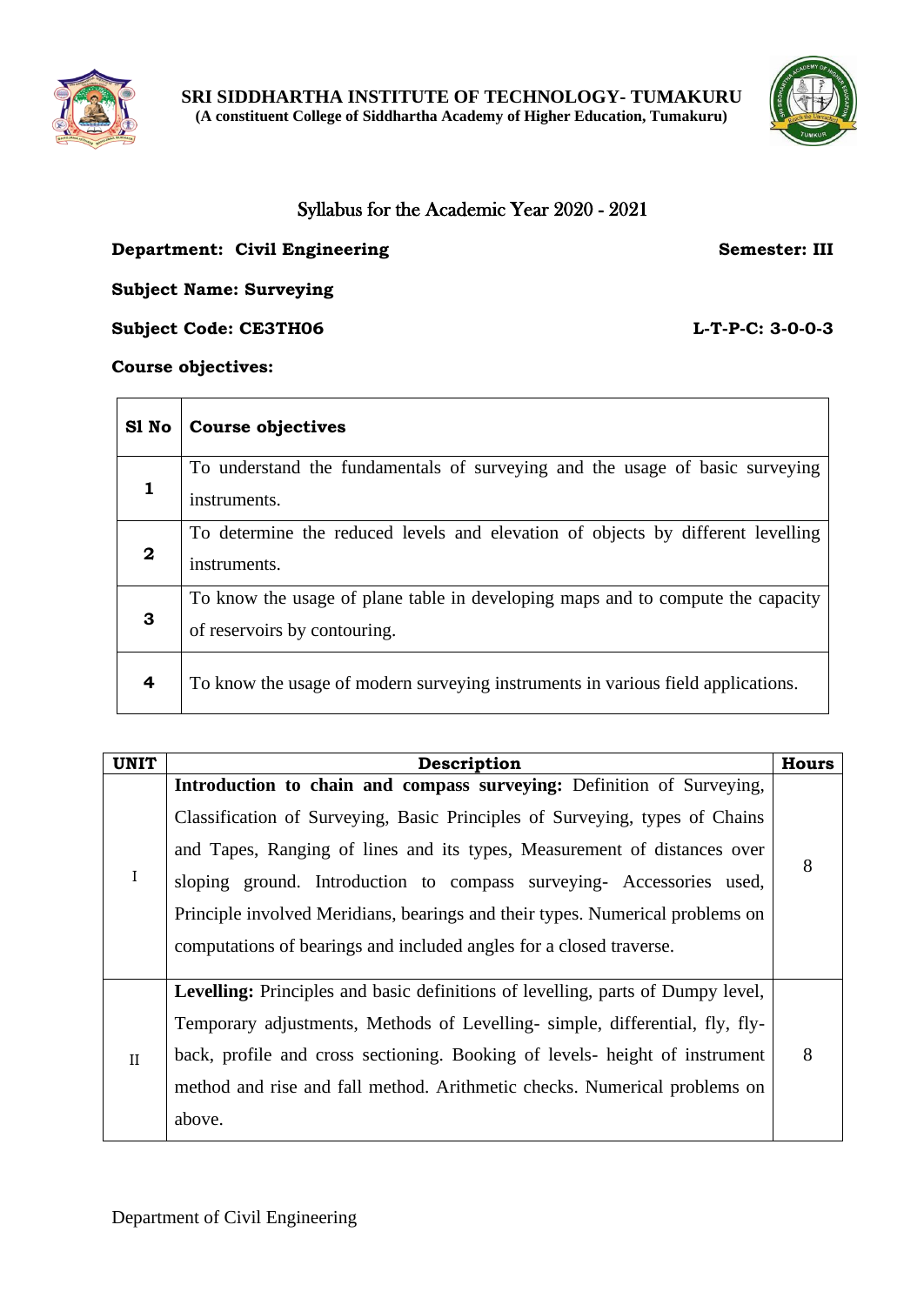



| III                       | <b>Theodolite survey:</b> The dolite and its types, Temporary adjustments of<br>theodolite. Measurement of horizontal angles by Method of repetitions and<br>reiterations. Measurement of vertical angles. Trigonometric levelling:<br>Determination of elevation of objects when the base is accessible and<br>inaccessible by single plane method.                                                    | 7 |
|---------------------------|---------------------------------------------------------------------------------------------------------------------------------------------------------------------------------------------------------------------------------------------------------------------------------------------------------------------------------------------------------------------------------------------------------|---|
| IV                        | Plane table survey: Introduction, accessories, advantages and limitations,<br>Orientations and methods of orientation. Methodology of plotting-radiation,<br>intersection, traversing and resection methods. Contouring: Introduction to<br>contouring, characteristics, methods of contouring- direct and indirect<br>methods. Capacity of contours and Uses of contours. Simple problems on<br>above. | 8 |
| $\ensuremath{\mathbf{V}}$ | Modern surveying instruments: Introduction to EDM, fundamental principles<br>of measurement-Pulse method, phase difference method, classification of<br>EDM instruments. Total station and its accessories, fundamental<br>measurements, types of total station instruments, advantages<br>and<br>disadvantages.                                                                                        | 8 |

| Course<br>outcome | Descriptions                                                                                                                |
|-------------------|-----------------------------------------------------------------------------------------------------------------------------|
| CO <sub>1</sub>   | Knowledge of using basic surveying instruments in obtaining the field<br>measurements.                                      |
| CO <sub>2</sub>   | To measure the elevation of ground and angular measurements by different<br>levelling instruments.                          |
| CO <sub>3</sub>   | To prepare maps by plane table and to arrive the storage capacity of<br>reservoir by different methods.                     |
| CO <sub>4</sub>   | To utilize the modern instruments in assessing the field data required for<br>preparing drawings of engineering importance. |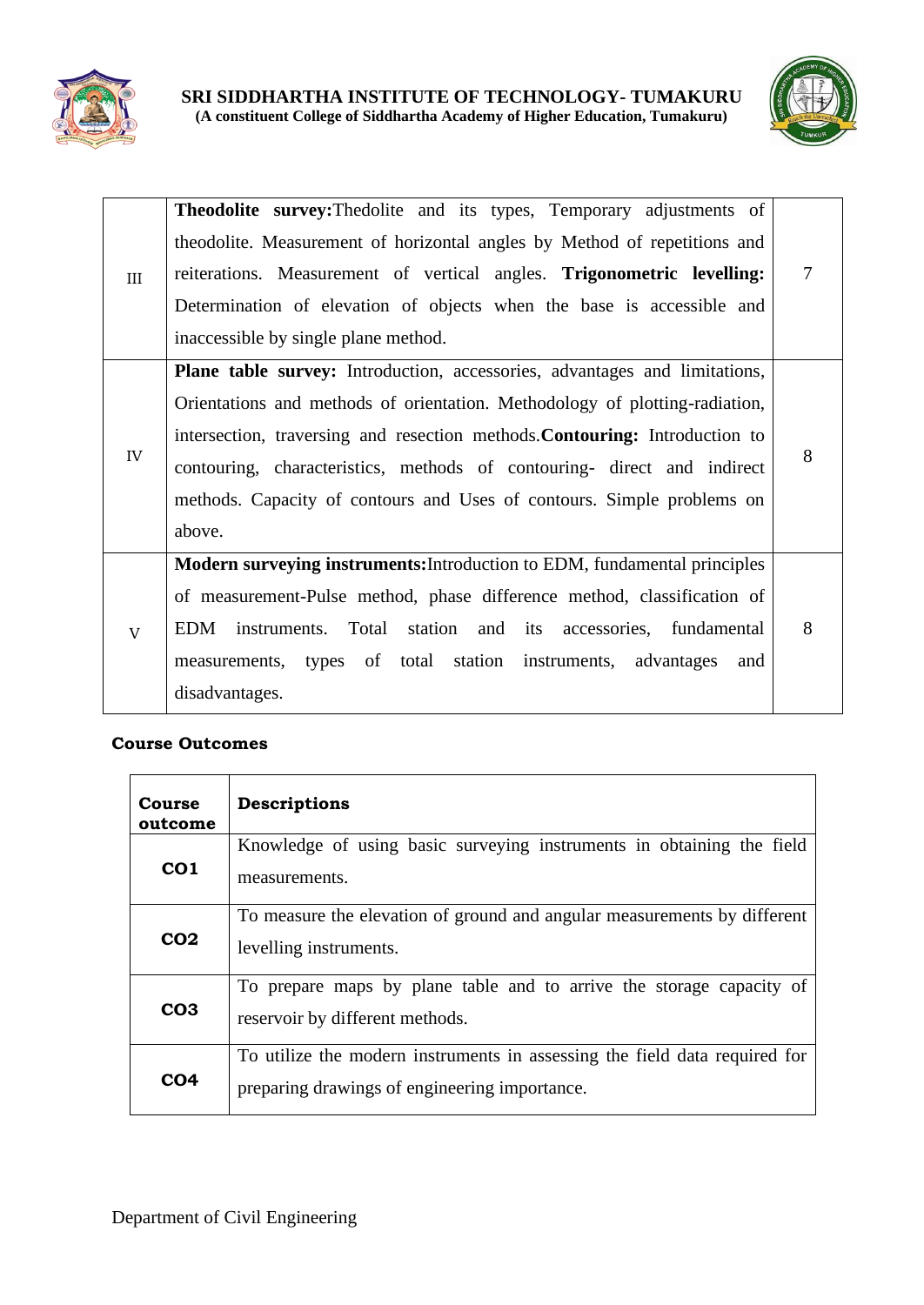



# **Text Books:**

| S1<br>No    | <b>Text Book title</b>                                                                                  | <b>Author</b>                                        | <b>Volume and Year</b><br>of Edition |  |  |
|-------------|---------------------------------------------------------------------------------------------------------|------------------------------------------------------|--------------------------------------|--|--|
|             | "Surveying", Laxmi Publications, New   B C Punmia, Ashok   Volume 1, 16 <sup>th</sup> Edition,<br>Delhi | Jain and $2016$<br>kumar<br>Arunkumar Jain           |                                      |  |  |
| $\mathbf 2$ | "Surveying", Laxmi Publications, New   B C Punmia, Ashok   Volume 2, 17 <sup>th</sup> Edition,<br>Delhi | Jain<br>and $\sqrt{2016}$<br>kumar<br>Arunkumar Jain |                                      |  |  |

| S1<br><b>No</b>  | <b>Text Book title</b>                                                                                 | <b>Author</b>                        | <b>Volume and Year</b><br>of Edition        |  |
|------------------|--------------------------------------------------------------------------------------------------------|--------------------------------------|---------------------------------------------|--|
| 1                | "Surveying and levelling", Standard Book<br>House, New Delhi                                           | K R Arora                            | Volume 1, 11 <sup>th</sup> Edition,<br>2015 |  |
| $\boldsymbol{2}$ | "Engineering Surveying", Tata McGraw-<br>Hill publications, New Delhi                                  | S K Duggal                           | Volume $1, 3rd$ Edition,<br>2009            |  |
| 3                | "Surveying and levelling", Tata McGraw-<br>Hill publications, New Delhi                                | N NBasak                             | $2nd$ Edition, 2014                         |  |
| 4                | "Elementary surveying-An introduction to<br>Hall<br>Geoinformatics",<br>Prentice<br>publications, USA. | Charles D Ghilani and<br>Paul R Wolf | $13th$ Edition, 2012                        |  |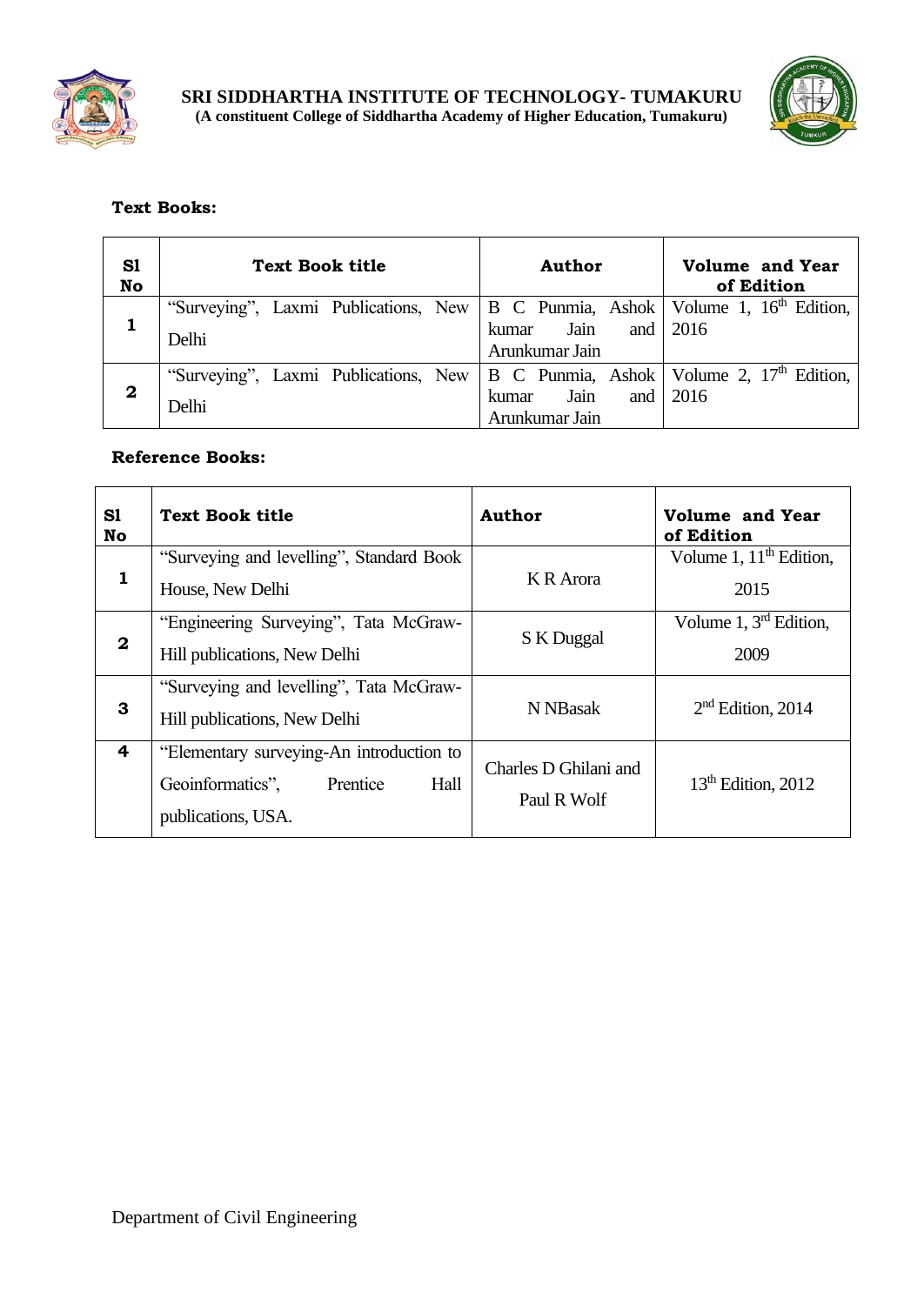



# **Syllabus for the Academic Year : 2021-22**

**Common to all (Lateral entry students)**

**Department: Mathematics Semester: III Subject Name: Fundamental Mathematics Total Hours: 40 Subject Code: MA3DP6 L-T-P-C: 3-0-0-3**

#### **Course Objectives:**

| SI. No | <b>Course Objectives</b>                                                                                                                         |
|--------|--------------------------------------------------------------------------------------------------------------------------------------------------|
|        | To develop mathematical skill so that student are able to apply mathematical method and<br>principals in solving problem from engineering field. |
| 2      | Introduce the concept of differential calculus.                                                                                                  |
| 3      | Introduce concept of Integral Calculus.                                                                                                          |
| 4      | Study the concept of probability.                                                                                                                |

| Course<br>outcomes | <b>Descriptions</b>                                                                                            |
|--------------------|----------------------------------------------------------------------------------------------------------------|
| CO <sub>1</sub>    | To understand concept of probability, polar cures, differential equations and Vectors<br>calculus.             |
| CO <sub>2</sub>    | Apply analytical techniques to compute solutions of first and higher order ordinary<br>differential equations. |
| CO <sub>3</sub>    | Apply concepts of double and triple integrals in engineering field.                                            |
| CO <sub>4</sub>    | Use partial differentiation and multiple integral to solve the problems in engineering.                        |

| <b>UNIT</b>  | <b>Description</b>                                                                                                                                                                                                                                                                                                                                                                                                                  | <b>Hours</b> |  |  |
|--------------|-------------------------------------------------------------------------------------------------------------------------------------------------------------------------------------------------------------------------------------------------------------------------------------------------------------------------------------------------------------------------------------------------------------------------------------|--------------|--|--|
| $\mathbf I$  | <b>Probability:</b> Introduction, Sample space and events. Axioms of probability. Addition<br>and multiplication theorems, Conditional probability-illustrative examples. Baye's<br>theorem-problems.                                                                                                                                                                                                                               |              |  |  |
| $\mathbf{I}$ | <b>Differential Calculus:</b><br>List of standard derivatives including hyperbolic functions, rules of differentiation.<br><b>Polar curves:</b> Polar coordinates, angle between radius vector and tangent, angle<br>between two polar curves – Problems.                                                                                                                                                                           |              |  |  |
| Ш            | Series: Taylor's and Maclaurin'sseries expansions of one variable.<br><b>Integral Calculus:</b><br>List of standard integrals, integration by parts. Definite integrals – problems.<br>of reduction formulae for $\int_{0}^{\frac{\pi}{2}} \sin^n x \, dx$ , $\int_{0}^{\frac{\pi}{2}} \cos^n x \, dx$ and<br>Statement<br>$\int_{0}^{\frac{1}{2}} \sin^{m} x \cos^{n} x dx$ , simple problems. Multiple integrals-Simple problems. | 7            |  |  |

Department of Civil Engineering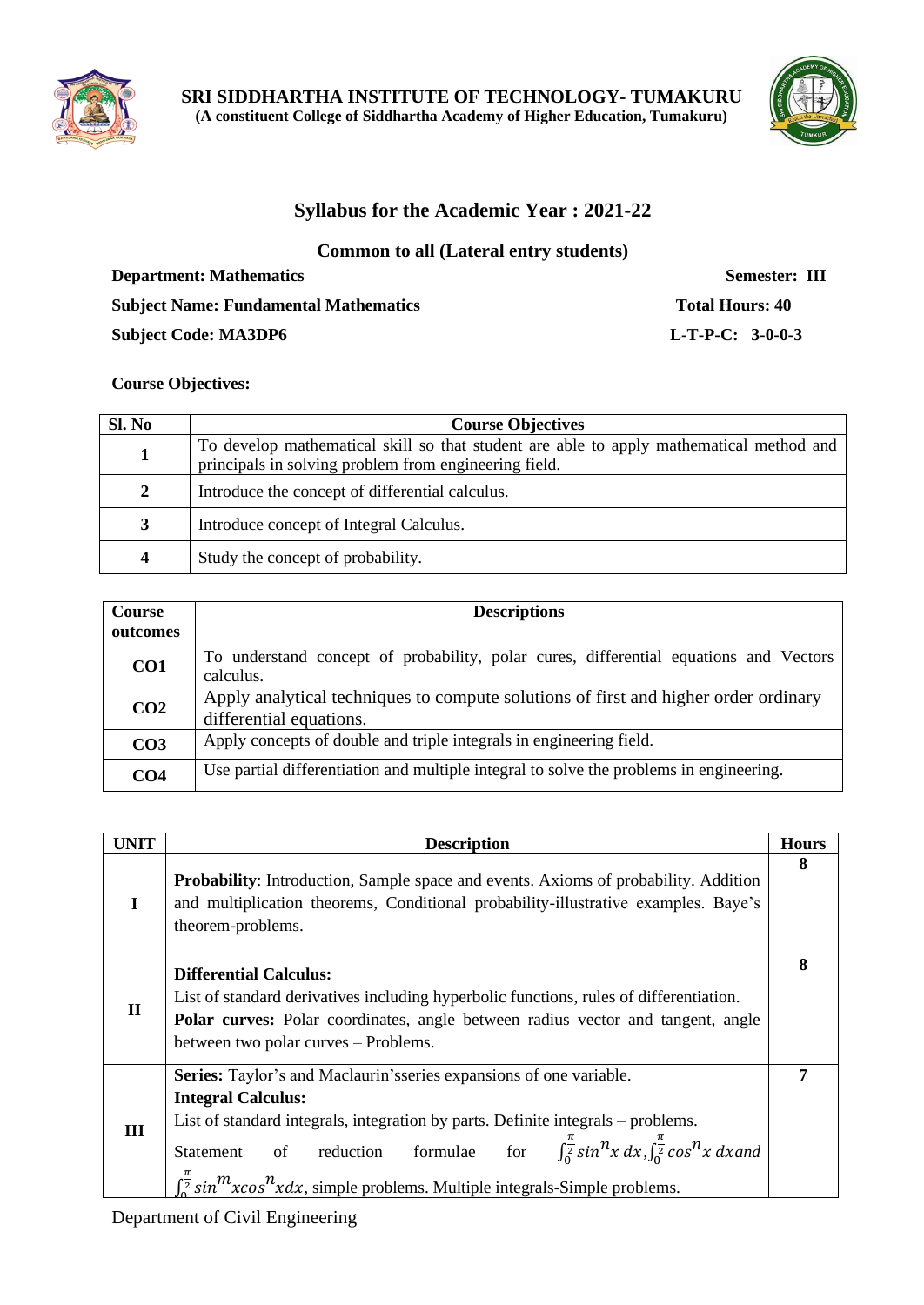



|    | <b>Differential equations:</b>                                                           | 8 |
|----|------------------------------------------------------------------------------------------|---|
|    | Introduction to first order ordinary differential equations. Variables separable, Linear |   |
|    | equation. Exact differential equation - Problems.                                        |   |
| IV | Ordinary differential equations with constant coefficients: Homogeneous differential     |   |
|    | equations, non-homogeneous differential equations – Particular integral for functions    |   |
|    | of the type $f(x) = e^{ax}$ , $sin(ax)$ , $cos(ax)$ , $x^n$ and simple problems.         |   |
|    |                                                                                          |   |
|    | <b>Vector calculus and Partial differentiation:</b>                                      |   |
| V  | Del operator, gradient-directional derivative, divergence, curl - problems.              |   |
|    | Introduction to Partial differentiation - Illustrative examples. Differentiation of      |   |
|    | composite functions. Jacobians (without proof) – Simple Problems.                        |   |

#### **Question paper Pattern:**

From each unit, two questions of 20 marks each have to be prepared, the student has to answer one full question of his/her choice.

#### **Text Books:**

| $SI$ No | <b>Title</b>                          | <b>Author(s)</b> | <b>Edition, Publisher,</b><br>Year, ISBN                          |
|---------|---------------------------------------|------------------|-------------------------------------------------------------------|
|         | <b>Higher Engineering Mathematics</b> | B.S.Grewal       | $43rd$ EditionKhanna<br>Publications, 2015.<br>ISBN:9788174091956 |

#### **Reference Books:**

| Sl <sub>No</sub> | <b>Title</b>                            | Author(s)  | <b>Edition, Publisher,</b><br>Year, ISBN                                 |
|------------------|-----------------------------------------|------------|--------------------------------------------------------------------------|
| $\mathbf{2}$     | <b>Advanced Engineering Mathematics</b> | E.Kreyszig | 10 <sup>th</sup> Edition Jon Wiley<br>&Sons, 2015.<br>ISBN:9780470913611 |
| $\overline{2}$   | <b>Higher Engineering Mathematics</b>   | B.V.Ramana | 1st Edition, Tata<br>McGraw-Hill, 2006.<br>ISBN:9780070634190            |

### **Mapping Course Outcomes With Program Outcomes**

| CO#             | <b>PO1</b> | PO <sub>2</sub> | PO <sub>3</sub> | PO <sub>4</sub> | PO <sub>5</sub> | PO <sub>6</sub> | PO7 | PO8 | PO9 | <b>PO10</b> | <b>PO11</b> | <b>PO12</b> |
|-----------------|------------|-----------------|-----------------|-----------------|-----------------|-----------------|-----|-----|-----|-------------|-------------|-------------|
| CO <sub>1</sub> |            |                 |                 |                 |                 |                 |     |     |     |             |             |             |
| CO <sub>2</sub> | 3          |                 |                 |                 |                 |                 |     |     |     |             |             |             |
| CO <sub>3</sub> | 3          |                 |                 |                 |                 |                 |     |     |     |             |             |             |
| CO <sub>4</sub> |            |                 |                 |                 |                 |                 |     |     |     |             |             |             |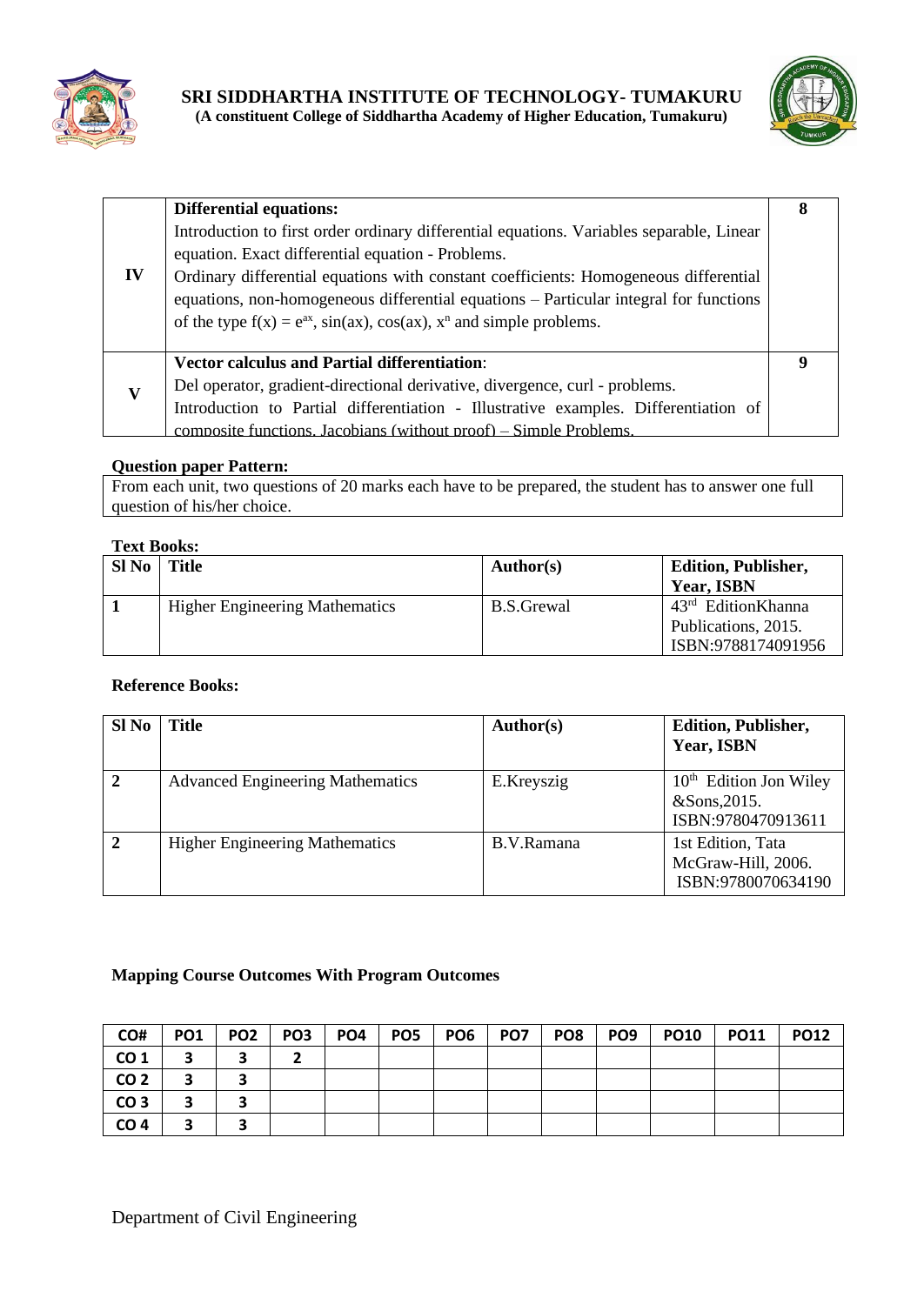



# Syllabus for the Academic Year 2020 - 2021

## **Department: Civil Engineering <b>Semester: III**

**Subject Name:** HYDRAULICS AND HYDRAULIC MACHINESLABORATORY

**Subject Code: CE3LB1** L-T-P-C: 0-0-3-1.5

**Course objectives :**

| Sl no            | <b>Course objectives</b>                                             |
|------------------|----------------------------------------------------------------------|
| $\mathbf{1}$     | To calibrate Flow Measuring Devices                                  |
| $\boldsymbol{2}$ | To calibrate the different types of vanes                            |
| 3                | To determine the performance characteristics of Rotodynamic machines |
| $\overline{4}$   | To determine the performance characteristics of centrifugal pumps    |

| Description                                | Hours |
|--------------------------------------------|-------|
| <b>1. Experiments on Free Surface Flow</b> |       |
| a. Calibration of V-notch.                 |       |
| b. Calibration of Rectangular Notch        |       |
| c. Calibration of Ogee Weir.               |       |
| d. Calibration of Broad Crested Weir.      |       |
|                                            |       |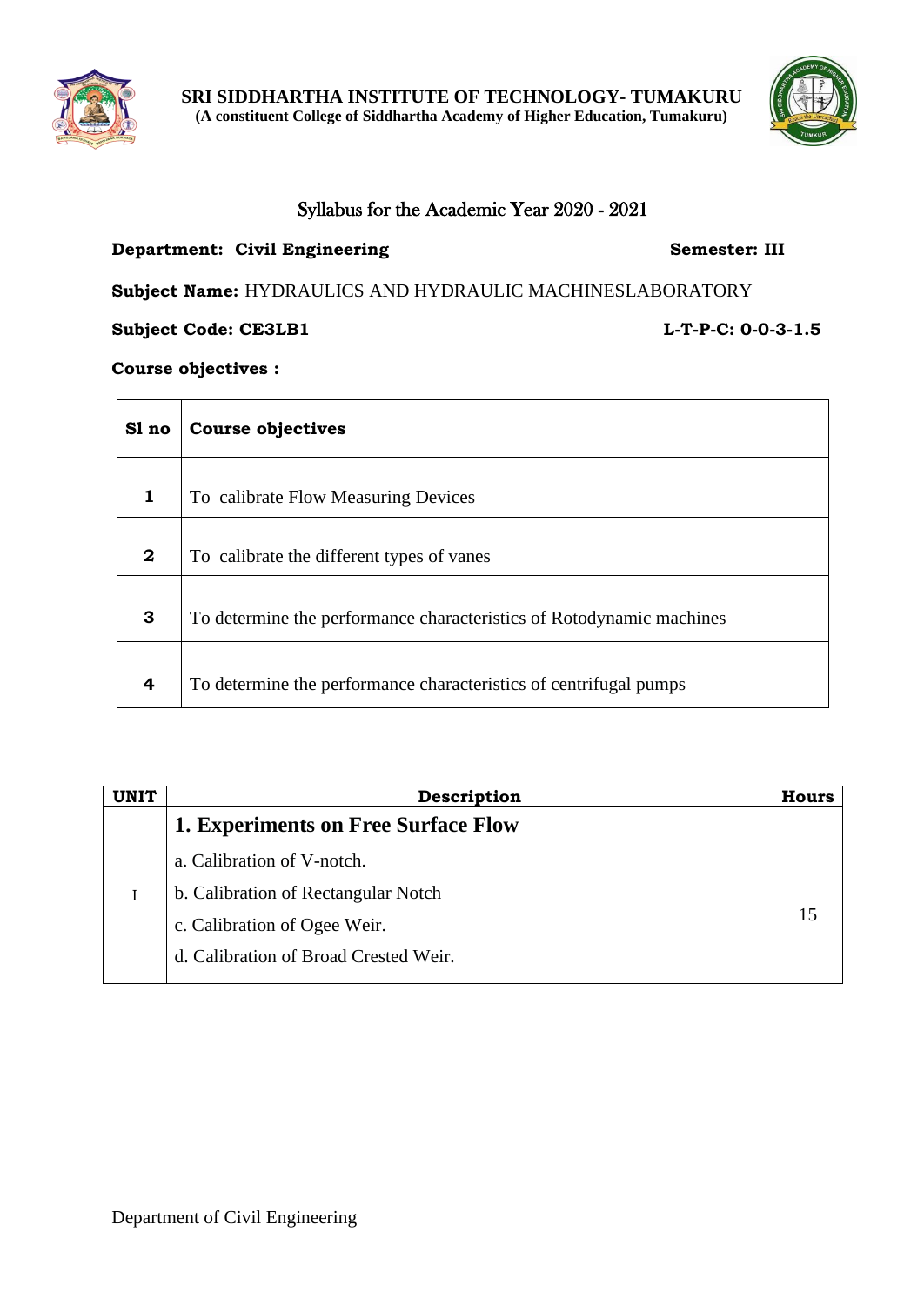



|              | 2. Experiments on Closed Conduit Flow                                     |  |
|--------------|---------------------------------------------------------------------------|--|
|              | a. Calibration of Venturimeter.                                           |  |
|              | b. Determination of Darcy's Friction Factor for a Straight Pipe.          |  |
| $\mathbf{H}$ | c. Determination of Minor Loss Constants (Bend, Sudden Contraction,       |  |
|              | Sudden Expansion)                                                         |  |
|              | d. Determination of Hydraulic Coefficient of a Vertical Orifice.          |  |
|              | e. Determination of Vane Coefficient for Flat, Inclined and Hemispherical |  |
|              | vanes                                                                     |  |
|              | 3. Experiments on Performance of Rotodynamic Machines                     |  |
|              | a. Performance Tests on a Single Stage/ Multi Stage Centrifugal Pump      |  |
| III          | b. Performance Tests on Pelton Wheel.                                     |  |
|              | c. Performance Tests on Francis Turbine.                                  |  |
|              | d. Demonstration of Kaplan Turbine.                                       |  |

| Course<br>outcome | <b>Descriptions</b>                                                 |  |
|-------------------|---------------------------------------------------------------------|--|
| CO <sub>1</sub>   | Able to use the various instruments for fluid flow measurement      |  |
| CO <sub>2</sub>   | Able to determine performance characteristics of hydraulic turbines |  |
| CO <sub>3</sub>   | Able to determine performance characteristics of centrifugal pumps  |  |
| CO <sub>4</sub>   | Able to use the notches and weirs for fluid flow measurements       |  |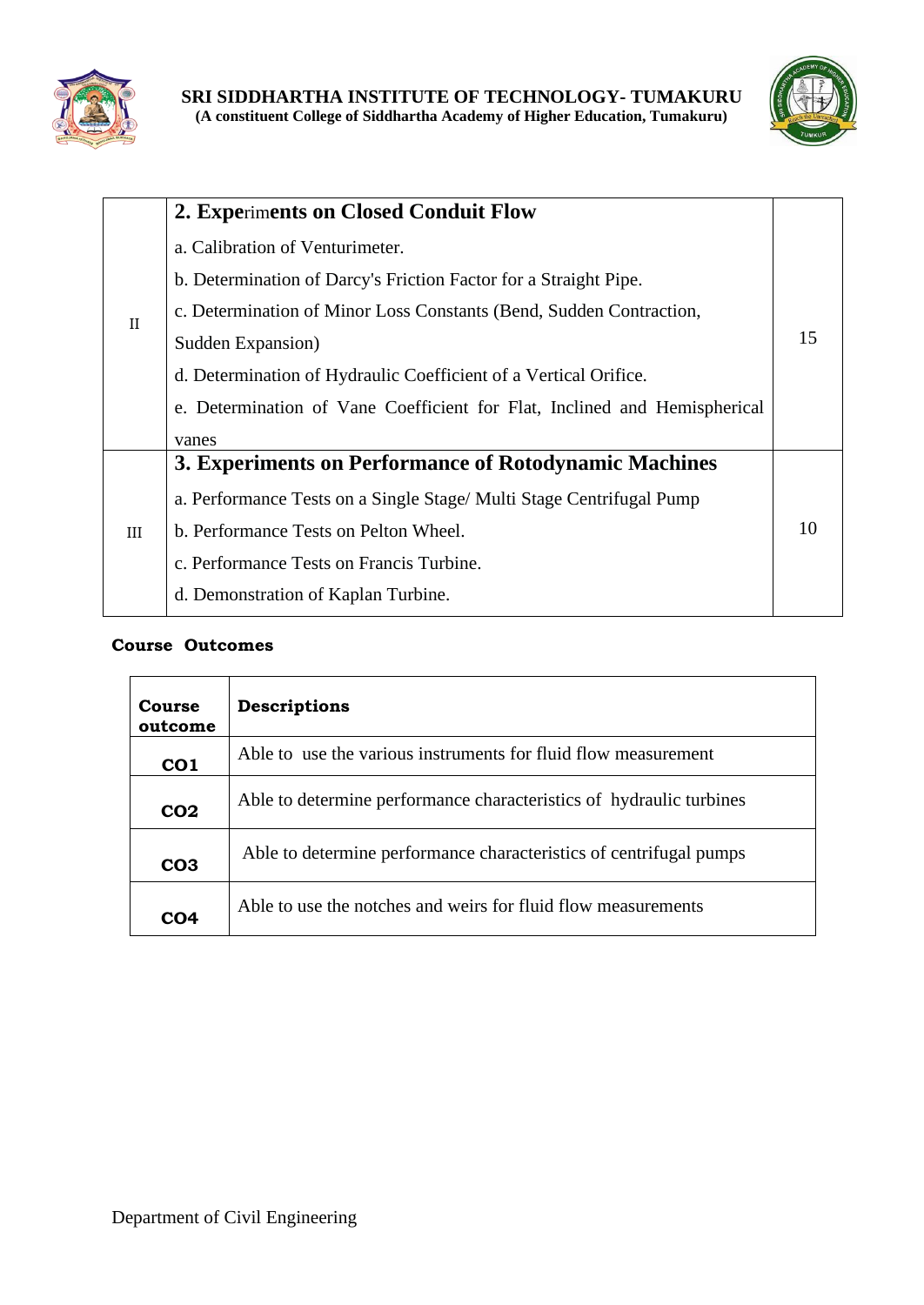



# Syllabus for the Academic Year – 2021 - 2022

# **Department: Civil Engineering Semester: III**

**Subject Name: SURVEYINGPRACTICE - I**

## **Subject Code: CE3LB2 L-T-P-C: 0-0-3-1.5**

| Sl. No         | <b>Course Objectives</b>                                                                                              |
|----------------|-----------------------------------------------------------------------------------------------------------------------|
| 1              | To use basic survey instruments.                                                                                      |
| $\overline{2}$ | To set out regular geometrical figures using chain and compass.                                                       |
| 3              | To use plane table to locate points in the horizontal plane.                                                          |
| 4              | To use the dumpy level to find the difference between two points and<br>plotting the longitudinal and cross-sections. |

| <b>Expt</b>    | <b>Experiments</b>                                                                   |  |  |
|----------------|--------------------------------------------------------------------------------------|--|--|
| no.            |                                                                                      |  |  |
|                | <b>Survey by using Chain/Tape/Compass</b>                                            |  |  |
|                | Measurements of distances using tape along with horizontal planes                    |  |  |
| 1              | and slopes, direct ranging.                                                          |  |  |
| $\overline{2}$ | Setting of geometrical figures using prismatic compass.                              |  |  |
|                | <b>Survey by using Plane table</b>                                                   |  |  |
| 3              | To locate points using radiation of plane table                                      |  |  |
| 4              | To locate points using intersection method of plane table                            |  |  |
| 5              | To locate plane table station by using 2 point and 3 point problem.                  |  |  |
|                | <b>Survey by using Dumpy level/auto level</b>                                        |  |  |
| 6              | Determination of reduced levels of points using dumpy level/auto level by simple     |  |  |
|                | levelling (HI and Rise-Fall method)                                                  |  |  |
| $\overline{7}$ | Determination of reduced levels of points using dumpy level/auto level               |  |  |
|                | (differential levelling).                                                            |  |  |
|                | To determine the difference in elevation between two points using                    |  |  |
| 8              | Reciprocal leveling and to determine the collimation error.                          |  |  |
|                | To conduct profile leveling, cross sectioning. Plotting profile and cross sectioning |  |  |
| 9              | in excel.                                                                            |  |  |
| 10             | Contouring-direct and indirect methods.                                              |  |  |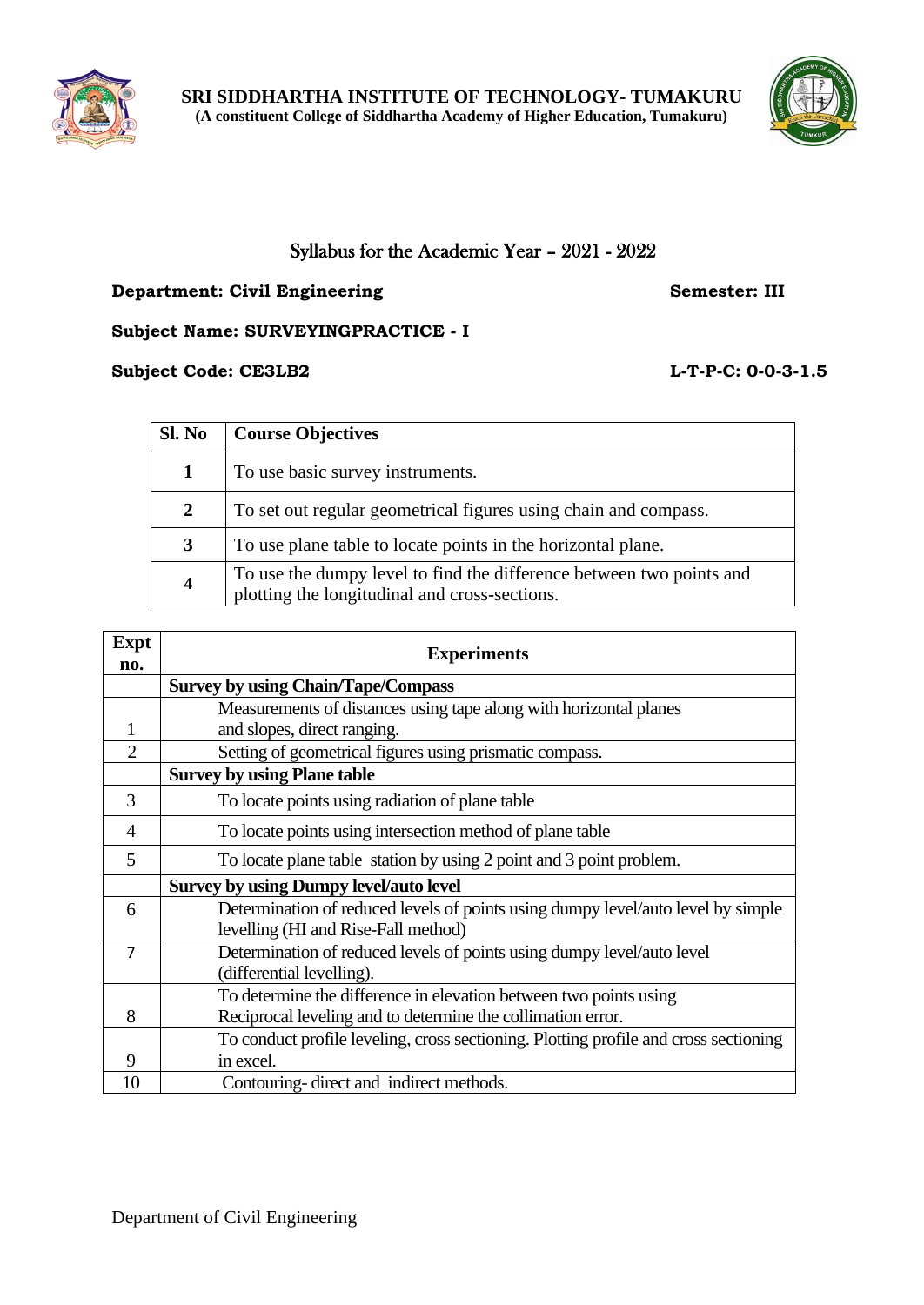



# **Course Outcomes:** Students will be capable of

| <b>Course</b>   | <b>Descriptions</b>                                                                                             |
|-----------------|-----------------------------------------------------------------------------------------------------------------|
| outcome         |                                                                                                                 |
| CO <sub>1</sub> | The student will be capable of marking the geometric shapes on the ground<br>using chain and prismatic compass. |
| CO <sub>2</sub> | To prepare maps of an area using plane table.                                                                   |
| CO <sub>3</sub> | To know the difference in elevation between any two points of reference.                                        |
| CO4             | To create l/s and c/s profile of the ground.                                                                    |

# **Question paper Pattern:**

- 1. All experiments are to be included in the examination except demonstration exercises.
- 2. Candidate to perform experiment assigned to the students.

# **Text Books:**

| S1<br>No    | <b>Text Book title</b>       | <b>Author</b>               | <b>Volume and Year</b><br>of Edition |
|-------------|------------------------------|-----------------------------|--------------------------------------|
|             | Surveying                    | B CPunmia, Ashok kumar Jain | Volume 1, 17th                       |
|             |                              | and Arunkumar Jain          | Edition, 2016                        |
|             | <b>Engineering Surveying</b> | S K Duggal                  | Volume 1, 3rd                        |
| $\mathbf 2$ |                              |                             | Edition, 2009                        |
|             | Surveying                    | B CPunmia, Ashok kumar Jain | Volume 2, 17th                       |
| 3           |                              | and Arunkumar Jain          | Edition, 2016                        |

| S1 No        | <b>Text Book title</b>                                        | <b>Author</b> | Volume and<br><b>Year of Edition</b>         |
|--------------|---------------------------------------------------------------|---------------|----------------------------------------------|
|              | Basics of Remote Sensing and GIS                              | S Kumar       | 3rdEdition, 2019                             |
| $\mathbf{2}$ | Remote Sensing and Geographical<br><b>Information Systems</b> | M Anji Reddy  | Volume $1, 4$ <sup>th</sup><br>Edition, 2019 |
| 3            | Surveying and levelling                                       | K R Arora     | Volume 1, $11th$<br>Edition, 2015            |
|              | <b>Plane Surveying</b>                                        | A M Chandra   | Volume 1, $2nd$<br>Edition, 2016             |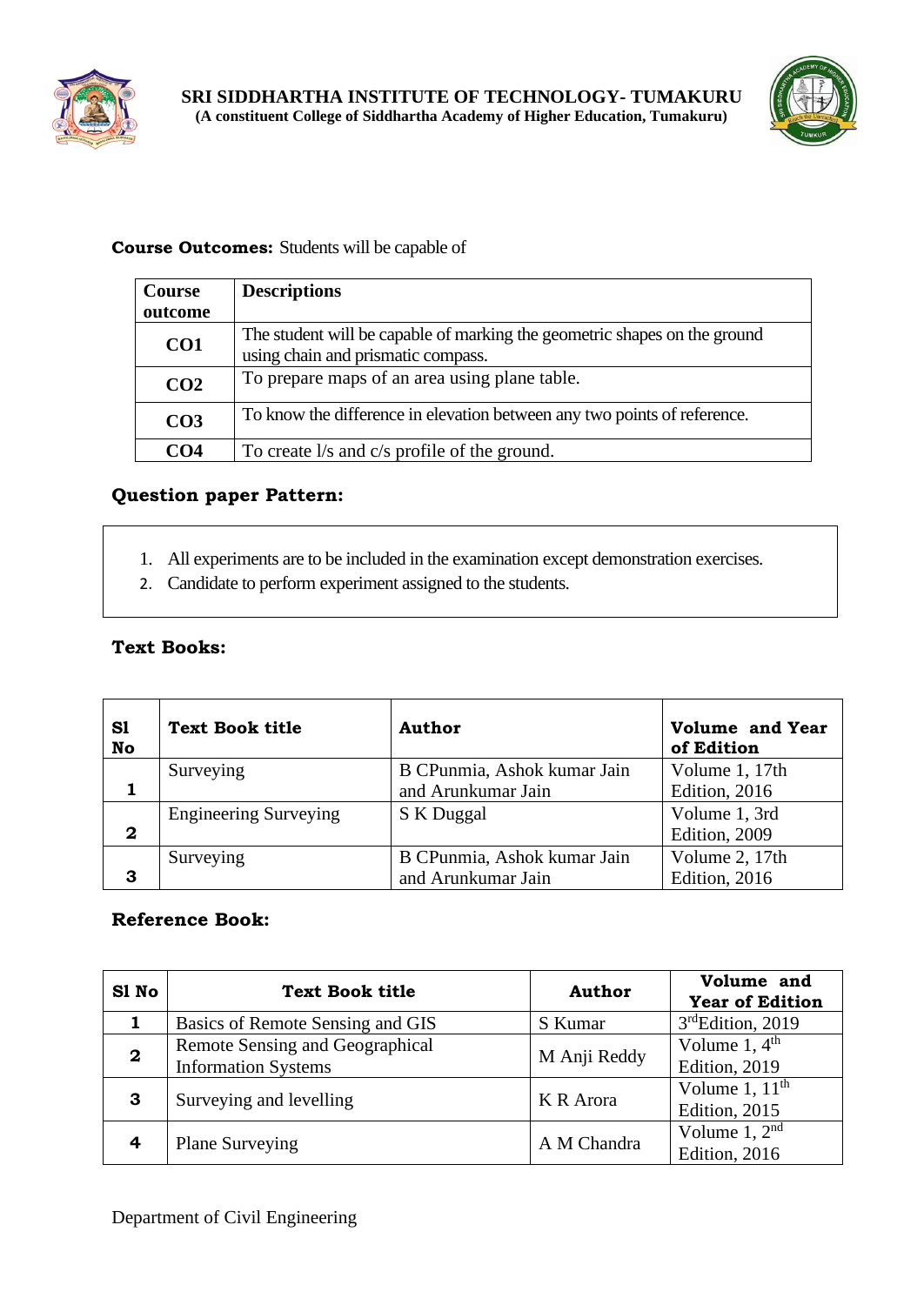

 $\Gamma$ 

**SRI SIDDHARTHA INSTITUTE OF TECHNOLOGY- TUMAKURU (A constituent College of Siddhartha Academy of Higher Education, Tumakuru)**



┑

# Syllabus for the Academic Year – 2020 - 2021

### **Department: CIVIL ENGINEERING Semester: III**

**Subject Name: Auto CAD LABORATORY**

**Subject Code: CE3LB3 L-T-P-C: 0-0-3-1.5**

## **Course Objectives:**

┯

|             | <b>Course Objectives</b>                                                                                                  |
|-------------|---------------------------------------------------------------------------------------------------------------------------|
|             | This course aims to teach students the basic commands and tools necessary for<br>professional 2D drafting using Auto CAD. |
|             | Creating the plan, section, and elevation of residential buildings and public buildings.                                  |
| $\mathbf 2$ |                                                                                                                           |
|             | Creating the plan and elevation of a staircase.                                                                           |
| 3           |                                                                                                                           |
|             | Creating the draw layouts of water supply, sanitary and electrical works.                                                 |
|             |                                                                                                                           |

#### **Course Outcomes**

| Course<br>outcome | Descriptions                                                                               |
|-------------------|--------------------------------------------------------------------------------------------|
| CO <sub>1</sub>   | Able to understand Drawing tools of Auto CAD.                                              |
| CO <sub>2</sub>   | To draw the plan, section, and elevation of residential buildings and public<br>buildings. |
| CO <sub>3</sub>   | students will be able to draw a plan and elevation of a staircase.                         |
| CO <sub>4</sub>   | students will be able to draw layouts of water supply, sanitary and electrical<br>works.   |

| <b>UNIT</b> | Description                                                      | <b>Hours</b> |
|-------------|------------------------------------------------------------------|--------------|
|             | Basic tools of Auto CAD.                                         |              |
|             | Single storey residential building plan, elevation, and section. |              |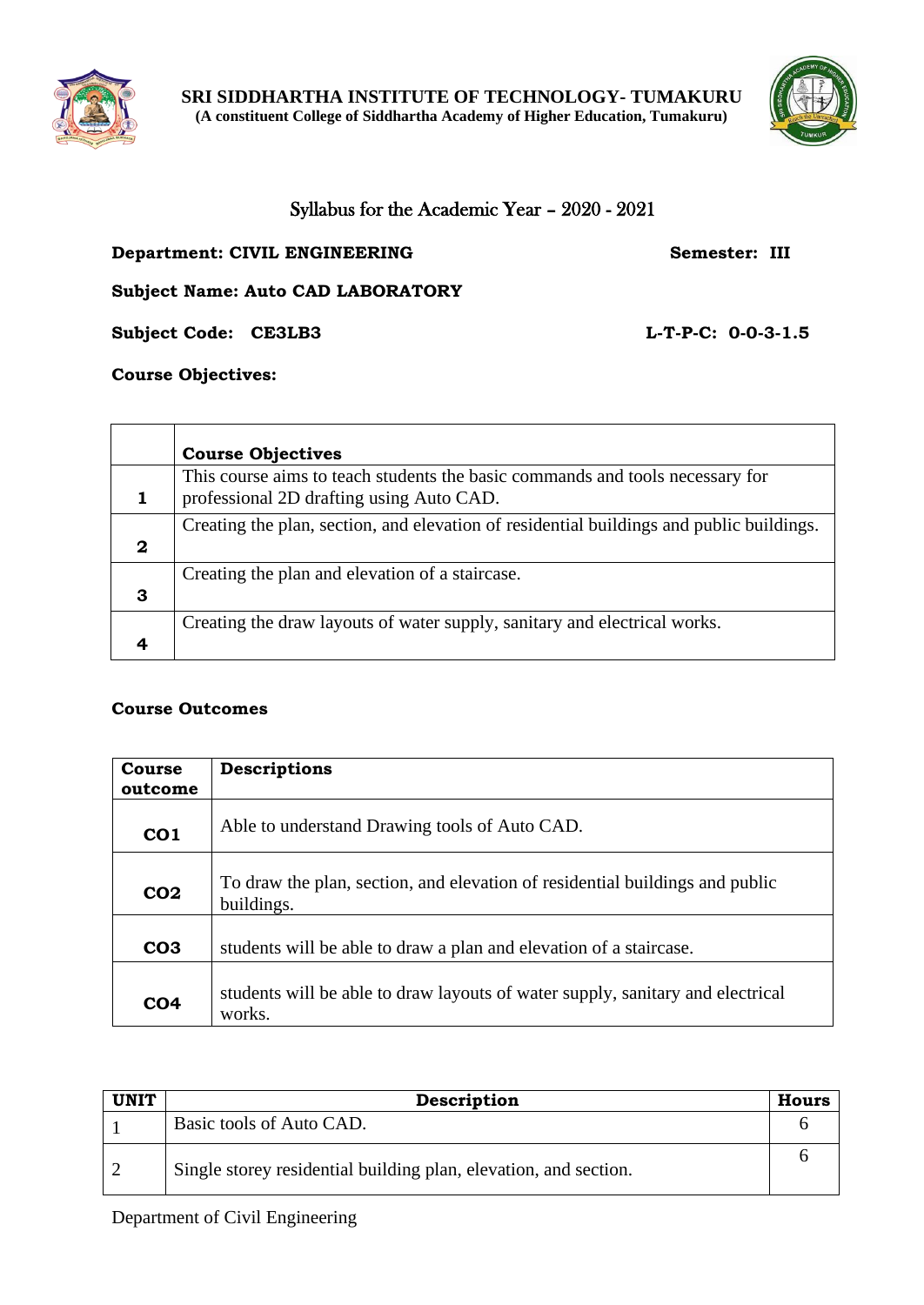



|             | Two storey residential building in cross site plan, elevation and section. |  |
|-------------|----------------------------------------------------------------------------|--|
|             | Public health centre, plan elevation and section.                          |  |
|             | Dog legged stair case plan and elevation.                                  |  |
| $\mathbf b$ | Preparation of water supply and sanitation layout.                         |  |
|             | Preparation of electrical layout.                                          |  |

# **Question paper Pattern:**

Examination will be conducted for 50 marks

- 1. Problem identification and procedure writing :15 marks
- 2. Drawing Execution:25 marks
- 3. Viva voce :10 marks

# **Text Books:**

| <b>SI</b><br>N <sub>0</sub> | <b>Text Book title</b>  | <b>Author</b>  | <b>Volume and Year</b><br>of Edition |
|-----------------------------|-------------------------|----------------|--------------------------------------|
|                             | Working with AUTOCAD    | Singh Ajit     | 2002                                 |
|                             | <b>Building Drawing</b> | Shah, M.G Kale | 2002                                 |

| <b>Sl</b><br>N <sub>0</sub> | <b>Text Book title</b>               | <b>Author</b>  | <b>Volume and Year</b><br>of Edition |
|-----------------------------|--------------------------------------|----------------|--------------------------------------|
| $\mathbf{1}$                | Civil Engineering Drawing            | Malik & Mayo   | 2009                                 |
| $\overline{2}$              | A to Z Building Constructions        | Mantri, Sandip | 2015                                 |
| 3                           | <b>Building Planning and Drawing</b> | Swamy, Rao     | 2015                                 |
| $\overline{\mathbf{4}}$     | <b>Building Construction</b>         | Bhavikatti S S | 2005                                 |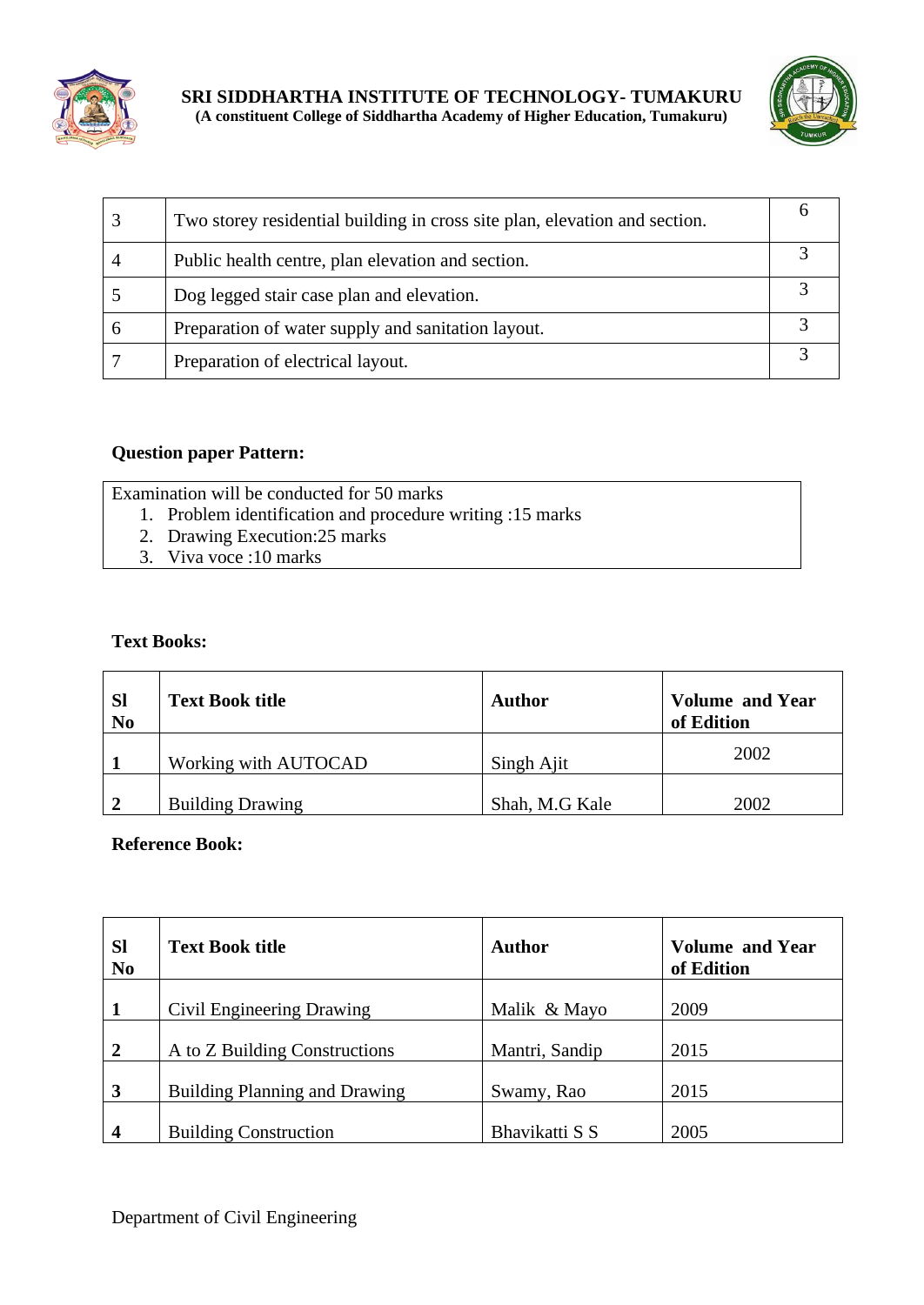



# **Syllabus for the Academic Year: 2021 – 2022**

**Common to: CV, ME and IEM**

**Department: Mathematics Semester: IV** 

**Subject Name: Probability and Calculus of Variations L-T-P-C: 3-0-0-3**

### **Subject Code: MA4TH1 Total Contact Hours:40Course Objectives:**

| Sl.No          | <b>Course Objectives</b>                                                                                                                            |
|----------------|-----------------------------------------------------------------------------------------------------------------------------------------------------|
| 1              | Understand the least square method to fit a curve for the given data and evaluate the correlation<br>coefficient and regression lines for the data. |
| $\overline{2}$ | To develop probability distribution of discrete and continuous random variables.                                                                    |
| 3              | Study the concept of joint probability distribution and Calculus of Variations.                                                                     |
| 4              | To learn the concept on complex analysis.                                                                                                           |

### **Course Outcomes**

| <b>Course</b>   | <b>Descriptions</b>                                                                         |
|-----------------|---------------------------------------------------------------------------------------------|
| outcome         |                                                                                             |
| CO <sub>1</sub> | Understand the concept of statistics, probability distributions and calculus of variations. |
| CO <sub>2</sub> | Use the concept of analytic function and variational problems in Engineering field.         |
| CO <sub>3</sub> | Apply probability distributions and its generating functions in Engineering fields.         |
|                 | Make use of Correlation, regression analysis and complex analysis to solve the problems in  |
| CO <sub>4</sub> | real life and in Engineering fields.                                                        |

| <b>UNIT</b>  | <b>Description</b>                                                                                                                                                                                                                                                                                                                 | <b>Hours</b> |
|--------------|------------------------------------------------------------------------------------------------------------------------------------------------------------------------------------------------------------------------------------------------------------------------------------------------------------------------------------|--------------|
| I            | Statistics: Correlation and regression- Karl Pearson's coefficient of 8<br>Correlation, problems. Regression analysis-lines of regression (without proof)<br>problems. Curve Fitting: Curve fitting by the method of least square- Fitting<br>of the curves: Linear, polynomial, exponential function of the form $y=ab^x$ .       |              |
| $\Pi$        | Probability Distributions: Review of basic probability theory. Random<br>variables (Discrete and Continuous), Probability of mass/density functions.<br>Binomial distribution, Poisson's distribution, exponential distribution and<br>Normal distribution (without derivations) and problems.                                     | 7            |
| $\mathbf{H}$ | <b>Moments:</b> Moments, central moments, characteristic functions, probability<br>generating and moment generating functions-illustrations.<br>Joint probability distribution: Joint probability distribution for two discrete<br>random variables, Marginal distributions, Expectation, Co-variance,<br>Correlation coefficient. | 7            |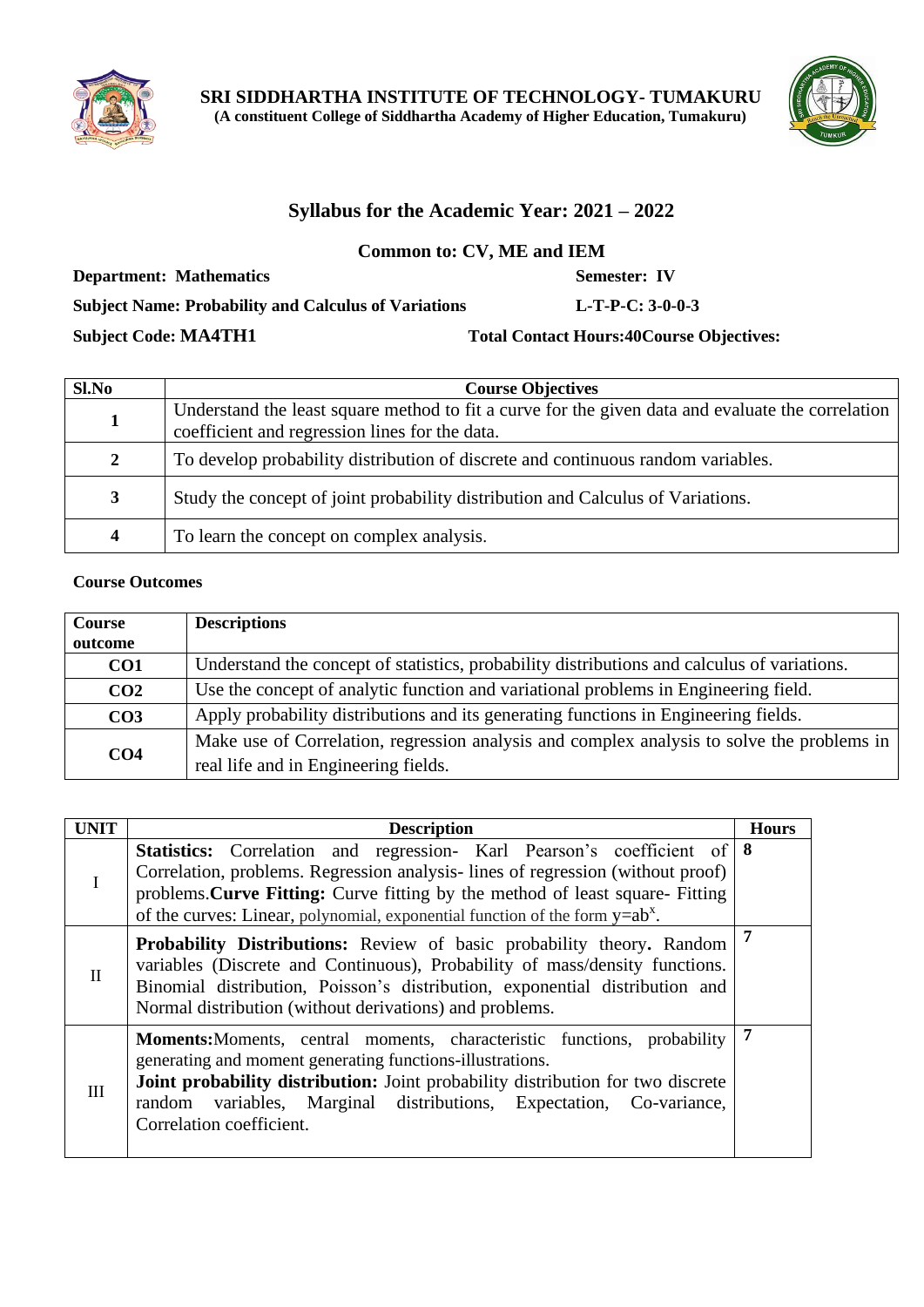



| IV | <b>Complex Analysis:</b> Review of function of a complex variables, limits, 9<br>continuity, and differentiability. Analytic functions, Cauchy-Riemann<br>equations in Cartesian and polar forms (without proof). Construction of<br>analytic functions by Milne-Thompson Method-problems. Bilinear<br>Transformations. |  |
|----|-------------------------------------------------------------------------------------------------------------------------------------------------------------------------------------------------------------------------------------------------------------------------------------------------------------------------|--|
| V  | <b>Calculus of Variations:</b> Functional, Euler's Equation (Without derivations)<br>standard variation problems, Minimal surface of revolution, Hanging chain<br>problem, Brachistochrone problem                                                                                                                      |  |

#### **Text Books:**

|                | Title                                                         | <b>Author(s)</b>  | <b>Edition, Publisher, Year, ISBN</b>                                    |
|----------------|---------------------------------------------------------------|-------------------|--------------------------------------------------------------------------|
| N <sub>0</sub> |                                                               |                   |                                                                          |
|                | <b>Higher Engineering Mathematics</b>                         | <b>B.S.Grewal</b> | 43 <sup>rd</sup> EditionKhanna Publications, 2015.<br>ISBN:9788174091956 |
|                | An Introduction to Probability Theory<br>and its Applications | W.Feller          | 3 <sup>rd</sup> Edition,JohnWiley&Sons,Inc,2008,<br>ISBN9788126518050    |

#### **Reference Books:**

| SI No          | Title                                 | Author(s)  | Edition, Publisher, Year,               |
|----------------|---------------------------------------|------------|-----------------------------------------|
|                |                                       |            | <b>ISBN</b>                             |
|                | A First Course in Probability         | S.Ross     | 8 <sup>th</sup> Edition, Pearson, 2010, |
|                |                                       |            | ISBN:9780136033134                      |
| $\overline{2}$ | <b>Higher Engineering Mathematics</b> | B.V.Ramana | 1st Edition, Tata                       |
|                |                                       |            | McGraw-Hill, 2006.                      |
|                |                                       |            | ISBN:9780070634190                      |
|                |                                       |            |                                         |

#### **Mapping Course Outcomes with Program Outcomes**

| CO#             | PO <sub>1</sub> | PO <sub>2</sub> | PO <sub>3</sub> | <b>PO4</b> | PO <sub>5</sub> | PO <sub>6</sub> | PO <sub>7</sub> | PO <sub>8</sub> | PO <sub>9</sub> | <b>PO10</b> | <b>PO11</b> | <b>PO12</b> |
|-----------------|-----------------|-----------------|-----------------|------------|-----------------|-----------------|-----------------|-----------------|-----------------|-------------|-------------|-------------|
| CO <sub>1</sub> | ັ               |                 |                 |            |                 |                 |                 |                 |                 |             |             |             |
| CO <sub>2</sub> | ັ               |                 |                 |            |                 |                 |                 |                 |                 |             |             |             |
| CO <sub>3</sub> |                 |                 |                 |            |                 |                 |                 |                 |                 |             |             |             |
| CO <sub>4</sub> |                 |                 |                 |            |                 |                 |                 |                 |                 |             |             |             |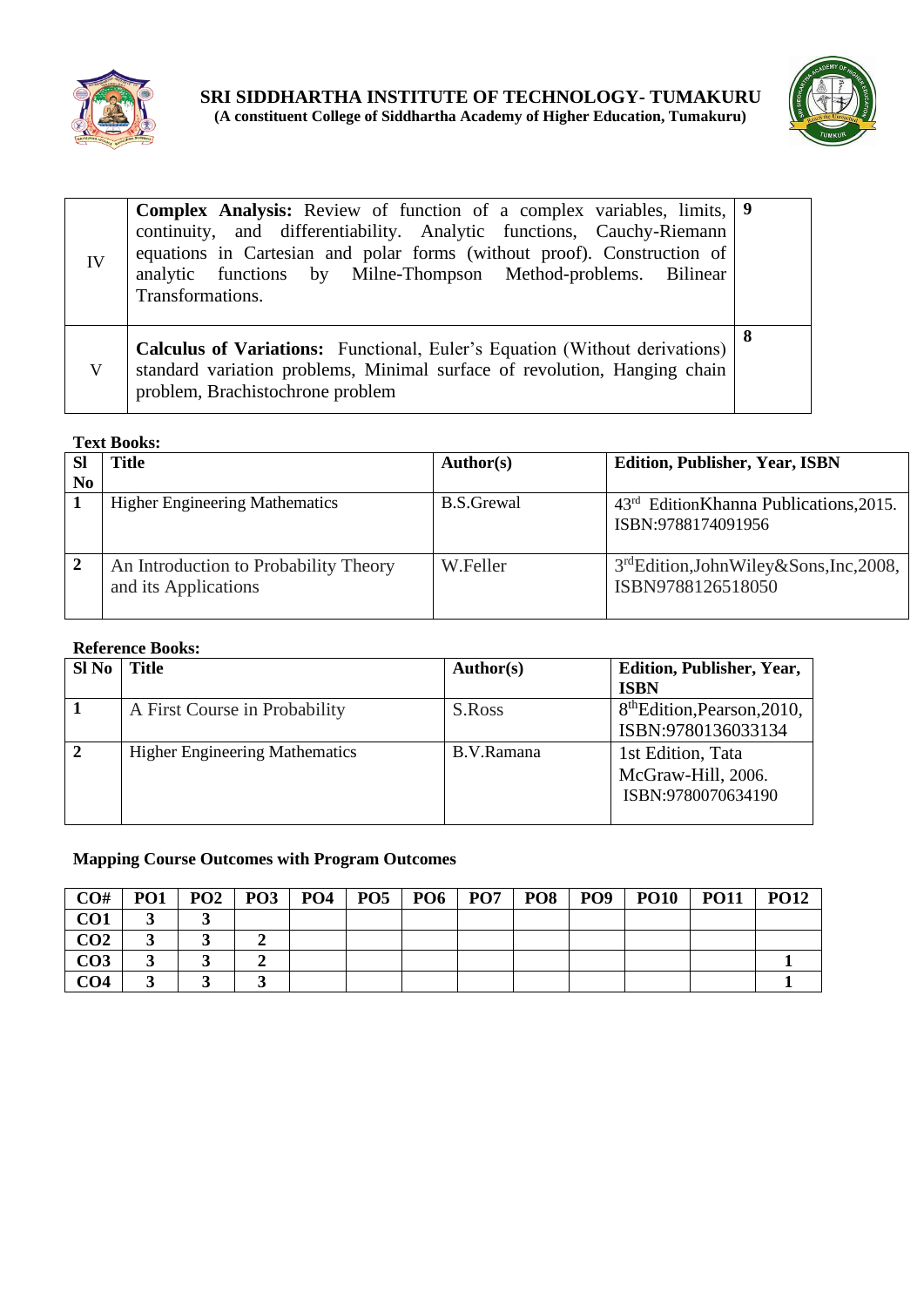



# Syllabus for the Academic Year – 2021 - 2022

# **Department:CIVIL ENGINEERING Semester: Semester:**

## **IVSubjectName:STRENGTH OF MATERIALS**

## **SubjectCode:CE4TH2 L-T-P-C:3-0-0-3**

| Sl. No | <b>CourseObjectives</b>                                                                                                                                                                                     |
|--------|-------------------------------------------------------------------------------------------------------------------------------------------------------------------------------------------------------------|
| 1      | To determine the Mechanical behavior of the body by determining the stresses,<br>strains produced by the application of load.                                                                               |
| 2      | To apply the fundamentals of simple stresses and strains principal stresses and<br>strains.                                                                                                                 |
| 3      | To facilitate the concept of bending and its theoretical analysis.                                                                                                                                          |
| 4      | To apply fundamental concepts related to deformation, moment of inertia,<br>load carrying capacity, shear forces, bending moments, torsional moments,<br>column and struts, principal stresses and strains. |

| <b>UNIT</b>  | <b>Description</b>                                                                                                                                                                                                                                                                                                                                                                                                                                                                          | <b>Hours</b> |
|--------------|---------------------------------------------------------------------------------------------------------------------------------------------------------------------------------------------------------------------------------------------------------------------------------------------------------------------------------------------------------------------------------------------------------------------------------------------------------------------------------------------|--------------|
|              | <b>Simple Stresses and Strain:</b> Introduction, Definition and concept and of stress<br>andstrain. Hooke's law, Stress-Strain diagrams for ferrous and non-ferrous<br>materials, factor of safety, Elongation of tapering bars of circular and<br>crosssections, Elongationduetoself-<br>rectangular<br>weight.SaintVenant'sprinciple,Compoundbars,Temperaturestresses,Compoundse<br>ctionsubjectedtotemperaturestresses, stateof<br>simpleshear, Elasticconstants and their relationship. | 08           |
| $\mathbf{H}$ | <b>CompoundStresses:</b> Introduction,<br>of<br>state<br>stress<br>ata<br>point, General two dimensional stressystem, Principal stresses and principal planes. M<br>ohr'scircleofstresses. Analysis of Trusses: Introduction, assumptions, analysis<br>of pin jointed planedeterminate trusses using methodof joints and sections.                                                                                                                                                          | 08           |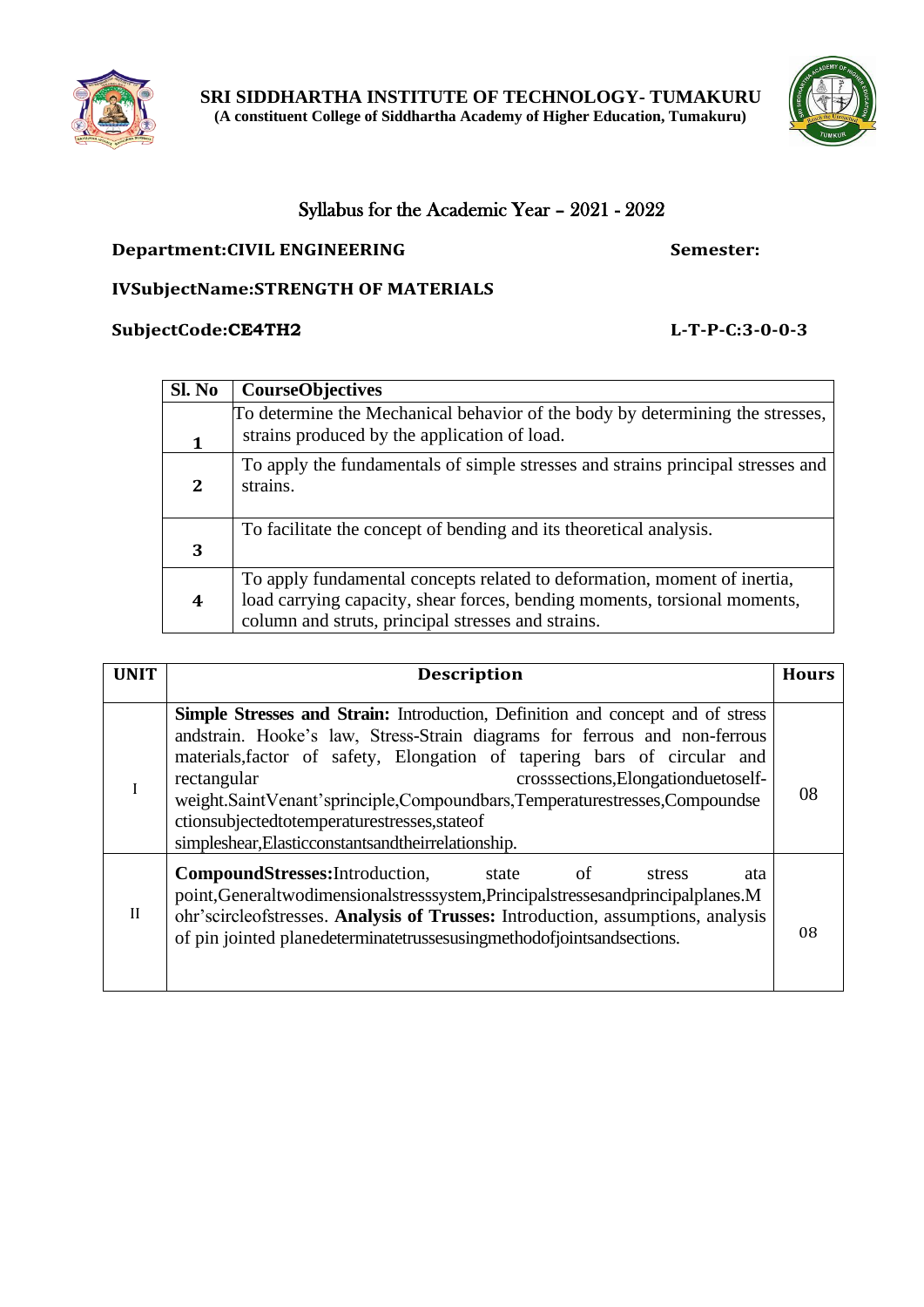



| III | ShearForceandBendingMomentinBeams:Introductiontotypesofbeams,<br>supports and loadings. Definition of bending moment and shear force, Sign<br>conventions, relationship between load intensity, bending<br>moment<br>andshearforce.Shearforceandbendingmomentdiagramsforstaticallydeterminate<br>beamssubjectedtopointsload,uniformlydistributedloads,uniformlyvaryingloads,<br>couple and theircombinations.                                                              | 08 |
|-----|----------------------------------------------------------------------------------------------------------------------------------------------------------------------------------------------------------------------------------------------------------------------------------------------------------------------------------------------------------------------------------------------------------------------------------------------------------------------------|----|
| IV  | <b>Bending and Shear Stresses in Beams:</b> Introduction, pure bending<br>theory, Assumptions, derivation of bending equation, modulus of rupture, section mo<br>dulus, flexural rigidity. Expression for transverse shear stress<br>in<br>beams, Bendingandshearstressdistributiondiagramsforcircular, rectangular, I<br>andTsections.                                                                                                                                    | 07 |
| V   | TorsioninCircularShaft:Introduction,puretorsion,Assumptions,derivation of<br>torsion equation for circular shafts, torsional rigidity and polarmodulusPower<br>transmitted byashaft, combined bending and torsion. Columns and Struts:<br>Introduction,<br>and long columns.<br>short<br>Euler's $_{08}$<br>theory; Assumptions, Derivation for Euler's Buckling loadfor different endconditio<br>ns, Limitations of Euler's theory. Rankine-Gordon's formula for columns. |    |

| <b>Course</b><br>outcome | <b>Studentswillbeableto</b>                                                    |
|--------------------------|--------------------------------------------------------------------------------|
|                          | Tounderstandthestrengthof various structural elements, internal forces such as |
| CO <sub>1</sub>          | compression, tension, shear, bending and torsion.                              |
| CO <sub>2</sub>          | Tounderstandthebasicconceptofanalysisofvariousstructural elements.             |
| CO <sub>3</sub>          | Toapplytheknowledgeto selectsuitablematerial forthe construction.              |
| CO <sub>4</sub>          | Toanalyzevariousstructuralelementssubjectedtovariouskindsofloads.              |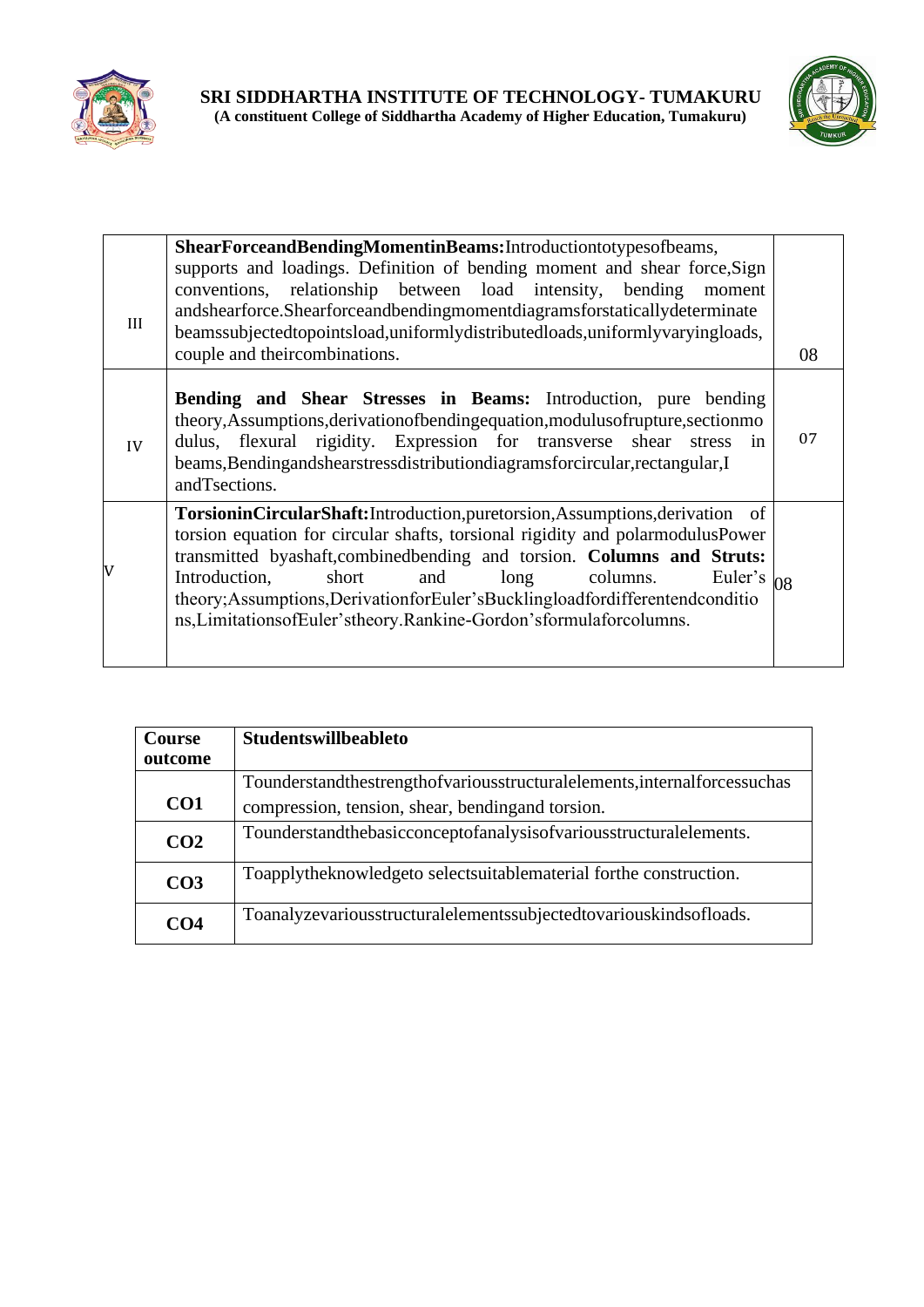



|               | <b>TextBooks:</b>          |                             |                       |  |  |  |  |  |
|---------------|----------------------------|-----------------------------|-----------------------|--|--|--|--|--|
| <b>Sl</b>     | <b>TextBooktitle</b>       | Author                      | VolumeandYear         |  |  |  |  |  |
| <b>No</b>     |                            |                             | ofEdition             |  |  |  |  |  |
|               | <b>StrengthofMaterials</b> | B.S.                        | University<br>Press   |  |  |  |  |  |
|               |                            | Basavarajaiah, P.M          | (India)Pvt.Ltd.,3rdEd |  |  |  |  |  |
|               |                            | ahadevappa                  | ition, 2010           |  |  |  |  |  |
| $\mathcal{D}$ | MechanicsofMaterials       | FerdinandP.Beer,E.RussellJo | Tata McGraw-          |  |  |  |  |  |
|               |                            | hnston and Jr. John T.      | Hill, Third Edition,  |  |  |  |  |  |
|               |                            | DeWolf                      | SI                    |  |  |  |  |  |
|               |                            |                             | Units                 |  |  |  |  |  |

| <b>SI</b>      | <b>TextBooktitle</b>       | <b>Author</b>       | <b>VolumeandYearofEdition</b> |  |
|----------------|----------------------------|---------------------|-------------------------------|--|
| <b>No</b>      |                            |                     |                               |  |
| 1              | Elements of Strength of    | D.H.Young, S.P.     | EastWestPressPvt.Ltd.,5th     |  |
|                | Materials                  | Timoshenko          | Edition(Reprint2014)          |  |
| 2              | StrengthofMaterials        | <b>RKBansal</b>     | Edition.<br>4th<br>Laxmi      |  |
|                |                            |                     | Publications, 2010            |  |
| 3              | <b>StrengthofMaterials</b> | S.S.Rattan          | McGrawHillEducation(India)    |  |
|                |                            |                     | 2nd<br>Pvt.<br>Ltd.,          |  |
|                |                            |                     | Edition(Sixthreprint 2013)    |  |
|                |                            |                     |                               |  |
| $\overline{A}$ | AnalysisofStructures       | Vazirani, V         | Vol.I,17thEdition,KhannaP     |  |
|                |                            | N, Ratwani MM.and S | ublishers, New Delhi.         |  |
|                |                            | <b>KDuggal</b>      |                               |  |
|                |                            |                     |                               |  |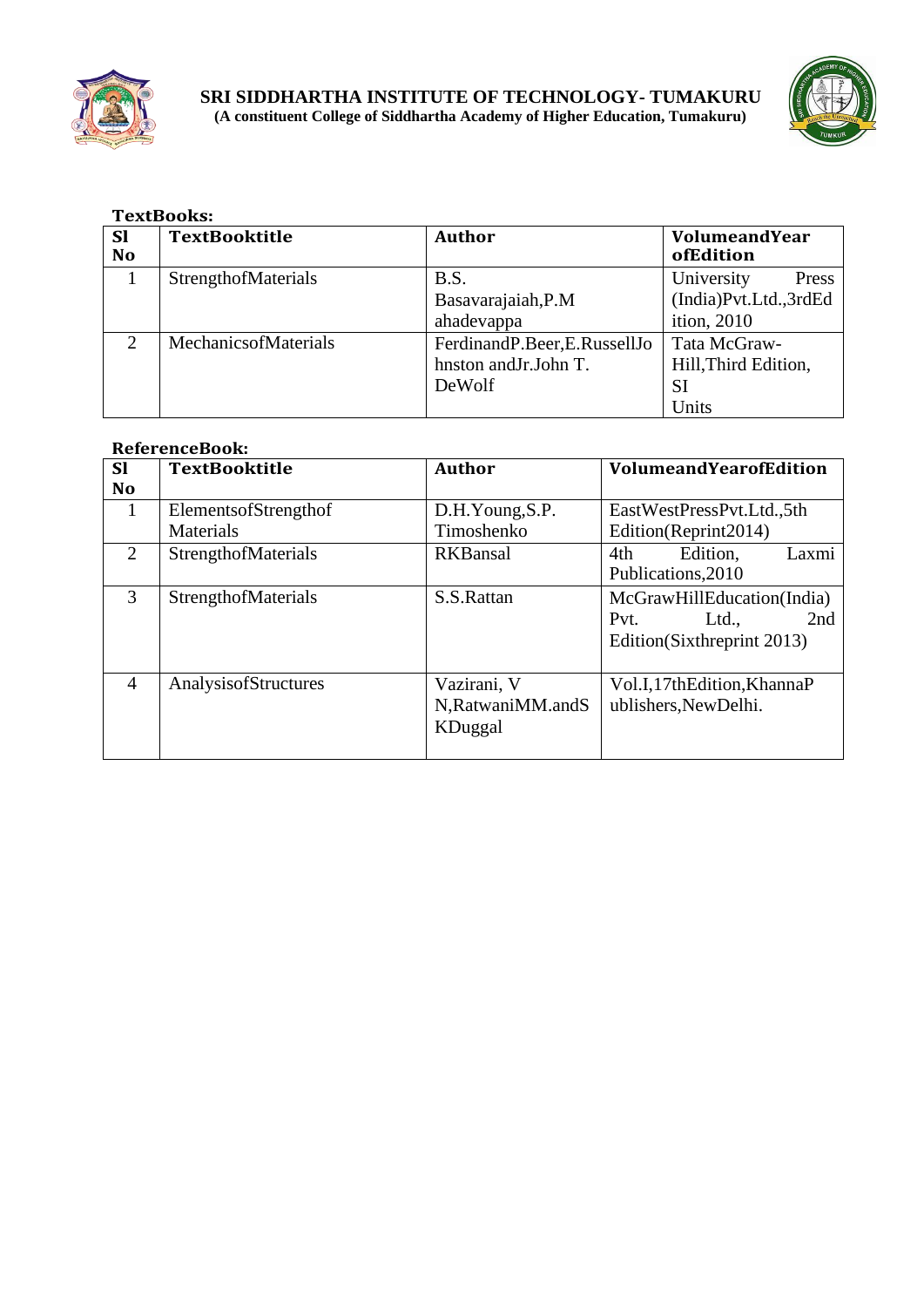



# Syllabus for the Academic Year – 2021 - 2022

## **Department: Civil Engineering <b>Semester: IV** Semester: IV

**Subject Name: Concrete Technology**

# **Subject Code:CE4TH3 L-T-P-C: 3-0-0-3**

| Sl.No        | <b>Course Objectives</b>                                                                            |  |  |
|--------------|-----------------------------------------------------------------------------------------------------|--|--|
|              | Outline the manufacturing and types of cements and concrete and its application.                    |  |  |
| $\mathbf{2}$ | Assess the methods of measuring properties of concrete                                              |  |  |
| 3            | Describe various strength of concretes and enhancing the properties of concrete<br>using admixtures |  |  |
| 4            | Analyze the methods of mix proportion and importance of ready mix concrete                          |  |  |

| <b>UNIT</b>  | Description                                                                                                                                                                                                                                                                                                                                                                                                                                            | <b>Hours</b> |
|--------------|--------------------------------------------------------------------------------------------------------------------------------------------------------------------------------------------------------------------------------------------------------------------------------------------------------------------------------------------------------------------------------------------------------------------------------------------------------|--------------|
| $\bf{I}$     | <b>Concrete Ingredients:</b> Cement – Cement manufacturing process( Wet $\&$ Dry Process),<br>chemical composition and their importance, hydration of cement, types of cement. Testing<br>of cement. Fine aggregate: Functions, application, Alternatives to River sand, Coarse<br>aggregate: Importance of size, shape and texture. Grading and blending of aggregate.<br>Testing on aggregate, application. Qualities of water.                      | 8            |
| $\mathbf{I}$ | <b>Concrete:</b> Workability, Factors affecting workability, Measurement by various tests,<br>Manufacturing Concrete: Mixing, Transporting, Placing, Compaction and Curing,<br>Importance of Curing and Methods of Curing, Segregation, Bleeding.<br><b>Special</b><br>Concrete: Properties and applications on High Strength concrete, High Performance<br>Concrete, Self-Compacting Concrete, Fibre Reinforced Concrete and Geo-polymer<br>Concrete. | 8            |
| III          | Admixtures: Chemical admixtures-plasticizers, accelerators, retarders and air entraining<br>agents. Mineral admixtures – Pozzolanic and cementitious materials, Fly ash, GGBS,<br>silica fumes, Metakaolin and rice huskash. Durability- definition, significance,<br>permeability, sulphate attack, chloride attack, carbonation, freezing and thawing.                                                                                               | 7            |
| IV           | Hardened concrete: Factors influencing strength, W/C ratio, gel/space ratio, Maturity concept,<br>Testing of hardened concrete – Compressive strength test, Split tensile test, Flexural Strength<br>Test, Creep -factors affecting creep. Shrinkage of concrete - plastic shrinking and drying<br>shrinkage, Factors affecting shrinkage.                                                                                                             | 8            |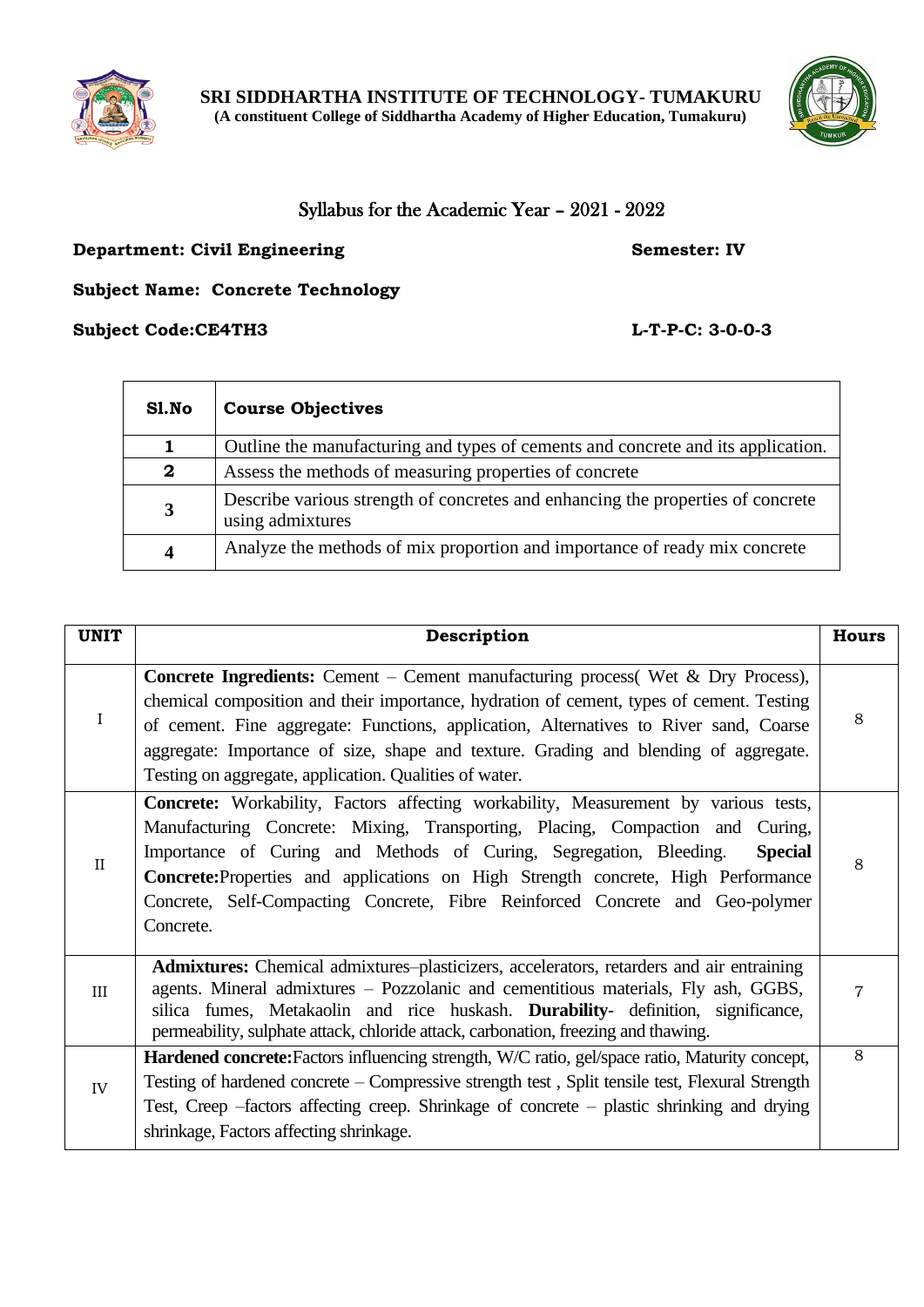



V **Mix design:** Introduction, variables in proportioning exposure conditions, Procedure of mix design as per IS 10262-2009. Numerical examples of mix design. **Non Destructive testing of concrete:** Importance of Non-destructive tests, Rebound hammer test, Ultra sonic pulse velocity test. Procedure to conduct tests – Penetration and pull out test. 8

| Course<br>outcome | Descriptions                                                                                            |
|-------------------|---------------------------------------------------------------------------------------------------------|
| CO <sub>1</sub>   | Understand the various ingredients of concrete and their properties, types of<br>cement and their uses. |
| CO <sub>2</sub>   | Able to understand the various tests on fresh concrete and Hardened concrete                            |
| CO <sub>3</sub>   | Able to do the mix design as per IS code specification                                                  |
| CO <sub>4</sub>   | Gain knowledge of non-destructive tests on concrete.                                                    |

# **Question paper Pattern:**

- **1.** The question paper will have 5 units comprising of ten questions. Each full question carrying 20 marks.
- **2.** The students shall answer five full questions, selecting one full question from each unit.

#### **Text Books:**

| S1<br>No | <b>Text Book title</b>     | Author      | <b>Volume and Year</b><br>of Edition  |
|----------|----------------------------|-------------|---------------------------------------|
|          | <b>Concrete Technology</b> | Neville A M | Volume 1,2 <sup>nd</sup> Edition,2019 |
| 2        | Concrete Technology,       | Gambhir ML  | Volume $1.5th$ Edition, 2017          |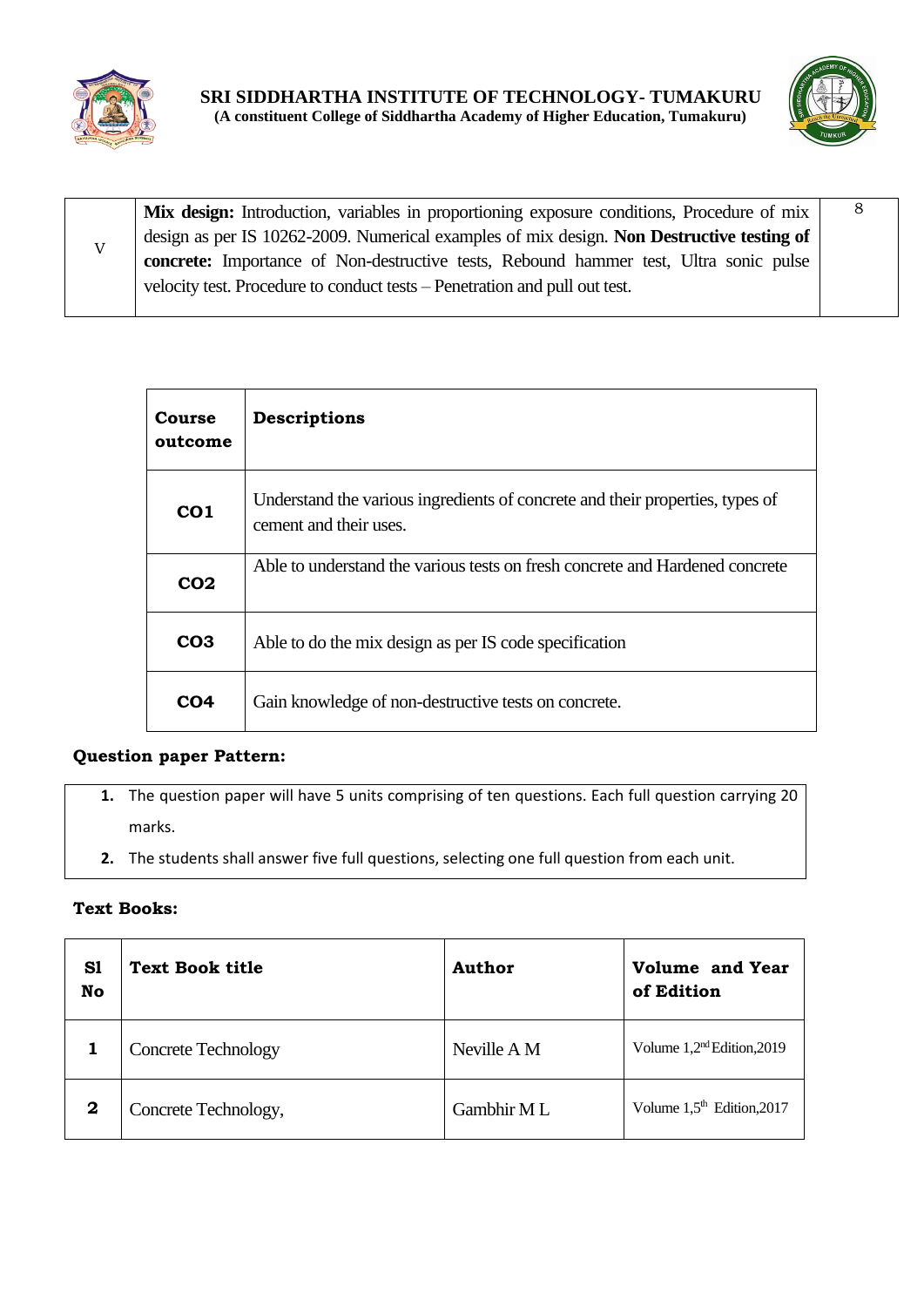



| S1<br>No     | Text Book title                       | <b>Author</b>    | <b>Volume and Year</b><br>of Edition                                            |
|--------------|---------------------------------------|------------------|---------------------------------------------------------------------------------|
| 1            | <b>Concrete Technology</b>            | M S Shetty       | Jan 2018                                                                        |
| $\mathbf{2}$ | Concrete technology,                  | Shanthakumar.A.R | Apr 2018, Oxford<br>University Press, New<br>Delhi, ISBN-13: 978-<br>0199458523 |
| 3            | Concrete Mix Design                   | N. Krishna Raju  | Volume 1,3rd Edition 2010                                                       |
| 4            | Concrete Mix proportioning guidelines | IS 10262         | 2009                                                                            |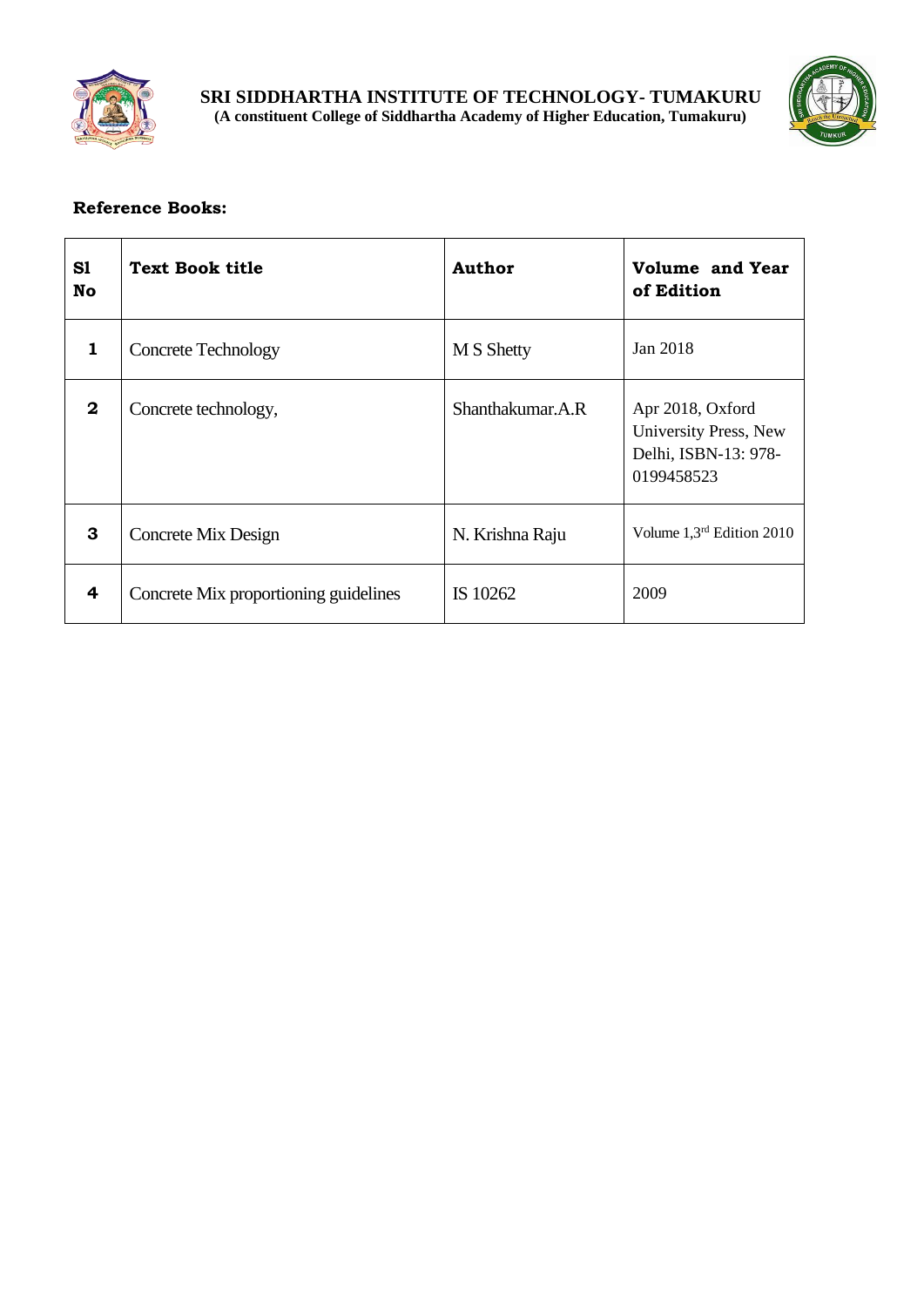



# Syllabus for the Academic Year 2020 - 2021

## **Department: Civil Engineering <b>Semester: IV** Semester: IV

## **Subject Name: Hydraulics And Hydraulic Machines**

**Subject Code: CE4TH4 L-T-P-C: 3-0-0-3**

**Course objectives :**

| Sl no    | Course objectives                                                                                                                                                |
|----------|------------------------------------------------------------------------------------------------------------------------------------------------------------------|
|          | To introduce the students to the principles of fluid flow problems associated with<br>pipe flows, open channel flows and to solve practical fluid flow problems. |
| $\bf{2}$ | To provide an exposure to the principles of dimensional analysis                                                                                                 |
| 3        | To provides an exposure to the impact of jet on different types of vanes                                                                                         |
| 4        | To provides an exposure to the working principles and performance characteristics of<br>hydraulic machines.                                                      |

| <b>UNIT</b>  | Description                                                                                                                                                                                                                                                                                                                                                                                                                                                                                                                                                 | <b>Hours</b> |
|--------------|-------------------------------------------------------------------------------------------------------------------------------------------------------------------------------------------------------------------------------------------------------------------------------------------------------------------------------------------------------------------------------------------------------------------------------------------------------------------------------------------------------------------------------------------------------------|--------------|
| $\bf{I}$     | <b>Flow In Open Channels:</b> Definition Of Open Channels, Classification, Difference Between<br>Pipe Flow & Open Channel Flow, Types Of Flow, Geometric Properties Of Open Channels,<br>Uniform Flow In Open Channels, Chezy's And Manning's Formulae, Problems On Uniform<br>Flow.Specific Energy, Definitions, Specific Energy Curve, Conditions For Minimum<br>Specific Energy And Maximum Discharge, Critical Flow In Rectangular Channels,<br>Problems, Hydraulic Jump In Rectangular Channels, Froude Number Concept, Problems On<br>Hydraulic Jump. | 10           |
| $\mathbf{I}$ | <b>Dimensional Analysis &amp; Model Similitude:</b> Introduction To Dimensional Analysis, Units<br>& Dimensions, Table Of Dimensions, Dimensional Homogeneity, Methods Of<br>Analysis(Rayleigh's & Buckingham's Method), Problems On Rayleigh's &Buckingham's<br>Methods, Model Studies, Introduction, Comparison With Dimensional Analysis, Similitude,<br>Dimensionless Parameters.                                                                                                                                                                       | 07           |
| III          | Impact Of Jet On Flat And Curved Vanes: Introduction To Impulse Momentum Equation<br>And Its Applications, Force Exerted By A Jet On A Fixed vane, Derivations, Force Exerted<br>By A Jet On A Moving Target, Derivations. Force Exerted By A Jet On A Curved Vane,<br>Concept Of Velocity Triangles (no problems).                                                                                                                                                                                                                                         | 07           |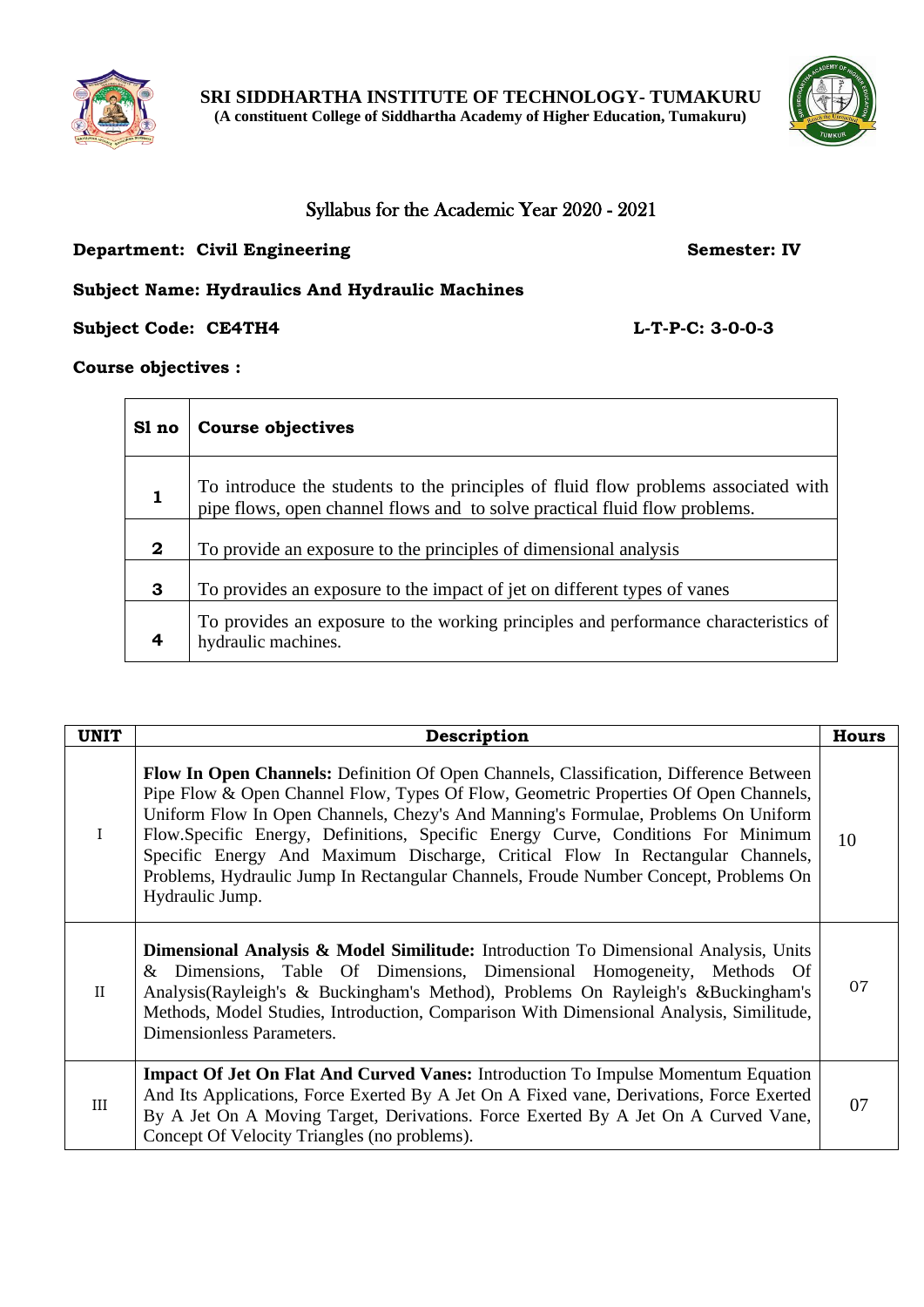



| IV | Turbines: Hydropower generation, Turbines- classification, description of Pelton wheel<br>turbine and Francis turbine. Unit quantities, specific speed, problems, characteristic curves of<br>turbine. General layout of hydroelectric plant.                                                   |    |
|----|-------------------------------------------------------------------------------------------------------------------------------------------------------------------------------------------------------------------------------------------------------------------------------------------------|----|
|    |                                                                                                                                                                                                                                                                                                 | 07 |
| V  | <b>Centrifugal Pumps:</b> Definition Of Pump, Classification, Description & General Principle<br>Of Working, Priming & Methods, Work Done & Efficiencies Of A Centrifugal Pump,<br>Minimum Starting Speed, Cavitation In Centrifugal Pumps, Multistage Pumps, Problems On<br>Centrifugal Pumps. | 08 |

| <b>Course</b><br>outcome | Descriptions                                                                                                                     |
|--------------------------|----------------------------------------------------------------------------------------------------------------------------------|
| CO <sub>1</sub>          | Able to explain open channel flow and energy concepts in open channel flow.                                                      |
| CO <sub>2</sub>          | Able to solve practical fluid flow problems, to apply dimensional analysis.                                                      |
| CO <sub>3</sub>          | Able to apply the principles of impulse momentum equation to study impact of<br>jet on different types of vanes.                 |
| CO <sub>4</sub>          | To design the sections of open channels and to choose turbine and pumps for<br>various conditions by performance characteristics |

#### **Text Books:**

| S1<br>No | Text Book title                                                              | Author                     | <b>Volume and Year</b><br>of Edition |
|----------|------------------------------------------------------------------------------|----------------------------|--------------------------------------|
|          | <b>Hydraulics and Fluid Mechanics</b><br><b>Including Hydraulic Machines</b> | P.N. Modi and S.M.<br>Seth | 20th Edition - 2015                  |
|          | A textbook of Fluid Mechanics and<br><b>Hydraulic Machines</b>               | R K Bansal                 | 9th Edition -2017                    |

| S1<br>No    | Text Book title                        | Author                                        | <b>Volume and Year</b><br>of Edition |
|-------------|----------------------------------------|-----------------------------------------------|--------------------------------------|
|             | Fluid Mechanics and Hydraulics         | J.B. Evett, and C.Liu                         | 3rd Edition-2009                     |
| $\mathbf 2$ | <b>Elementary Hydraulics</b>           | Cruise, J.F., Singh,<br>V.P. and Sherif, M.M. | 1st Edition -2007                    |
| 3           | Fluid mechanics and Hydraulic Machines | K Subramanya                                  | 3rd Edition -2009                    |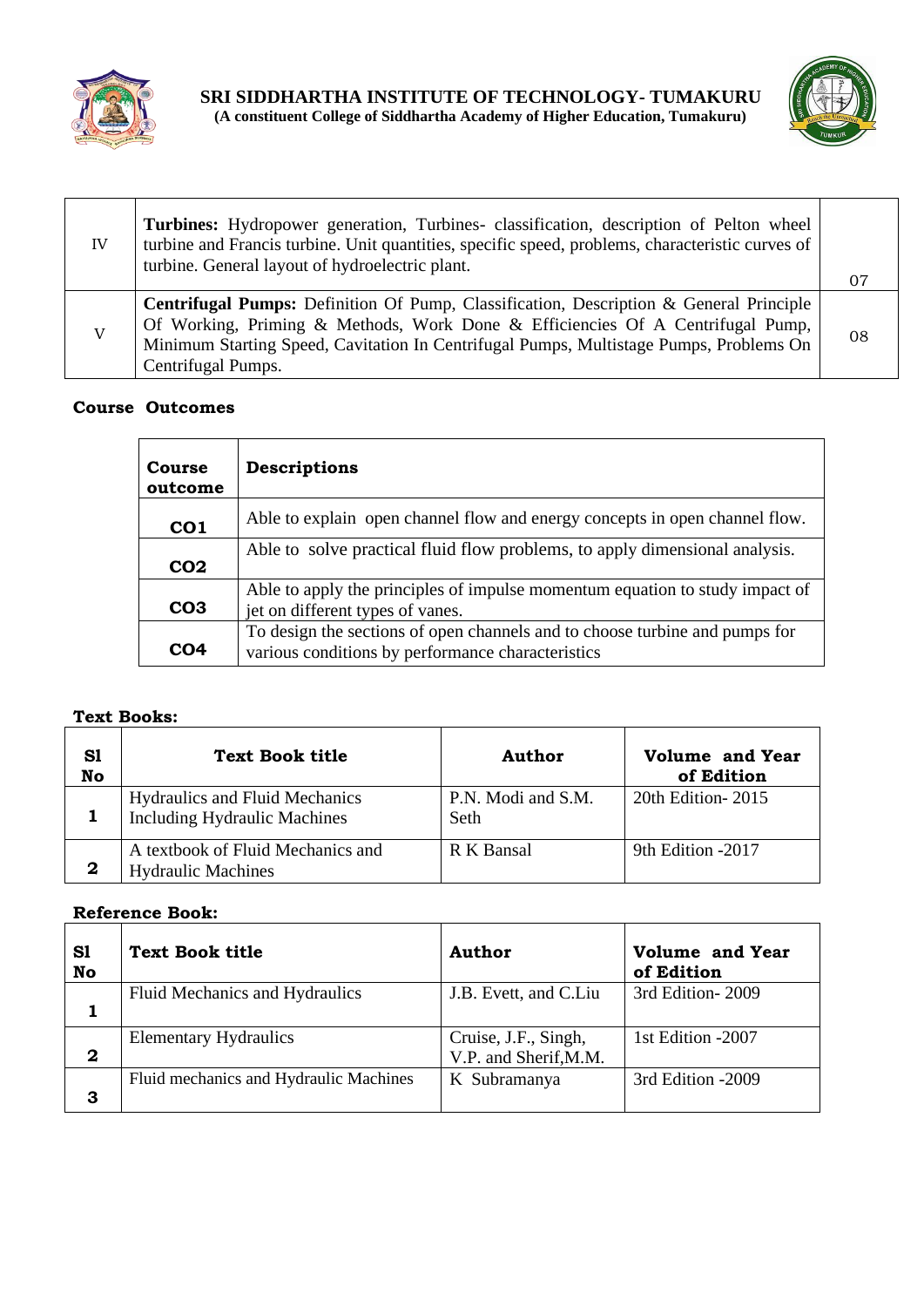



# Syllabus for the Academic Year 2020 - 2021

### **Department: Civil Engineering Semester: IV**

# **Subject Name: Building materials and construction management**

#### **Subject Code: CE4TH05 L-T-P-C: 3-0-0-3**

Τ

# **Course objectives:**

|              | S1 No                                                                                                                                                                                                                                                                                                                                                                                           | Description                                                                                                                                                                                                                                                                                                                       |                |  |
|--------------|-------------------------------------------------------------------------------------------------------------------------------------------------------------------------------------------------------------------------------------------------------------------------------------------------------------------------------------------------------------------------------------------------|-----------------------------------------------------------------------------------------------------------------------------------------------------------------------------------------------------------------------------------------------------------------------------------------------------------------------------------|----------------|--|
|              | $\mathbf{1}$                                                                                                                                                                                                                                                                                                                                                                                    | To comprehend the properties of masonry walls and its behaviour under different<br>conditions of loading.                                                                                                                                                                                                                         |                |  |
|              | To be familiar with the different types of alternative building materials.<br>$\mathbf{2}$                                                                                                                                                                                                                                                                                                      |                                                                                                                                                                                                                                                                                                                                   |                |  |
|              | To gain the knowledge of alternatives to conventional masonry walls and roofs.<br>3                                                                                                                                                                                                                                                                                                             |                                                                                                                                                                                                                                                                                                                                   |                |  |
|              | $\overline{\mathbf{4}}$                                                                                                                                                                                                                                                                                                                                                                         | To understand the role of management in entrepreneurship and the concept of<br>scheduling in construction projects.                                                                                                                                                                                                               |                |  |
| <b>UNIT</b>  |                                                                                                                                                                                                                                                                                                                                                                                                 | Description                                                                                                                                                                                                                                                                                                                       | <b>Hours</b>   |  |
| I            |                                                                                                                                                                                                                                                                                                                                                                                                 | Masonry and its properties: Introduction, Types of walls-load bearing and non-load<br>bearing walls, types of loading on walls, Strength of masonry in compression and<br>tension, factors affecting the compressive strength, Stress-strain properties of masonry.<br>Design of footing for masonry wall for axial loading only. | $\overline{7}$ |  |
| $\mathbf{I}$ | Alternative Building Materials: Types of structural units, characteristics of building<br>blocks-bricks, laterite blocks, concrete blocks, Fal-G blocks, stabilized mud blocks,<br>7<br>steam cured blocks. Selection of good building blocks for construction. Fibre reinforced<br>cement composites- materials, fibres, filler materials and additives, applications.                         |                                                                                                                                                                                                                                                                                                                                   |                |  |
| III          | Alternative Building Technologies: Alternatives for wall constructions-composite<br>masonry, confined masonry, cavity walls, rammed earth. Ferro cement and ferroconcrete<br>building components- construction methods, properties and applications. Top down<br>construction, Mivan Construction Technique. Alternative Roofing Systems-Concepts,<br>Filler slabs, Composite beam panel roofs. |                                                                                                                                                                                                                                                                                                                                   |                |  |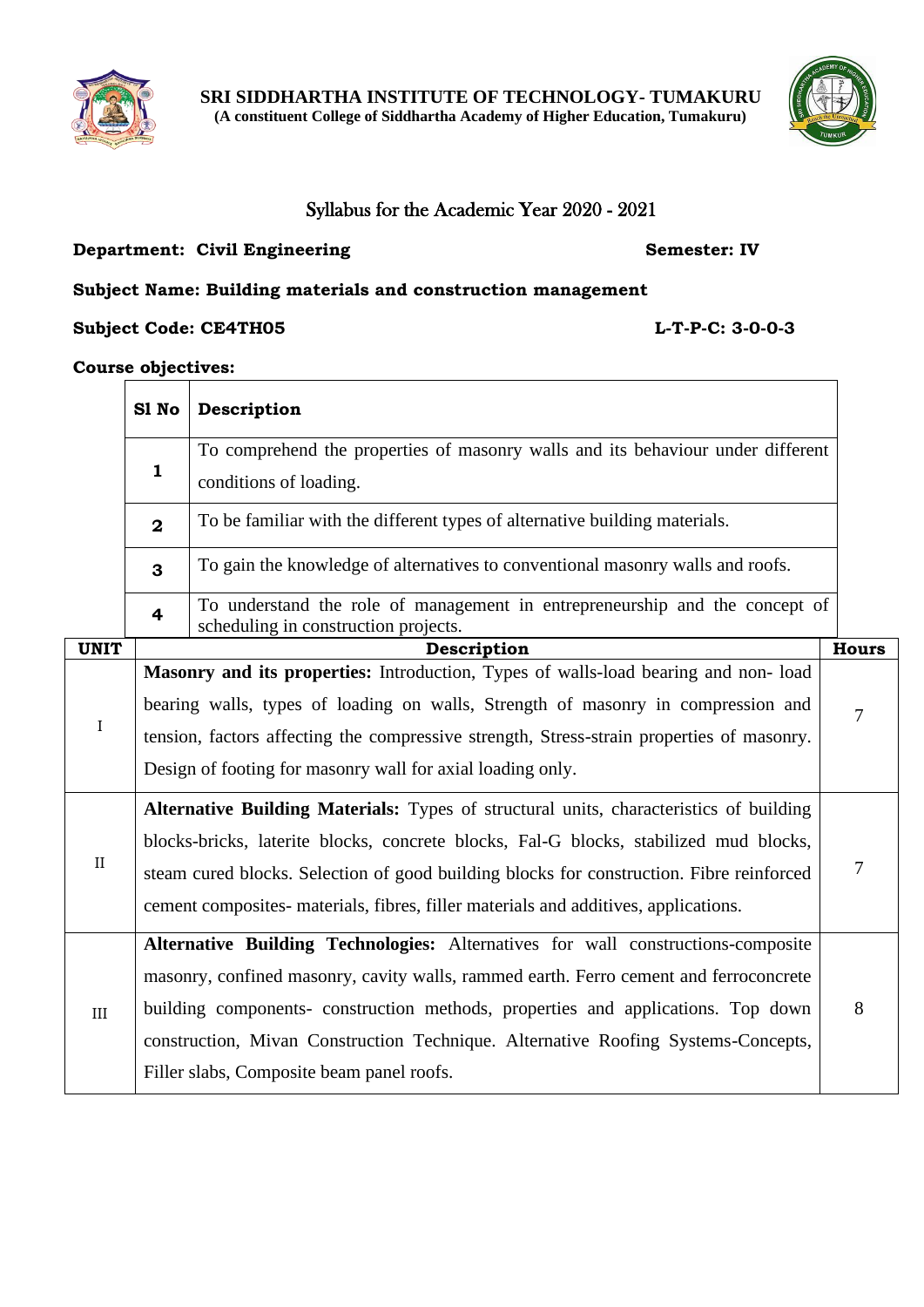



|    | Construction management and scheduling process: Introduction to management,        |   |
|----|------------------------------------------------------------------------------------|---|
|    |                                                                                    |   |
|    | Meaning, Characteristics, Scope, Functional Areas, Roles and Levels of Management. |   |
| IV | Introduction to Scheduling, Net Work Analysis-Types of Networks, CPM, PERT,        | 9 |
|    | Differences between CPM and PERT. CPM Network (A-O-A Network)- Terms and           |   |
|    | Definition, Calculation of Floats, Related Problems.                               |   |
|    | Construction equipment and entrepreneurship: Introduction to construction          |   |
|    | equipments – Earth Moving Equipments, Hoisting Equipments, Equipments For Highway  |   |
| V  | Construction, Factors For Selecting Equipments. Meaning of Entrepreneur, Types of  |   |
|    | Entrepreneur, Concept, Evolution and Development of Entrepreneurship, Stages in    | 8 |
|    | Entrepreneurial Process, Role of Entrepreneurs in Economic Development.            |   |

| Course<br>outcome | Descriptions                                                                                                                             |  |
|-------------------|------------------------------------------------------------------------------------------------------------------------------------------|--|
| CO <sub>1</sub>   | To describe the different types of loading and its effect on masonry walls.                                                              |  |
| CO <sub>2</sub>   | To characterize the building blocks by their properties to use in<br>construction.                                                       |  |
| CO <sub>3</sub>   | differentiate the alternative construction techniques<br>To<br>with<br>the<br>conventional methods.                                      |  |
| CO <sub>4</sub>   | To utilize the concept of network analysis in scheduling a construction<br>project and to develop managerial skills in entrepreneurship. |  |

#### **Text Books:**

| S1<br>No     | <b>Text Book title</b>                                                                                                                  | <b>Author</b>                                                   | <b>Volume and Year</b><br>of Edition |
|--------------|-----------------------------------------------------------------------------------------------------------------------------------------|-----------------------------------------------------------------|--------------------------------------|
|              | Materials",<br>"Building"<br><b>New</b><br>Age<br>International publishers, New Delhi                                                   | S K Duggal                                                      | Volume $1, 3rd$ Edition,             |
| $\mathbf{2}$ | <b>Building</b><br>Material<br>"Alternative<br>and<br>Technologies", Laxmi Publications, New<br>Age International publishers, New Delhi | K S Jagadish, B V<br>Venkataramana Reddy<br>and K S NanjundaRao | $2nd$ Edition, 2017                  |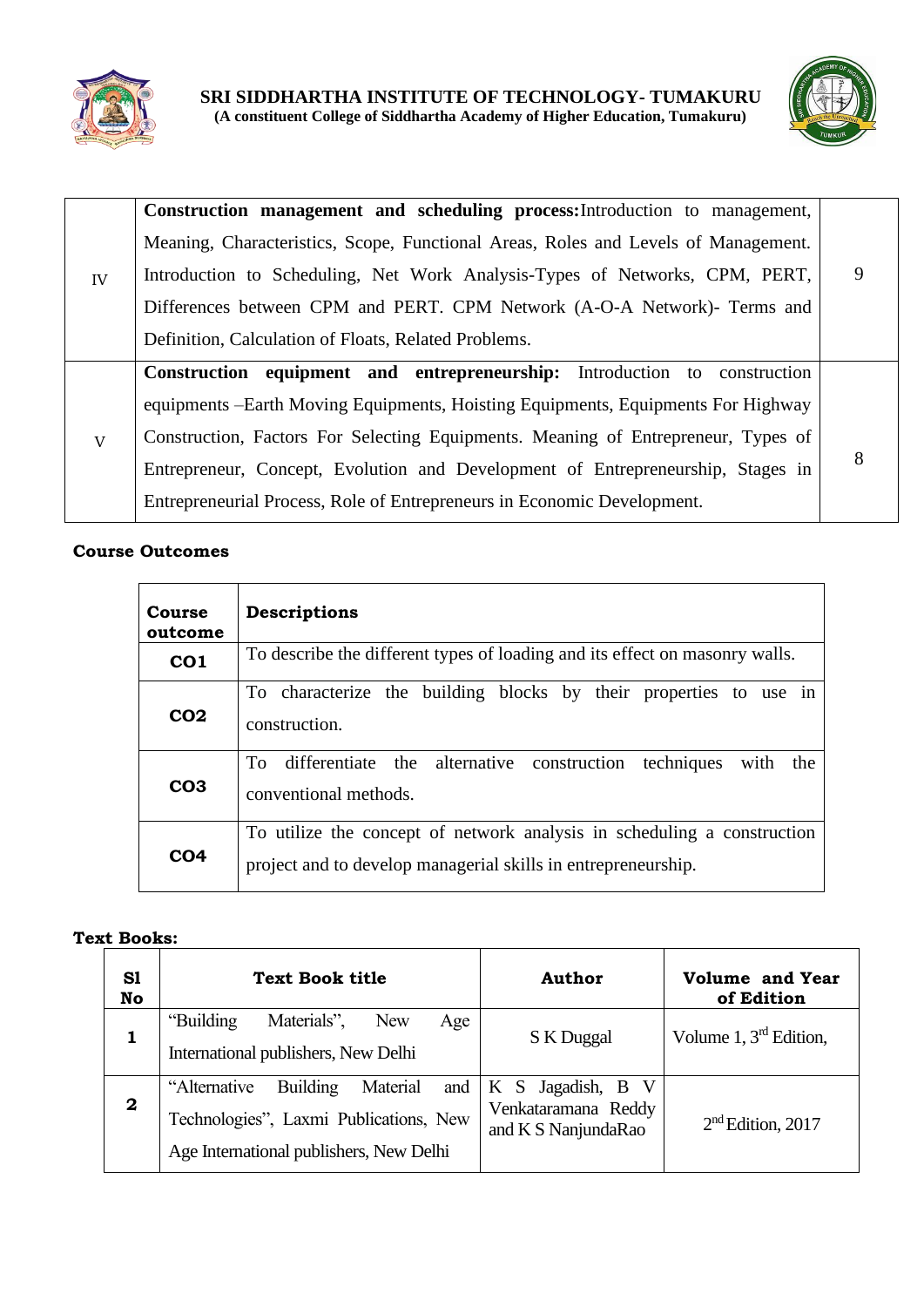



| S1<br>No     | <b>Text Book title</b>                                                               | Author                | <b>Volume and Year</b><br>of Edition |
|--------------|--------------------------------------------------------------------------------------|-----------------------|--------------------------------------|
| 1            | "Brick and Reinforced Brick Structures",<br>Medtech Scientific publishers, New Delhi | P Dayaratnam          | $2rd$ Edition, 2018                  |
| $\mathbf{2}$ | "Construction Planning and Management",<br>Galgotia publications, New Delhi          | <b>UK</b> Srivastava  | $1st$ Edition, 2016                  |
|              | "Construction"<br>and<br>Engineering                                                 | S Seetharaman         | $5th$ Edition, 2015                  |
| 3            | Management", Umesh publications, New                                                 |                       |                                      |
|              | Delhi                                                                                |                       |                                      |
| 4            | "Project Planning and Control with PERT"                                             | <b>B C Punmia and</b> |                                      |
|              | and CPM", Galgotia publications, New                                                 | K KKhandelwal         | $4th$ Edition, 2006                  |
|              | Delhi                                                                                |                       |                                      |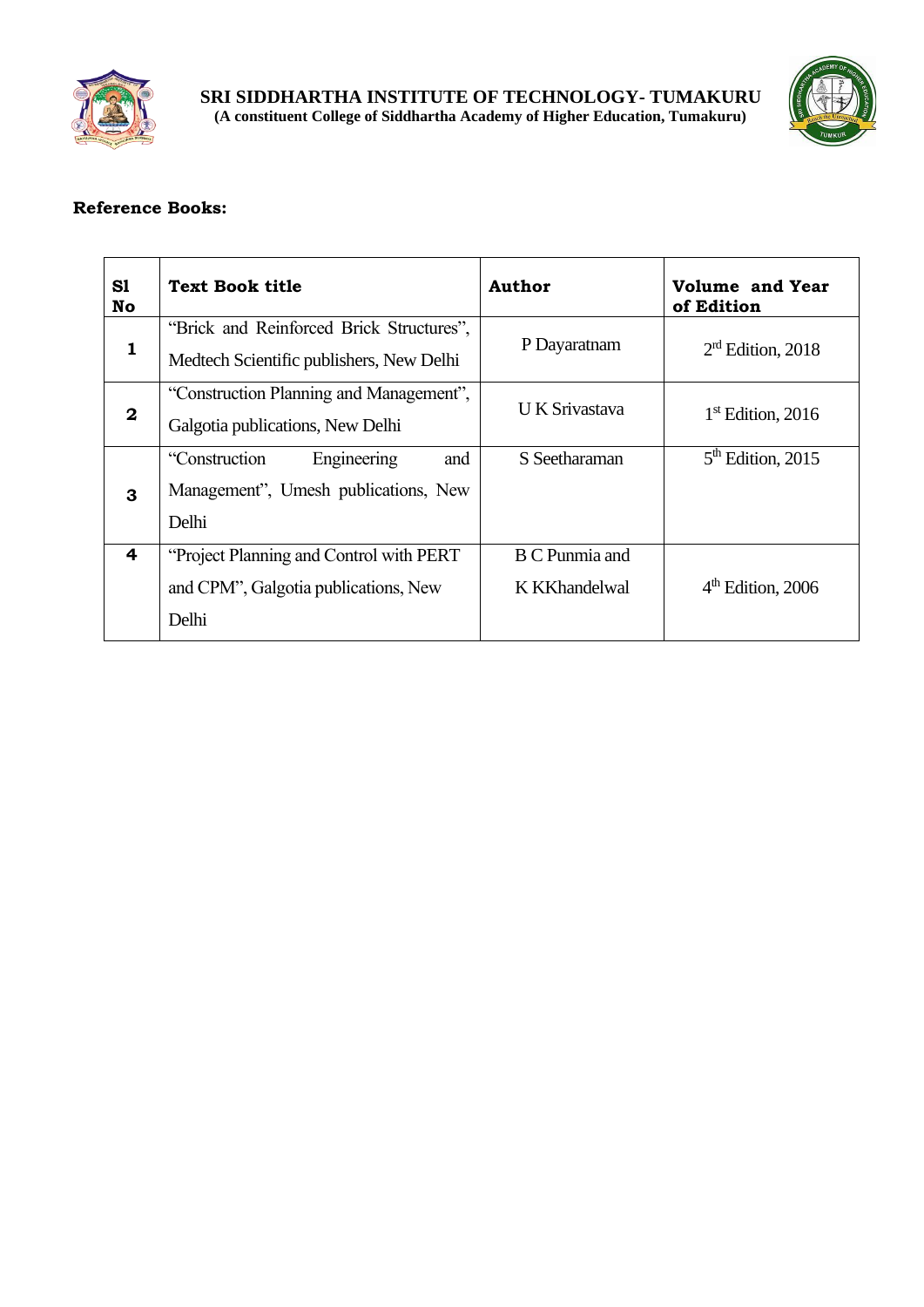



# Syllabus for the Academic Year 2020 - 2021

## **Department: Civil Engineering Semester: IV**

# **Subject Name: Basic Geotechnical Engineering**

**Subject Code: CE4TH06 L-T-P-C: 3-0-0-3** 

## **Course objectives:**

| Sl no       | Description                                                                         |  |  |
|-------------|-------------------------------------------------------------------------------------|--|--|
|             | To understand basic concepts of soil mechanics as an integral part in the knowledge |  |  |
|             | of civil engineering.                                                               |  |  |
|             | To comprehend the engineering properties of different types of soil and to be       |  |  |
| $\mathbf 2$ | familiar with the mechanical behaviour of soils.                                    |  |  |
|             | To be broadly familiar with geotechnical engineering problems such as flow of       |  |  |
| 3           | water and terminologies associated with soil mechanics.                             |  |  |
|             | To asses the strength-deformation and consolidation characteristics of              |  |  |
|             | soils                                                                               |  |  |

| <b>UNIT</b> | Description                                                                                                                                                                                                                                                                                                                                                                                                                                                                                                                                                                                             | <b>Hours</b> |
|-------------|---------------------------------------------------------------------------------------------------------------------------------------------------------------------------------------------------------------------------------------------------------------------------------------------------------------------------------------------------------------------------------------------------------------------------------------------------------------------------------------------------------------------------------------------------------------------------------------------------------|--------------|
| $\rm I$     | <b>Index properties:</b> History of soil mechanics, Definition, origin and formation of soil,<br>Phase Diagram with inter relationships between index properties, Laboratory<br>determination of Moisture content, Specific gravity, Relative Density, Consistency limits<br>and indices, in-situ density, Particle size distribution by sieve analysis and IS Plasticity<br>chart, Soil structure, Common clay minerals- Montmorillonite, kaolinite, halloysite and<br>illite, Soil-Water system- Electrical diffuse double layer, adsorbed water, base-exchange<br>capacity, Isomorphus substitution. | 8            |
| $\rm II$    | <b>Flow of water:</b> Darcy's law with assumptions, coefficient of permeability and its<br>determination, factors affecting permeability, seepage velocity, superficial velocity,<br>permeability of stratified soils, concept of total stress, effective stress and pore stress,<br>Quick sand phenomena and capillary phenomena. Numerical problems on permeability.                                                                                                                                                                                                                                  | 7            |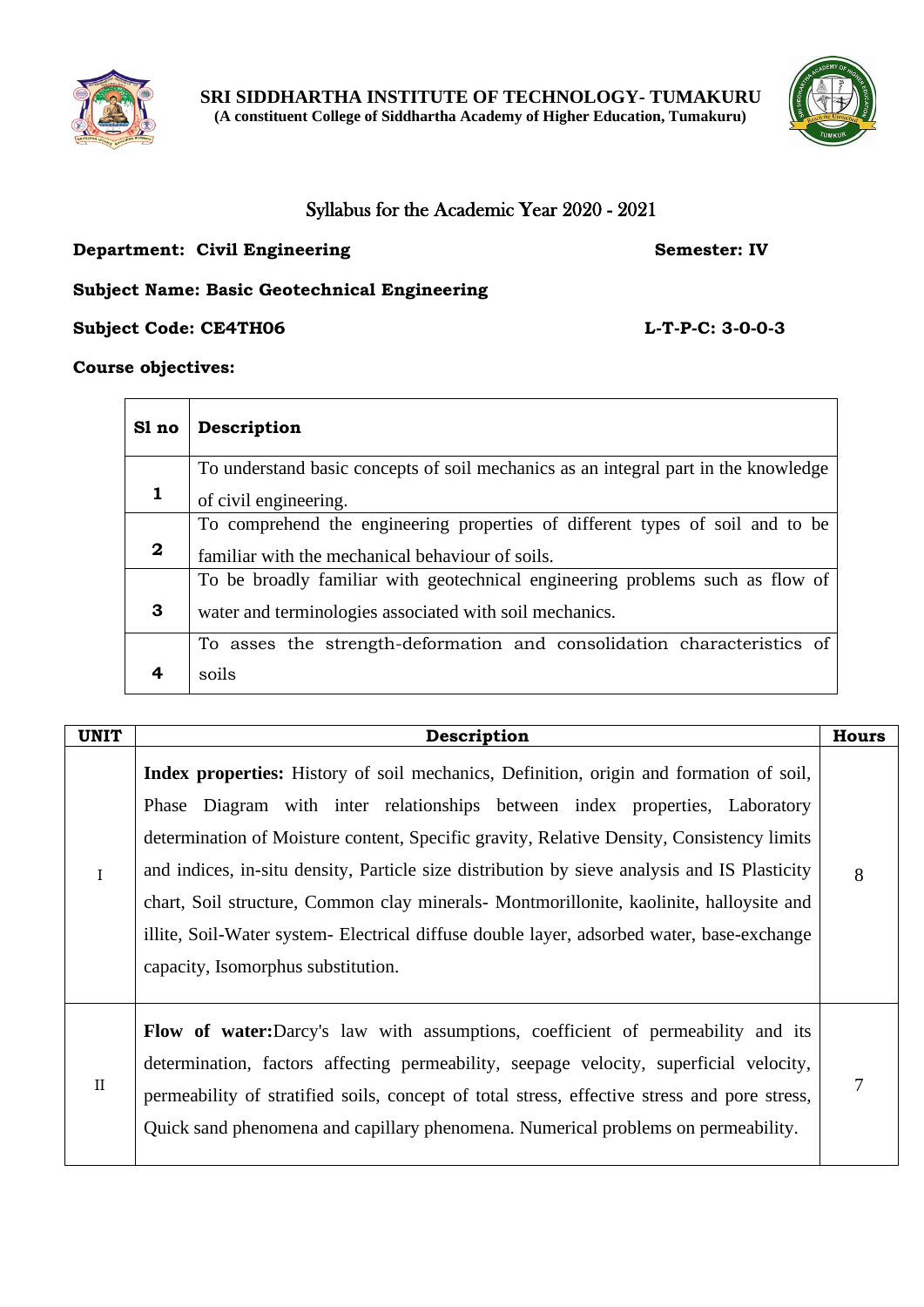



| III | <b>Compaction:</b> Definition, Principle and factors affecting compaction, Problems on<br>compaction. Field compaction control - compactive effort $\&$ method of compaction, lift<br>thickness and number of passes, Proctor needle, Compacting equipments and their<br>suitability.                                                                                         |   |
|-----|-------------------------------------------------------------------------------------------------------------------------------------------------------------------------------------------------------------------------------------------------------------------------------------------------------------------------------------------------------------------------------|---|
| IV  | <b>Consolidation:</b> Definition, Terzaghi's one dimensional consolidation theory-assumption,<br>types of consolidation, Determination of Consolidation characteristics $(C_c, a_v, m_v, C_v)$ by<br>square root of time fitting and logarithmic time fitting and Numerical problems on<br>consolidation. Determination of Pre-consolidation pressure by Casagrande's method. | 9 |
| V   | <b>Shear Strength:</b> Mohr-coulomb theory, factors affecting shear strength, Determination<br>of Shear Strength by Direct shear test, Unconfined compression test and Triaxial<br>compression test. Numerical problems on above. Thixotropy and sensitivity. Test under<br>different drainage conditions.                                                                    | 8 |

| <b>Course</b><br>outcome                                                                                                                                           | Descriptions                                                                                                                                              |  |  |
|--------------------------------------------------------------------------------------------------------------------------------------------------------------------|-----------------------------------------------------------------------------------------------------------------------------------------------------------|--|--|
|                                                                                                                                                                    | To determine the index properties in classifying the soils based on index                                                                                 |  |  |
| CO <sub>1</sub>                                                                                                                                                    | properties and plasticity chart.                                                                                                                          |  |  |
| CO <sub>2</sub>                                                                                                                                                    | To determine compaction characteristics and permeability property of soils<br>in acquiring the knowledge of stresses due to seepage and effective stress. |  |  |
| CO <sub>3</sub>                                                                                                                                                    | To solve practical problems related to estimation of consolidation<br>settlement of soil.                                                                 |  |  |
| To estimate shear strength parameters of different types of soils using the<br>CO <sub>4</sub><br>data of different shear tests using Mohr-Coulomb failure theory. |                                                                                                                                                           |  |  |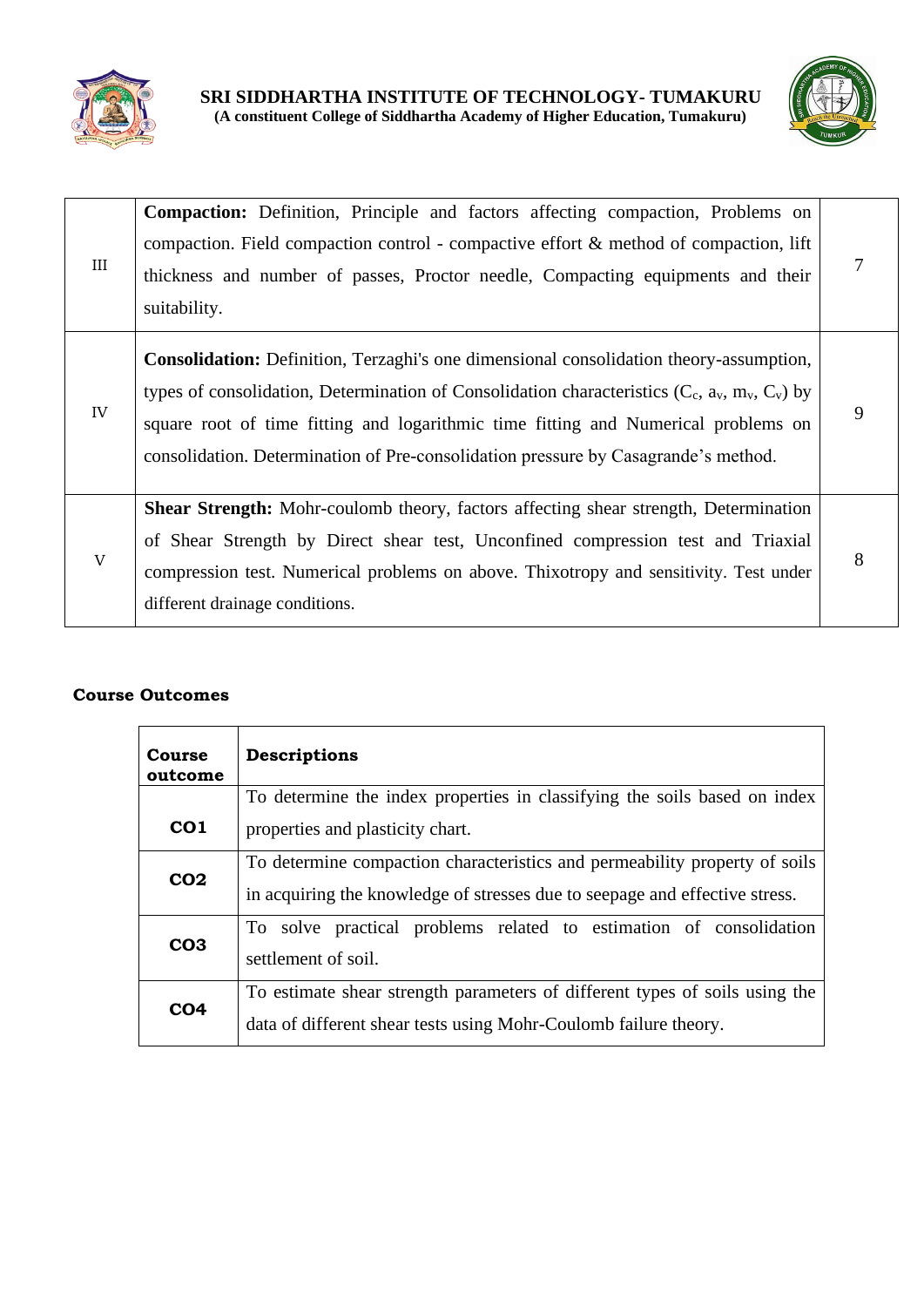



# **Text Books:**

| S1<br>No    | <b>Text Book title</b>                                                                         | <b>Author</b>                | <b>Volume and Year</b><br>of Edition |
|-------------|------------------------------------------------------------------------------------------------|------------------------------|--------------------------------------|
|             | "Basic and Applied Soil mechanics",<br>New Age Publishers and Distributors,<br>New Delhi.      | GopalRanjan and<br>A S R Rao | $2nd$ Edition, 2009                  |
| $\mathbf 2$ | "Soil Mechanics And Foundation<br>Engineering", UBS Publishers And<br>Distributors, New Delhi. | V N S Murthy                 | $2nd$ Edition, 2009                  |

| S1<br>No         | Text Book title                                                                            | Author                            | Volume and Year<br>of Edition  |
|------------------|--------------------------------------------------------------------------------------------|-----------------------------------|--------------------------------|
| 1                | "Soil<br>Mechanics<br>Foundation<br>and<br>Engineering", Laxmi Publications, New<br>Delhi. | <b>B</b> C Punmia                 | 18 <sup>th</sup> Edition, 2017 |
| $\boldsymbol{2}$ | "Geotechnical Engineering", New Age<br>Publications, New Delhi                             | Venkatramaiah C                   | 3rd Edition, 2009              |
| 3                | "Foundation Analysis and Design",<br>McGraw Hill Publishers, New York.                     | Joseph E Bowles                   | 8 <sup>th</sup> Edition, 2010  |
| 4                | "Soil Mechanics Fundamentals", John<br>Wiley And Sons Publications, New<br>York.           | Muni Budhu And<br>Wiley Blackwell | 2 <sup>nd</sup> Edition, 2009  |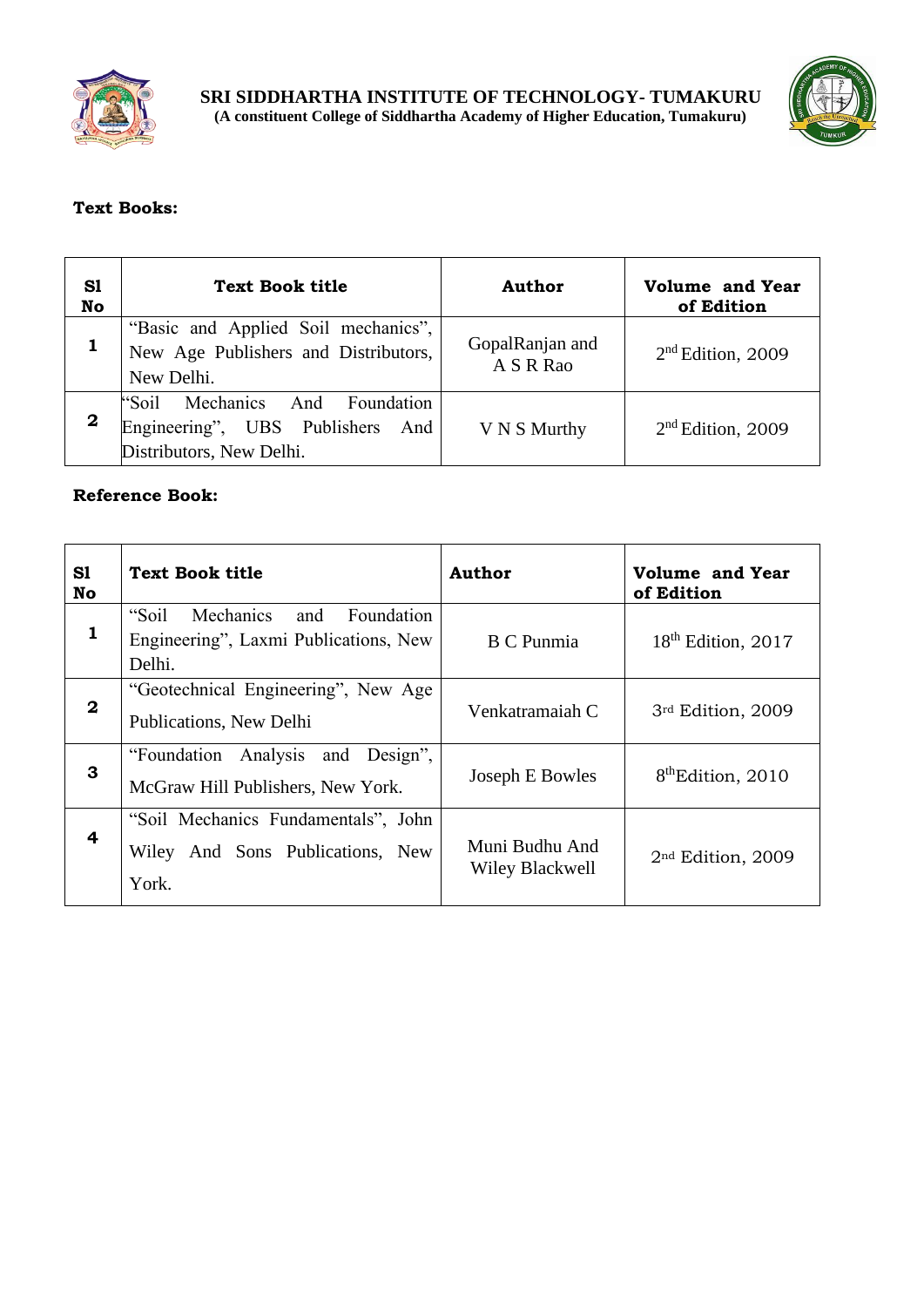



# Syllabus for the Academic Year 2020 - 2021

### **Department:CIVILENGINEERING**

**Semester:IVS**

# **ubjectName:BASICMATERIALTESTINGLABORATORY**

#### **SubjectCode:CE4LB1 L-T-P-C:0-0-3-1.5**

## **CourseObjectives:**

| Sl.No        | <b>CourseObjectives</b>                                                                                          |
|--------------|------------------------------------------------------------------------------------------------------------------|
|              | Abilitytoapplyknowledgeofmathematicsandengineeringincalculatingthe<br>mechanicalpropertiesofstructuralmaterials. |
| $\mathbf{2}$ | Abilitytofunction on multi-disciplinaryteams in the area of materials testing                                    |
| 3            | Abilityto function on multi-disciplinaryteams in the area of materials testing                                   |
|              | Understanding of professional and ethical responsibility in the areas of material<br>testing.                    |

| <b>UNIT</b> | <b>Description</b>                               | <b>Hours</b> |
|-------------|--------------------------------------------------|--------------|
|             |                                                  |              |
| 1           | TensiontestonMildsteelandHYSDbars.               | 3            |
| 2           | CompressiontestofMildSteel, & Castiron           | 3            |
| 3           | TorsiontestonMildSteelcircularsections           | 3            |
| 4           | ShearTestonMildsteel.                            | 3            |
| 5           | ImpacttestonMildSteel(Charpy&lzod)               | 3            |
| 6           | BendingandRebendingtestonsteel(fordemonstration) | 3            |
|             | Hardnesstestsonferrousandnon-ferrousmetals       | 6            |
| 7           | 1. Brinell's,                                    |              |
|             | 2. Rockwell                                      |              |
|             | 3. Vicker's                                      |              |
| 8           | BendingTestonRCCbeamundertwopointloading         | 3            |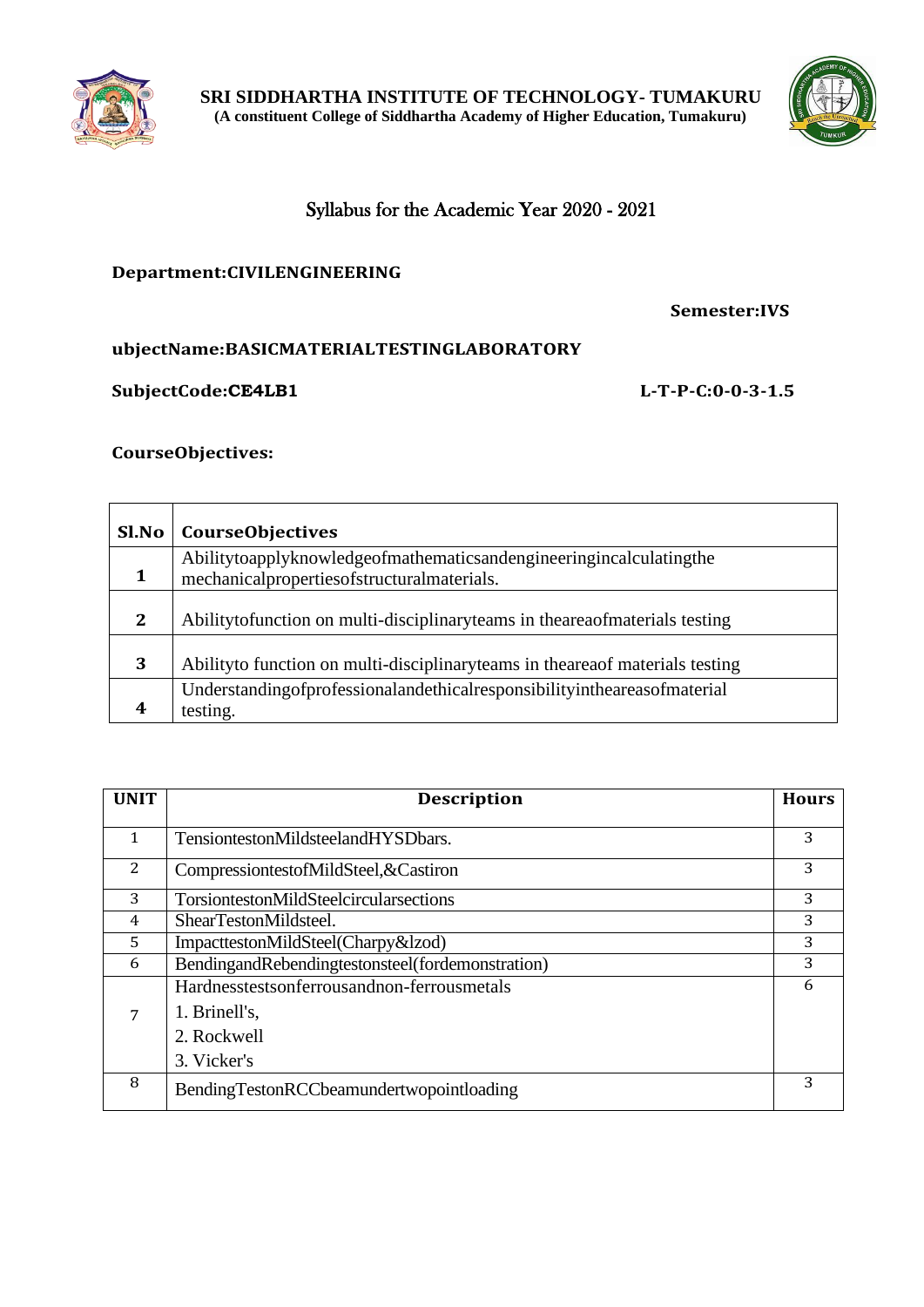



|   | TestsonCoarseaggregates: |  |
|---|--------------------------|--|
| q | 1. WaterAbsorption       |  |
|   | 2. SpecificGravity       |  |
|   | 3. BulkDensity           |  |
|   | 4. SieveAnalysis         |  |

| Courseo         | <b>Descriptions</b>                                                                                                 |  |
|-----------------|---------------------------------------------------------------------------------------------------------------------|--|
| utcome          |                                                                                                                     |  |
| CO <sub>1</sub> | Studentswillbeabletounderstandthebehavior of engineering materials by<br>conducting tension<br>and compressiontests |  |
| CO <sub>2</sub> | Students will be able to understand the behavior of engineering materials by                                        |  |
| CO <sub>3</sub> | Students will be able to understand the behavior of engineering materials by                                        |  |
| C <sub>04</sub> | Studentswillbeabletofindcertainpropertiescourseaggregates, likewater                                                |  |

#### **TextBooks:**

| <b>Sl</b>    | <b>TextBooktitle</b>                 | Author                | <b>VolumeandYear</b>                   |
|--------------|--------------------------------------|-----------------------|----------------------------------------|
|              | <b>TestingofEngineeringMaterials</b> | Davis, H.E., Troxell, | McGraw<br>Hill<br>Publications,<br>New |
| $\mathbf{2}$ | ConcreteManual                       | M.L.Gambhir           | DhanpatRai&Sons                        |

| <b>Sl</b>    | <b>TextBooktitle</b>              | Author             | VolumeandYear             |
|--------------|-----------------------------------|--------------------|---------------------------|
| 1            | MechanicalTestingofMaterials      | Fenner,            | GeorgeNewnesLtd.          |
| $\mathbf{2}$ | ExperimentalStrengthofMaterials   | HolesKA,           | EnglishUniversities       |
| 3            | <b>TestingofMetallicMaterials</b> | SuryanarayanaAK    |                           |
| 4            | MaterialTestingLaboratoryManual   | KukrejaCB, Kishore | <b>StandardPublishers</b> |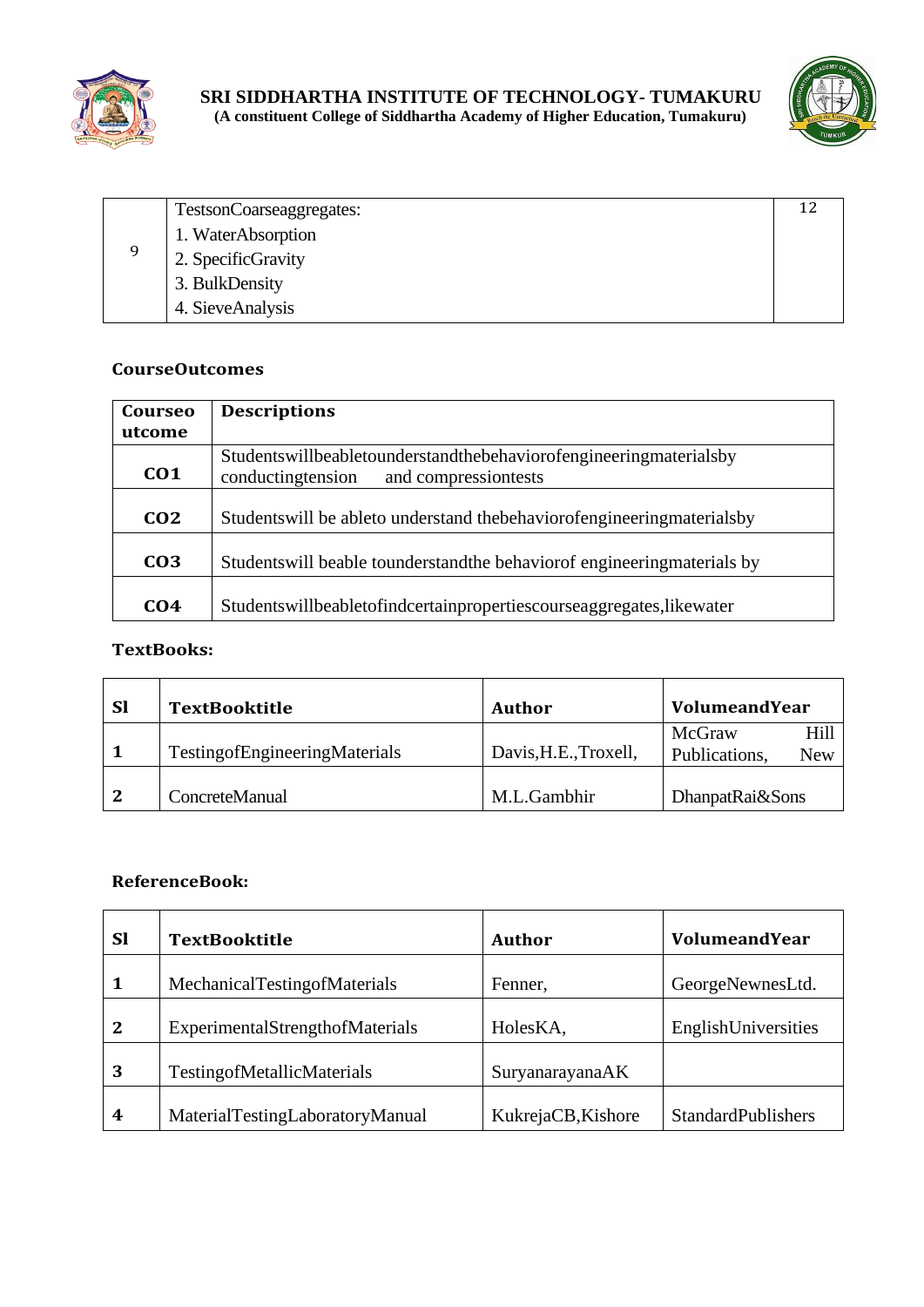



# Syllabus for the Academic Year – 2021 - 2022

# **Department: Civil Engineering Semester: IV**

## **Subject Name: SURVEYINGPRACTICE - II**

## **Subject Code: CE4LB2 L-T-P-C: 0-0-3-1.5**

| Sl.No            | <b>Course Objectives</b>                                                                                                                                 |
|------------------|----------------------------------------------------------------------------------------------------------------------------------------------------------|
| 1                | To facilitate the students to develop their intellectual and motor skills to<br>conduct the surveying works based on objectives.                         |
| $\boldsymbol{2}$ | To train the students of civil engineering in using various surveying<br>Instruments - care and adjustments.                                             |
| 3                | To train the students to collect the field data, field notes and to apply<br>corrections required using suitable methods before plotting or setting-out. |
| 4                | To use the various techniques necessary for engineering practices.                                                                                       |

| Expt           | <b>Experiments</b>                                                                               |  |  |
|----------------|--------------------------------------------------------------------------------------------------|--|--|
| no.            |                                                                                                  |  |  |
| 1              | To determine distance using tachometric surveying with horizontal and inclined line of sight.    |  |  |
| 2              | To determine tachometric constants using tachometric surveying with horizontal and inclined line |  |  |
|                | of sight.                                                                                        |  |  |
|                | <b>Total station</b>                                                                             |  |  |
| 3              | Introduction to the total station and to study the parts of Total station.                       |  |  |
| $\overline{4}$ | To make the temporary adjustments of Total station and to measure Horizontal and sloping         |  |  |
|                | distance.                                                                                        |  |  |
| 5              | Orientation with reference to north, measurement of horizontal distances, sloping distances,     |  |  |
|                | horizontal angles in angular measuring mode.                                                     |  |  |
| 6              | To compute the coordinates ie,. Northing, Easting and reduced levels for various points given on |  |  |
|                | the ground from one instrument station.                                                          |  |  |
|                |                                                                                                  |  |  |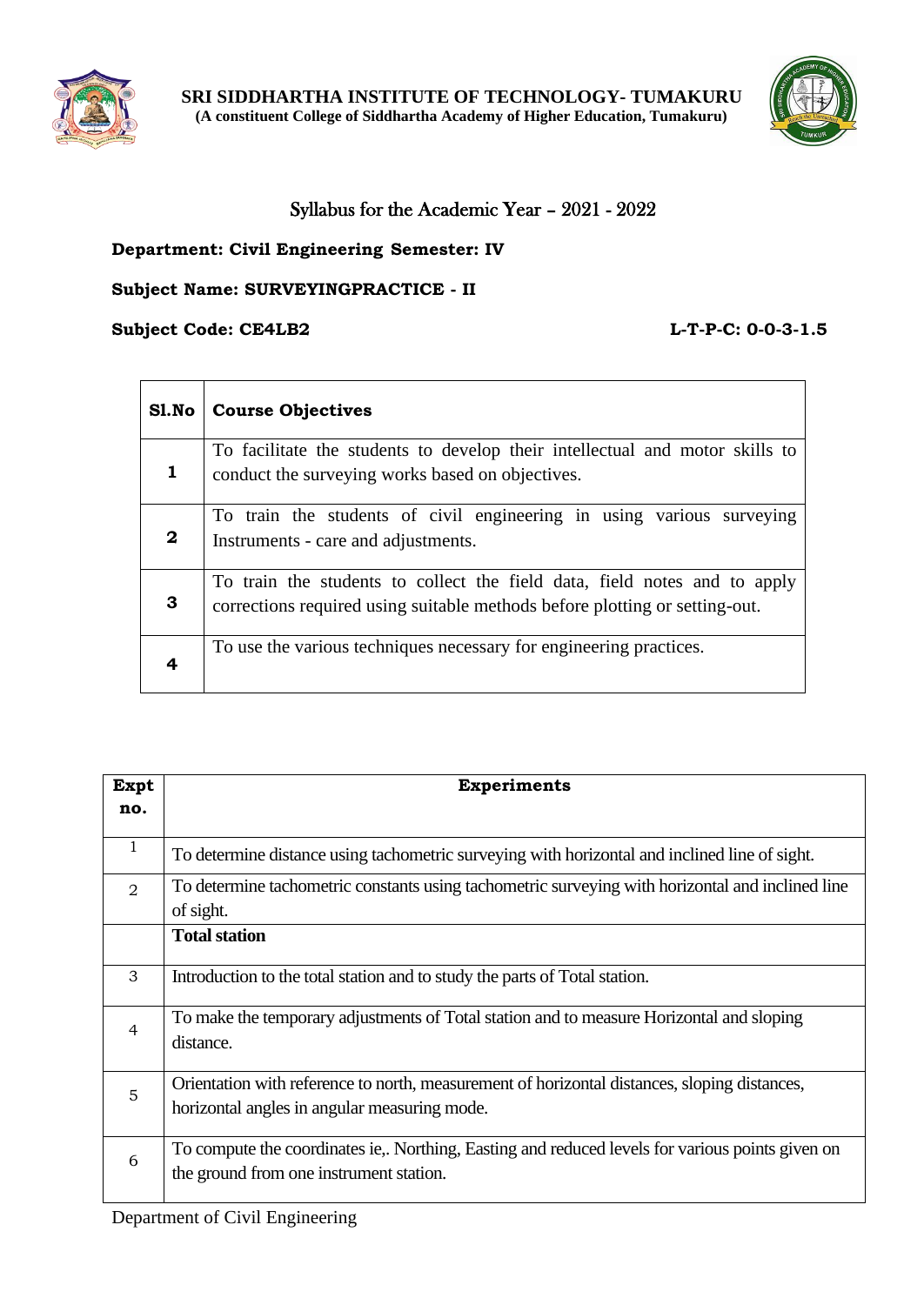



|   | To conduct open traverse using Total station and to measure the coordinates of intermediate points<br>like electrical poles, trees etc, and to orient the instrument with respect previous station points. |
|---|------------------------------------------------------------------------------------------------------------------------------------------------------------------------------------------------------------|
| 8 | To conduct closed traverse using Total station and to measure the coordinates NEZ values.                                                                                                                  |
| 9 | To conduct profile leveling to exiting ground profile and Plot LS &CS.                                                                                                                                     |

| <b>Course</b><br>outcome | Descriptions                                                                                                                     |
|--------------------------|----------------------------------------------------------------------------------------------------------------------------------|
| CO <sub>1</sub>          | To Perform tacheometric survey to avail field data                                                                               |
| CO <sub>2</sub>          | To perform basic operations of total station                                                                                     |
| CO <sub>3</sub>          | To utilize the total station for various type of field survey like standard<br>traverse, profile leveling to exiting ground etc. |
| CO4                      | To Work effectively as a member in a team & contribute to the team's goal                                                        |

# **Question paper Pattern:**

Examination will be conducted for 50 marks

- 1. Experiment identification and procedure writing :15 marks
- 2. Experiment conduction:25 marks
- 3. Viva voce :10 marks

## **Text Books:**

| S1<br>No         | <b>Text Book title</b> | <b>Author</b> | Volume and Year of<br>Edition |
|------------------|------------------------|---------------|-------------------------------|
|                  |                        | B.C. Punmia,  | Volume-I, Laxmi               |
|                  | Surveying              |               | Publications, New Delhi       |
|                  |                        | A.M Chandra,  |                               |
| $\boldsymbol{2}$ | <b>Plane Surveying</b> |               | Volume-I, New Age             |
|                  |                        |               | International ® Ltd.,         |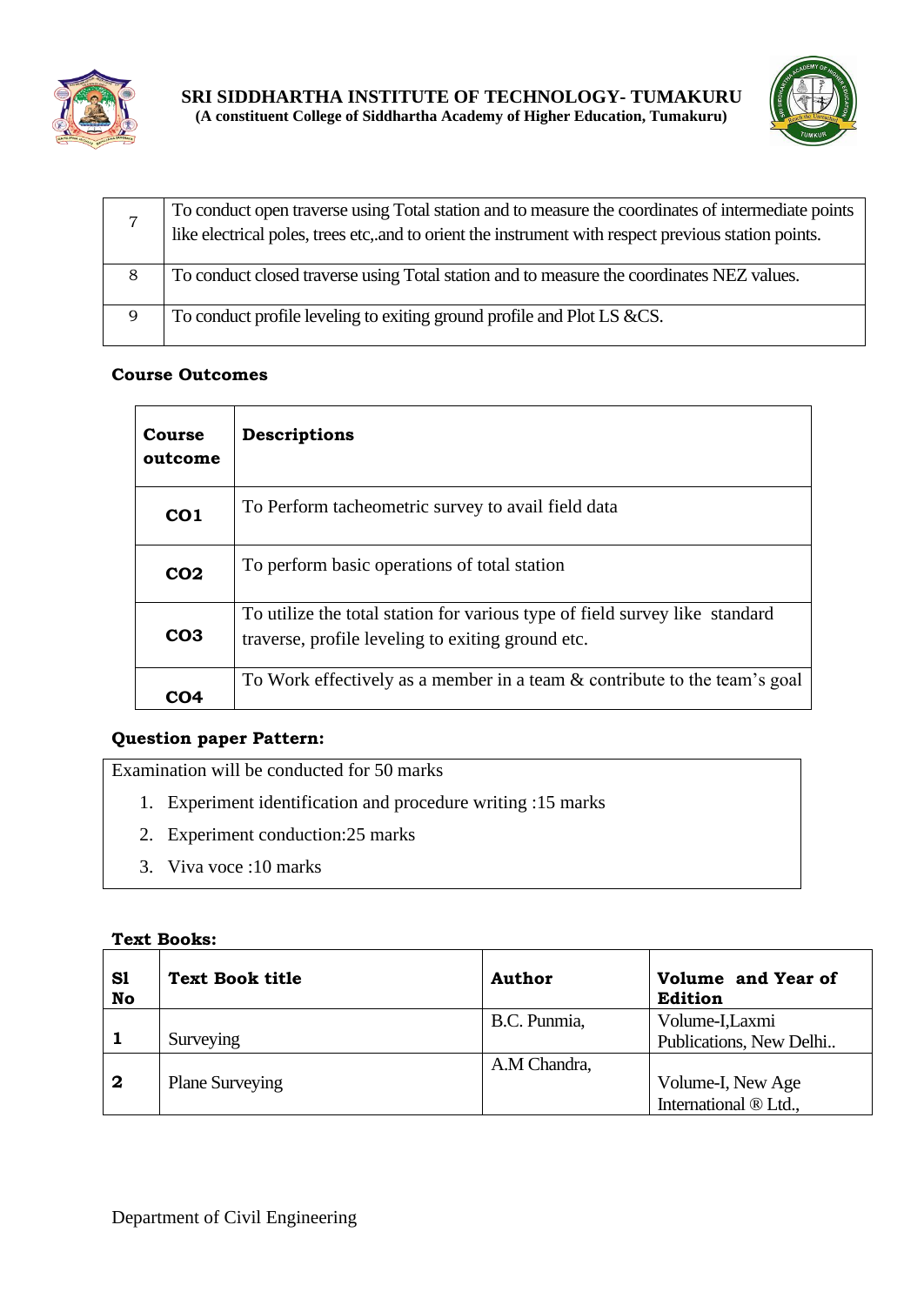



| S1<br>No     | <b>Text Book title</b>           | Author                     | <b>Volume and Year</b><br>of Edition |
|--------------|----------------------------------|----------------------------|--------------------------------------|
| $\mathbf{1}$ | <b>Fundamentals of Surveying</b> | S.K. Roy                   | Prentice Hall of India               |
| $\mathbf{2}$ | <b>Fundamentals of Surveying</b> | Milton O. Schimidt<br>Wong | ThomsonLearning.                     |
| 3            | Surveying                        | S.K. Duggal                | Volume I                             |
| 4            | <b>Plane Surveying</b>           | ALAK, S. Chand             | Company Ltd.,<br>NewDelhi.           |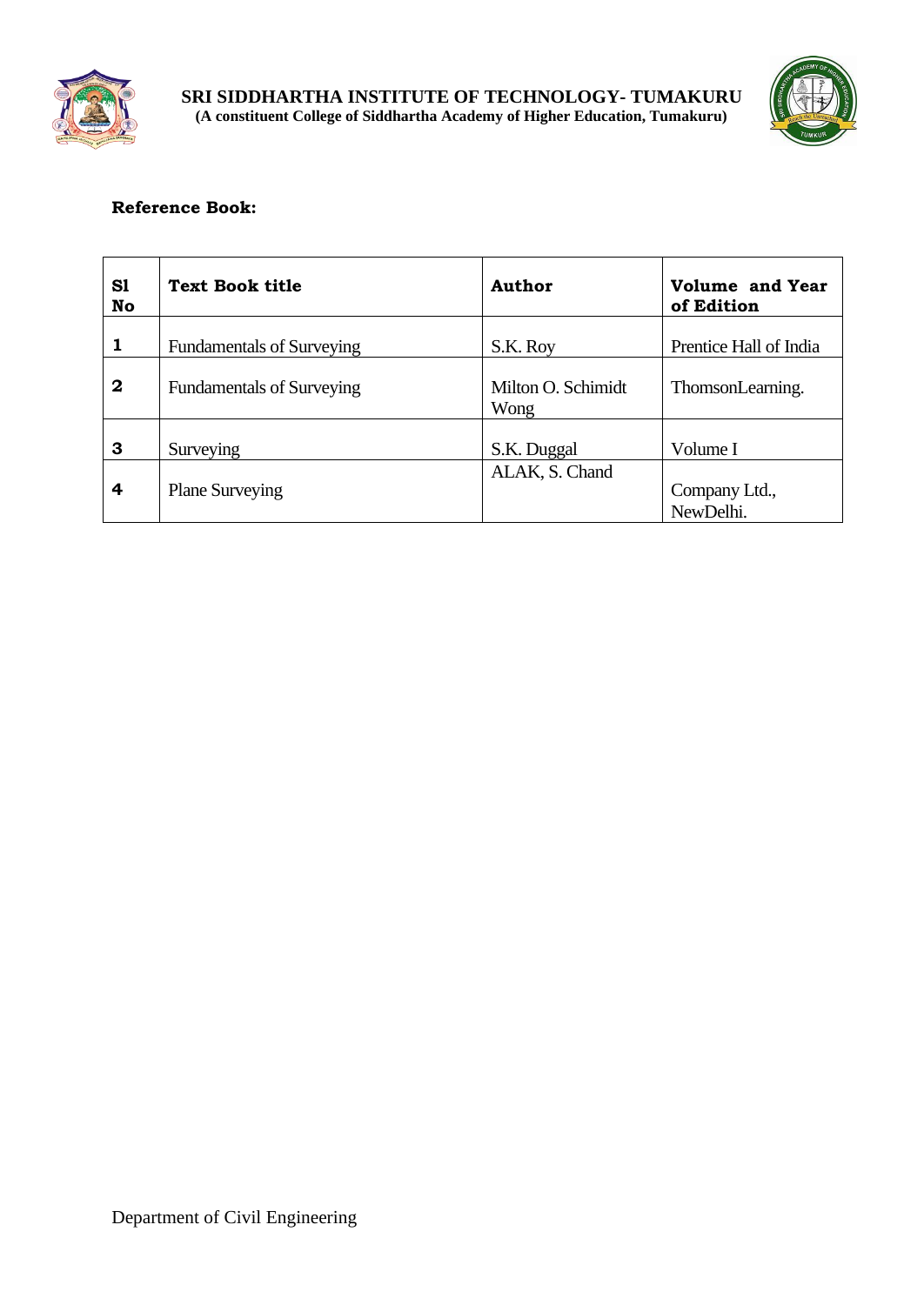



# Syllabus for the Academic Year 2020 - 2021

## **Department: Civil Engineering <b>Semester: IV** Semester: IV

## **Subject Name: Engineering Geology Laboratory**

**Subject Code: CE4LB3 L-T-P-C: 0-0-3-1.5**

**Course objectives:**

| Sl no        | <b>Course objectives</b>                                                                                                                                           |
|--------------|--------------------------------------------------------------------------------------------------------------------------------------------------------------------|
| 1            | To expose the students to identify the minerals and rocks based on their physical<br>properties and uses in civil engineering.                                     |
| $\mathbf{2}$ | Students will learn the thickness of strata, dip and strike, bore hole problems related<br>to geological formations for foundation, tunnels, reservoirs and mining |
| 3            | To educate the students in the interpretation of the geological maps related to civil<br>engineering projects                                                      |
| 4            | Students will understand the field knowledge by visiting the site structural features<br>of the earth like faults, folds, joints, unconformity etc.                |

| <b>Experi</b> | <b>Description of experiment</b>                                                                                                                                                                                                              |       |  |
|---------------|-----------------------------------------------------------------------------------------------------------------------------------------------------------------------------------------------------------------------------------------------|-------|--|
| ments         |                                                                                                                                                                                                                                               | s     |  |
|               | Study of physical properties of minerals and identification of different group<br>of minerals and their uses.                                                                                                                                 |       |  |
|               | Rock Forming minerals - Quartz group, Feldspar group, Garnet,                                                                                                                                                                                 | 3     |  |
|               | Corundum, Mica group , Hornblende, Talc, Chlorite, Olivine, Asbestos,<br>Calcite, Gypsum, etc.                                                                                                                                                | hours |  |
| 2             | Study of physical properties of minerals and identification of different<br>group of minerals and their uses.<br>Ore forming minerals- Magnetite, Heamatite, Limonite,<br>Pyrite,<br>Chalcopyrite, Galena, Pyralusite, Chromite, Bauxite etc. |       |  |
| 3             | Study of physical properties and Engineering Properties of rocks and their<br>identification and uses.<br><b>Igneous rocks-</b> Granites and related rocks, Dolerite, Porphyries of Granite,<br>Syenite, Diorite, Basalt, and Pegmatite etc.  |       |  |